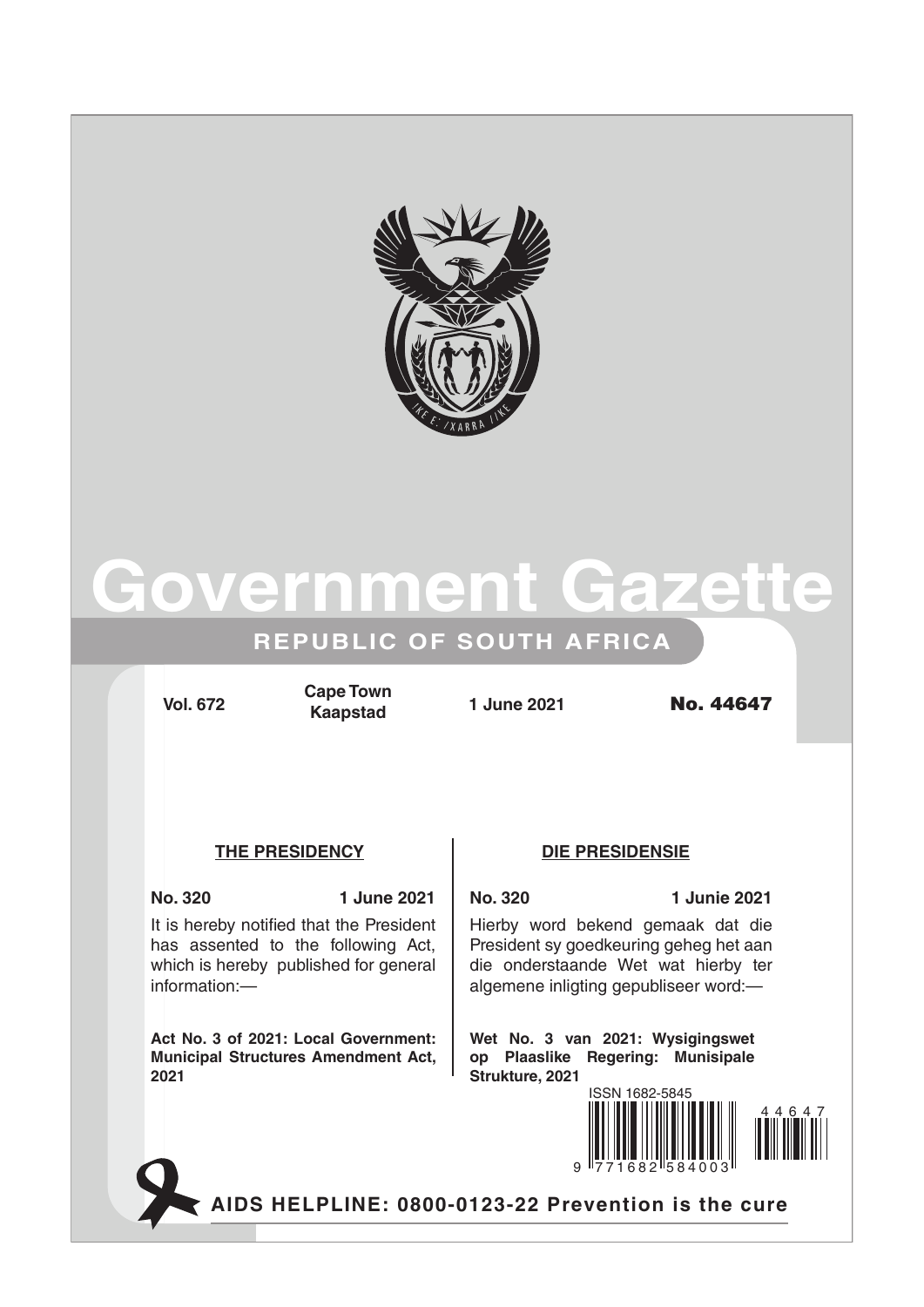2

#### **GENERAL EXPLANATORY NOTE:**

**[ ]** Words in bold type in square brackets indicate omissions from existing enactments. Words underlined with a solid line indicate insertions in existing enactments.

> *(English text signed by the President) (Assented to 26 May 2021)*

# **ACT**

**To amend the Local Government: Municipal Structures Act, 1998, so as to insert, delete and amend certain definitions; to remove all references to district management areas; to remove all references to plenary executive system as a type of municipality; to provide for a minimum of 10 councillors per municipality; to amend the deviation threshold; to provide for the prohibition of a councillor who was found guilty of a breach of the Code of Conduct for Councillors for a period of two years; to clarify the date of assumption of office by a councillor; to allow for extension on the declaration of the result of an election; to require the municipal manager to inform the MEC for local government in the province in addition to the Electoral Commission of ward vacancies; to provide that the MEC call and set the date for by-elections; to clarify who can inform the municipal manager of a specific vacancy; to allow the MEC to designate a person to call and chair a meeting of the municipal council when the speaker, acting speaker or municipal manager refuses to call the meeting; to provide for additional functions of the speaker; to provide for a whip of municipal council; to clarify the formula for the composition of an executive committee; to provide for the establishment of a municipal public accounts committee; to provide for the resolution of a situation where excessive seats may arise from the seat calculation in local municipalities; to amend the timeframe for the municipal manager to inform the chief electoral officer of vacancies; to allow for the MEC to inform the chief electoral officer of vacancies if the municipal manager fails to do so; to clarify the supplementation of party lists for local municipalities; to provide for the resolution of multiple seats which may arise where a candidate qualifies to be elected to more than one seat; to clarify the supplementation of party lists for district municipalities; to provide for a Code of Conduct for Councillors; to provide for transitional arrangements in respect of municipalities with a plenary executive system; and to provide for matters connected therewith.**

BE IT ENACTED by the Parliament of the Republic of South Africa, as follows:-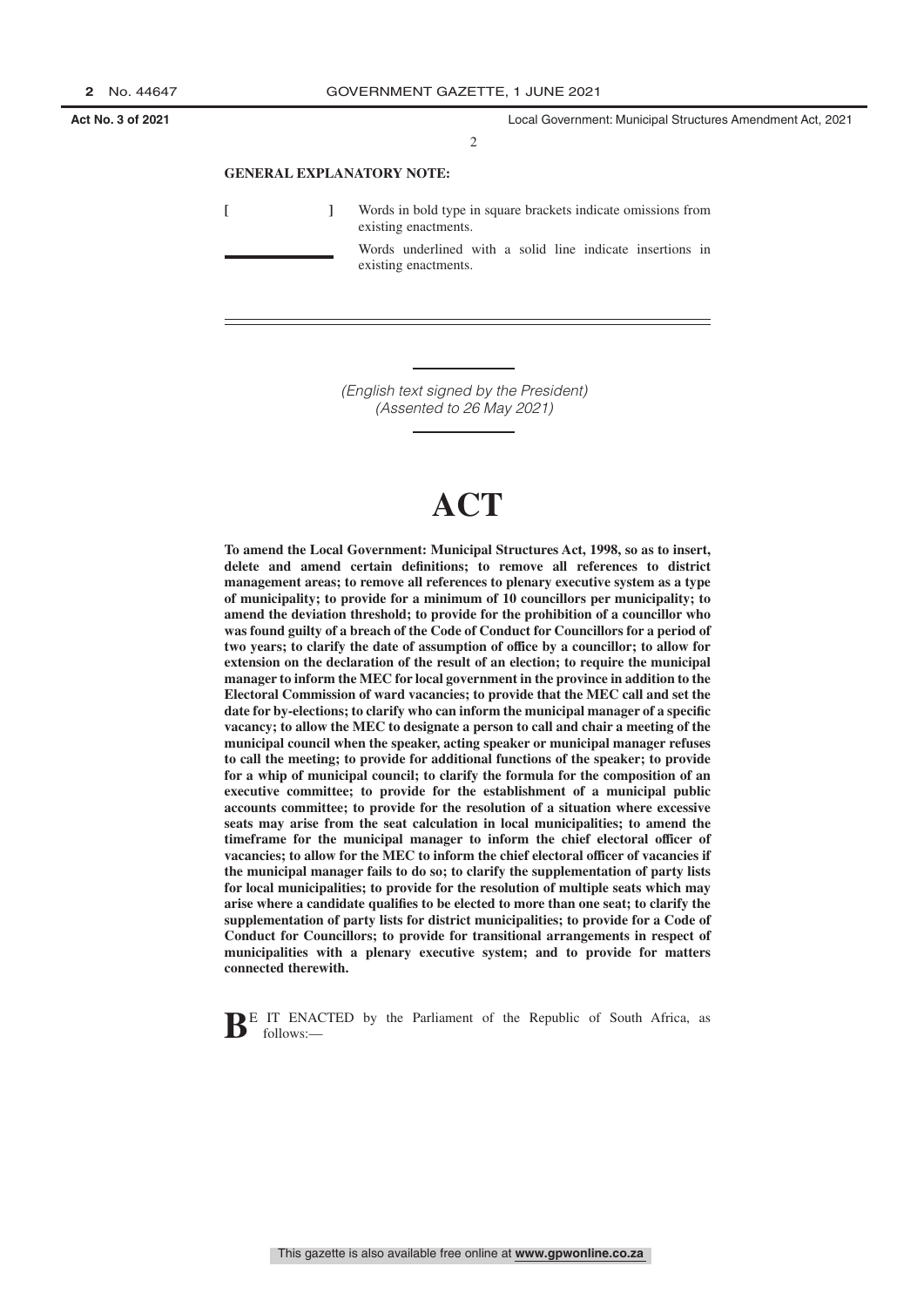#### **ALGEMENE VERDUIDELIKENDE NOTA:**

**[ ]** Woorde in vet druk in vierkantige hakies dui op weglatings uit bestaande verordeninge.

> Woorde met 'n volstreep daaronder dui op invoegings in bestaande verordeninge.

*(Engelse teks deur die President geteken) (Goedgekeur op 26 Mei 2021)*

# **WET**

**Tot wysiging van die Wet op Plaaslike Regering: Munisipale Strukture, 1998, ten einde sekere omskrywings in te voeg, te skrap en te wysig; alle verwysings na distriksbestuurgebiede te verwyder; alle verwysings na volle raad uitvoerende stelsel as 'n tipe munisipaliteit te verwyder; vir 'n minimum van 10 raadslede per munisipaliteit voorsiening te maak; die afwykingsdrempel te wysig; voorsiening te maak dat 'n raadslid wat aan 'n verbreking van die Gedragskode vir Raadslede skuldig bevind is, vir 'n tydperk van twee jaar verban word; die datum van ampsaanvaarding deur 'n raadslid uit te klaar; voorsiening te maak vir uitstel vir die verklaring van die uitslag van 'n verkiesing; te vereis dat die munisipale bestuurder die LUR vir plaaslike regering in die provinsie, benewens die Verkiesingskommissie, van vakatures in wyke verwittig; voorsiening te maak dat die LUR tussenverkiesings uitskryf en die datum daarvoor bepaal; duidelik te stel wie die munisipale bestuurder van 'n spesifieke vakature kan verwittig; toe te laat dat die LUR 'n persoon aanwys om 'n vergadering van die munisipale raad te belê en daarby voor te sit wanneer die speaker, waarnemende speaker of munisipale bestuurder weier om die vergadering te belê; voorsiening te maak vir bykomende werksaamhede van die speaker; voorsiening te maak vir 'n sweep van 'n munisipale raad; die formule vir die samestelling van 'n uitvoerende komitee duidelik te maak; voorsiening te maak vir die instelling van 'n komitee vir munisipale openbare rekeninge; voorsiening te maak vir die resolusie van 'n situasie waar buitensporige setels kan voortspruit uit setelberekening in plaaslike munisipaliteite; die tydsbestek te wysig waarbinne die munisipale bestuurder die hoofverkiesingsbeampte van vakatures moet verwittig; voorsiening te maak dat die LUR die hoofverkiesingsbeampte van vakatures kan verwittig indien die munisipale bestuurder versuim om dit te doen; die aanvulling van partylyste vir plaaslike munisipaliteite uit te klaar; voorsiening te maak vir die resolusie van veelvuldige setels wat kan ontstaan waar 'n kandidaat kwalifiseer om tot meer as een setel verkies te word; die aanvulling van partylyste vir distriksmunisipaliteite uit te klaar; voorsiening te maak vir 'n Gedragskode vir Raadslede; voorsiening te maak vir oorgangsmaatreëls ten opsigte van munisipaliteite met 'n volle raad uitvoerende stelsel; en om voorsiening te maak vir aangeleenthede wat daarmee in verband staan.**

**D**AAR WORD BEPAAL deur die Parlement van die Republiek van Suid-Afrika, soos volg:—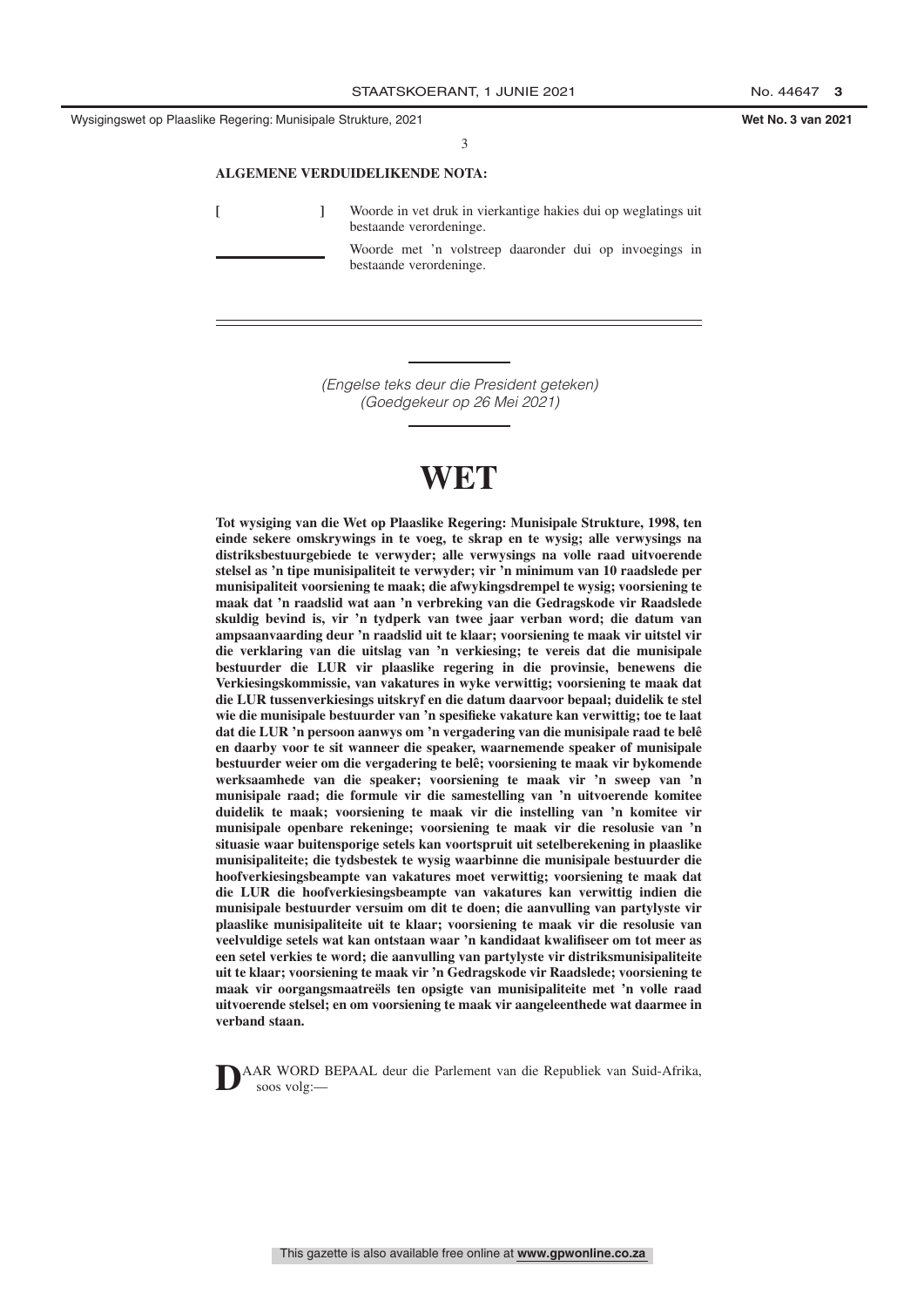15

20

35

40

45

4

**Amendment of section 1 of Act 117 of 1998, as amended by section 93 of Act 27 of 2000 and section 3 of Act 19 of 2008**

**1.** Section 1 of the Local Government: Municipal Structures Act, 1998 (Act No. 117 of 1998) (hereinafter referred to as the principal Act), is hereby amended— *(a)* by the insertion before the definition of ''by-election'' of the following

- definition: '' '**authorised representative**', in relation to a party, means a natural person duly authorised by the party in accordance with its constitution to act on the party's behalf for purposes of performing the duties contemplated in sections 27(2) and 43(2)*(d)* and *(e)*;''; 10
- *(b)* by the insertion after the definition of ''category'' of the following definition: '' '**Code of Conduct**' means the Code of Conduct for councillors set out in Schedule 7;
- *(c)* by the insertion after the definition of ''councillor'' of the following definition:
	- '' **'declared elected'** means the publication of a notice in the *Government Gazette* reflecting the names of the councillors elected, which councillors are deemed to have been elected to the office on the date of the declaration of the results of an election by the Electoral Commission;'';
- *(d)* by the deletion of the definition of ''district management area'';
- *(e)* by the substitution for the definition of ''election'' of the following definition: '' **'election'**, in relation to a district council, means the election of the councillors referred to in section  $23(1)(a)$  [and  $(c)$ ];";
- *(f)* by the insertion after the definition of ''local council'' of the following 25 definition:

'' **'Local Government: Municipal Finance Management Act'** means the Local Government: Municipal Finance Management Act, 2003 (Act No. 56 of 2003);";

*(g)* by the insertion after the definition of ''municipality'' of the following 30 definition:

> '' **'municipal public accounts committee'** means the committee established in terms of section 79A;''; and

- *(h)* by the insertion after the definition of ''ward committee'' of the following definition: '' **'whip'** means a councillor elected in terms of section 41A to be the
	- whip of a municipal council:".

#### **Repeal of section 6 of Act 117 of 1998, as amended by section 3 of Act 58 of 1999**

**2.** Section 6 of the principal Act is hereby repealed.

#### **Amendment of section 7 of Act 117 of 1998**

**3.** Section 7 of the principal Act is hereby amended by the deletion of paragraph *(c)*.

#### **Substitution of section 9 of Act 117 of 1998**

**4.** The following section is hereby substituted for section 9 of the principal Act:

### ''**Types of category B municipalities**

**9.** There are the following types of category B municipalities:

- *(a)* a municipality with a collective executive system;
- *(b)* a municipality with a collective executive system combined with a ward participatory system;
- *(c)* a municipality with a mayoral executive system; and
- *(d)* a municipality with a mayoral executive system combined with a ward 50 participatory system**[;**
- *(e)* **a municipality with a plenary executive system; and**
- *(f)* **a municipality with a plenary executive system combined with a** ward participatory system]."

This gazette is also available free online at **www.gpwonline.co.za**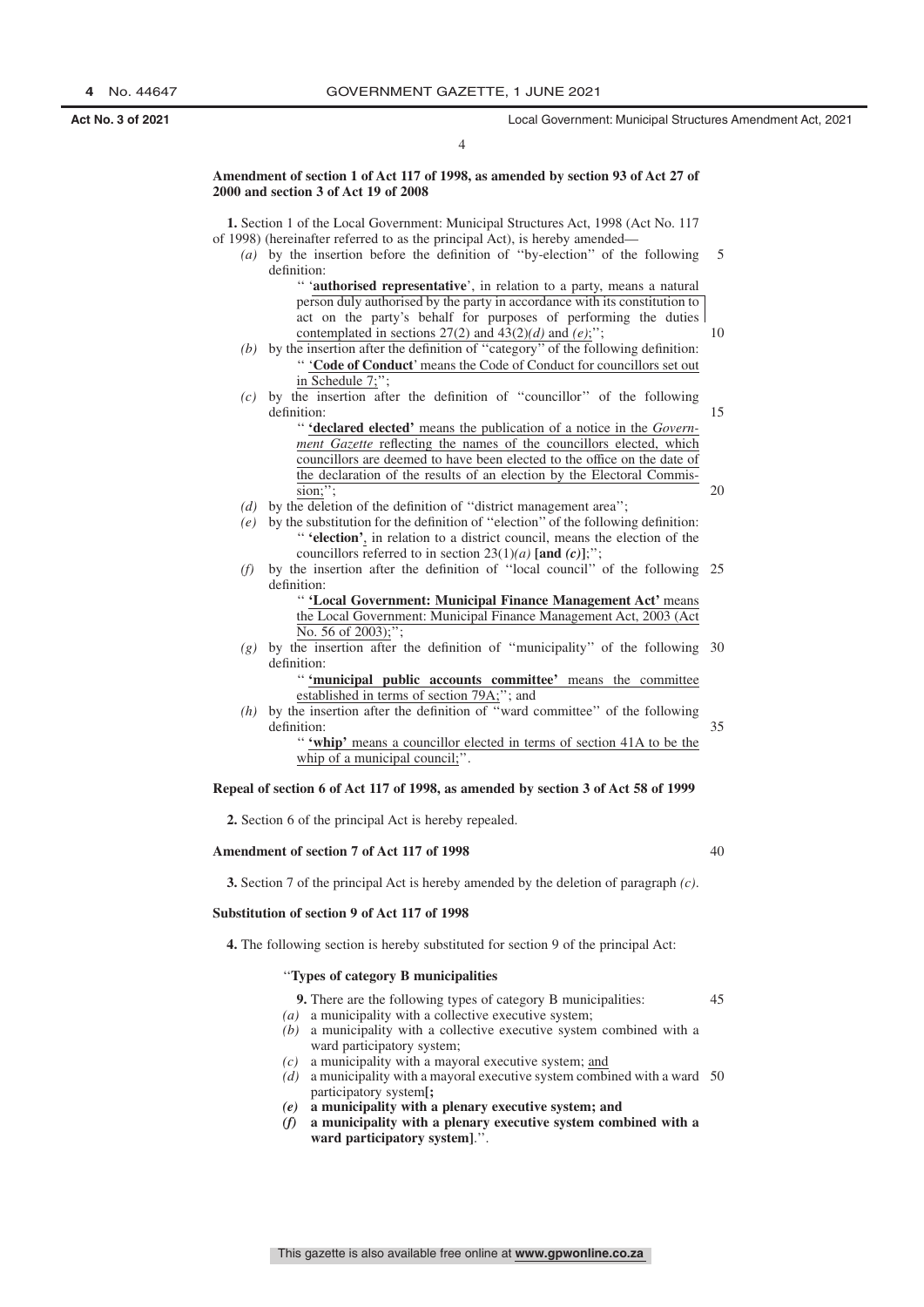5

#### **Wysiging van artikel 1 van Wet 117 van 1998, soos gewysig deur artikel 93 van Wet 27 van 2000 en artikel 3 van Wet 19 van 2008**

**1.** Artikel 1 van die Wet op Plaaslike Regering: Munisipale Strukture, 1998 (Wet No. 117 van 1998) (hierna die Hoofwet genoem), word hierby gewysig— *(a)* deur die omskrywing van ''distrik bestuursgebied'' te skrap; *(b)* deur die volgende omskrywing na die omskrywing van ''distriksraad'' in te voeg: '' **'Gedragskode'** die Gedragskode vir raadslede luidens Bylae 7;''; *(c)* deur die volgende omskrywing na die omskrywing van ''geïntegreerde ontwikkelingsplan'' in te voeg: '' **'gemagtigde verteenwoordiger'**, met betrekking tot 'n party, 'n natuurlike persoon met behoorlike magtiging deur die party ooreenkomstig die party se grondwet om namens die party op te tree om die pligte beoog in artikels 27(2) en 43(2)*(d)* en *(e)* te verrig;''; *(d)* deur die volgende omskrywing na die omskrywing van ''Kieswet'' in te voeg: 15 '' **'komitee vir munisipale openbare rekeninge'** die komitee ingevolge artikel 79A ingestel;''; *(e)* deur die volgende omskrywing na die omskrywing van ''speaker'' in te voeg: ''**'sweep'** 'n raadslid ingevolge artikel 41A verkies om die sweep van 'n munisipale raad te wees;"; *(f)* deur die omskrywing van ''verkiesing'' deur die volgende omskrywing te vervang: '' **'verkiesing'**, met betrekking tot 'n distriksraad, die verkiesing van raadslede bedoel in artikel 23(1)*(a)* **[en** *(c)***]**;''; *(g)* deur die volgende omskrywing na die omskrywing van ''Verkie-25 singskommissie'' in te voeg: '' **'verkies verklaar'** die publikasie van 'n kennisgewing in die *Staatskoerant* met die name van die verkose raadslede, welke raadslede geag word tot die amp verkies te wees op die datum van die verklaring van die uitslae van 'n verkiesing deur die Verkiesingskommissie;''; en *(h)* deur die volgende omskrywing na die omskrywing van ''voorgeskryf'' in te voeg: '' **'Wet op Plaaslike Regering: Munisipale Finansiële Bestuur'** die Wet op Plaaslike Regering: Munisipale Finansiële Bestuur, 2003 (Wet No. 56 van 2003);' **Herroeping van artikel 6 van Wet 117 van 1998, soos gewysig deur artikel 3 van Wet 58 van 1999 2.** Artikel 6 van die Hoofwet word hierby herroep. 5 10 20 30 35

**Wysiging van artikel 7 van Wet 117 van 1998**

**3.** Artikel 7 van die Hoofwet word hierby gewysig deur paragraaf *(c)* te skrap. 40

#### **Vervanging van artikel 9 van Wet 117 van 1998**

**4.** Artikel 9 van die Hoofwet word hierby deur die volgende artikel vervang:

#### ''**Soorte kategorie B munisipaliteite**

- **9.** Daar is die volgende soorte kategorie B munisipaliteite:
- *(a)* 'n munisipaliteit met 'n gesamentlike uitvoerende stelsel; *(b)* 'n munisipaliteit met 'n gesamentlike uitvoerende stelsel wat met 'n 45
- wyk deelnemende stelsel gekombineer is;
- *(c)* 'n munisipaliteit met 'n burgemeesters- uitvoerende stelsel; en
- *(d)* 'n munisipaliteit met 'n burgemeesters- uitvoerende stelsel wat met 'n wyk deelnemende stelsel gekombineer is**[;** 50

*(e)* **'n munisipaliteit met 'n volle raad uitvoerende stelsel; en**

*(f)* **'n munisipaliteit met 'n volle raad uitvoerende stelsel wat met 'n wyk deelnemende stelsel gekombineer is]**.''.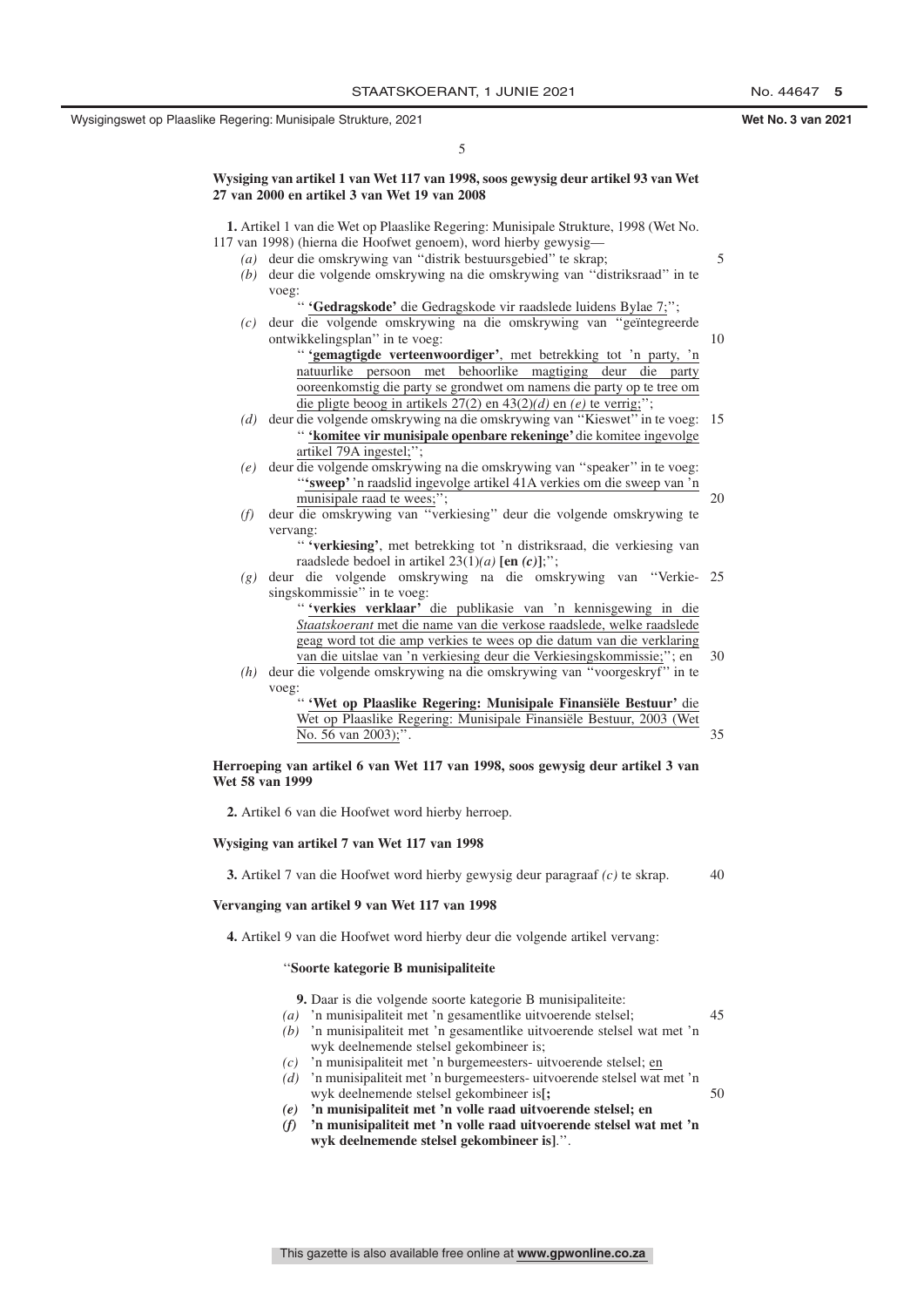6

#### **Substitution of section 10 of Act 117 of 1998**

**5.** The following section is hereby substituted for section 10 of the principal Act:

#### ''**Types of category C municipalities**

**10.** There are the following types of category C municipalities:

- *(a)* a municipality with a collective executive system; and
- *(b)* a municipality with a mayoral executive system**[; and**
- *(c)* **a municipality with a plenary executive system]**.''.

#### **Amendment of section 12 of Act 117 of 1998, as amended by section 93 of Act 27 of 2000 and section 1 of Act 33 of 2000**

**6.** Section 12 of the principal Act is hereby amended by the substitution in 10 subsection (3) for paragraph *(e*A*)* of the following paragraph:

''*(e*A*)* in the case of a district municipality, the number of councillors, determined in terms of section 23, to—

- (i) proportionally represent parties; and
- (ii) be appointed by each of the local councils within the district 15 municipality to directly represent each local municipality; **[and**
- **(iii) proportionally represent parties from each district management area within that district municipality;]**''.

#### **Amendment of section 20 of Act 117 of 1998, as amended by section 4 of Act 33 of 2000** 20

**7.** Section 20 of the principal Act is hereby amended—

- *(a)* by the substitution in subsection (1) for paragraph *(b)* of the following paragraph:
	- $'$ <sup>'</sup>(*b*) may not be fewer than  $[three]$  10 or more than 90 councillors, if it is a local or district municipality; and'';  $25$
- *(b)* by the substitution in subsection (4) for paragraph *(a)* of the following paragraph:
	- "*(a)* three of the number determined for the municipality in accordance with the subsection (1) *(a)* formula, if 30 or fewer councillors have been determined for the municipality in terms of the formula, provided that a council of fewer than **[seven]** 10 may not be decreased; **[or]**''; 30
- *(c)* by the substitution in subsection (4) for paragraph *(b)* of the following paragraph:
	- $''(b)$  10 per cent of the number determined for the municipality in 35 accordance with the subsection  $(1)(a)$  formula, if more than 30 councillors have been determined for the municipality in terms of the formula**[.]** or;''; and
- *(d)* by the insertion in subsection (4) after paragraph *(b)* of the following paragraph:
	- '(c) 20 per cent if the geographical area of the local municipality is greater than 20 000 square kilometres and if less than 35 councillors have been determined for the municipality in terms of the formula,

and any deviation in terms of paragraph  $(a)$ ,  $(b)$  or  $(c)$  must be done with  $\vert$  45 the concurrence of the Minister.'

#### **Amendment of section 21 of Act 117 of 1998, as amended by section 12 of Act 51 of 2002**

**8.** Section 21 of the principal Act is hereby amended by the insertion after subsection (1) of the following subsection:

50

40

''(1A) A councillor who is removed from office by the MEC for local government in a province in terms of item 16(7)*(b)* of the Code of Conduct may not stand as a candidate in an election for any municipal council for a period of two years from the date on which such person was removed from office.'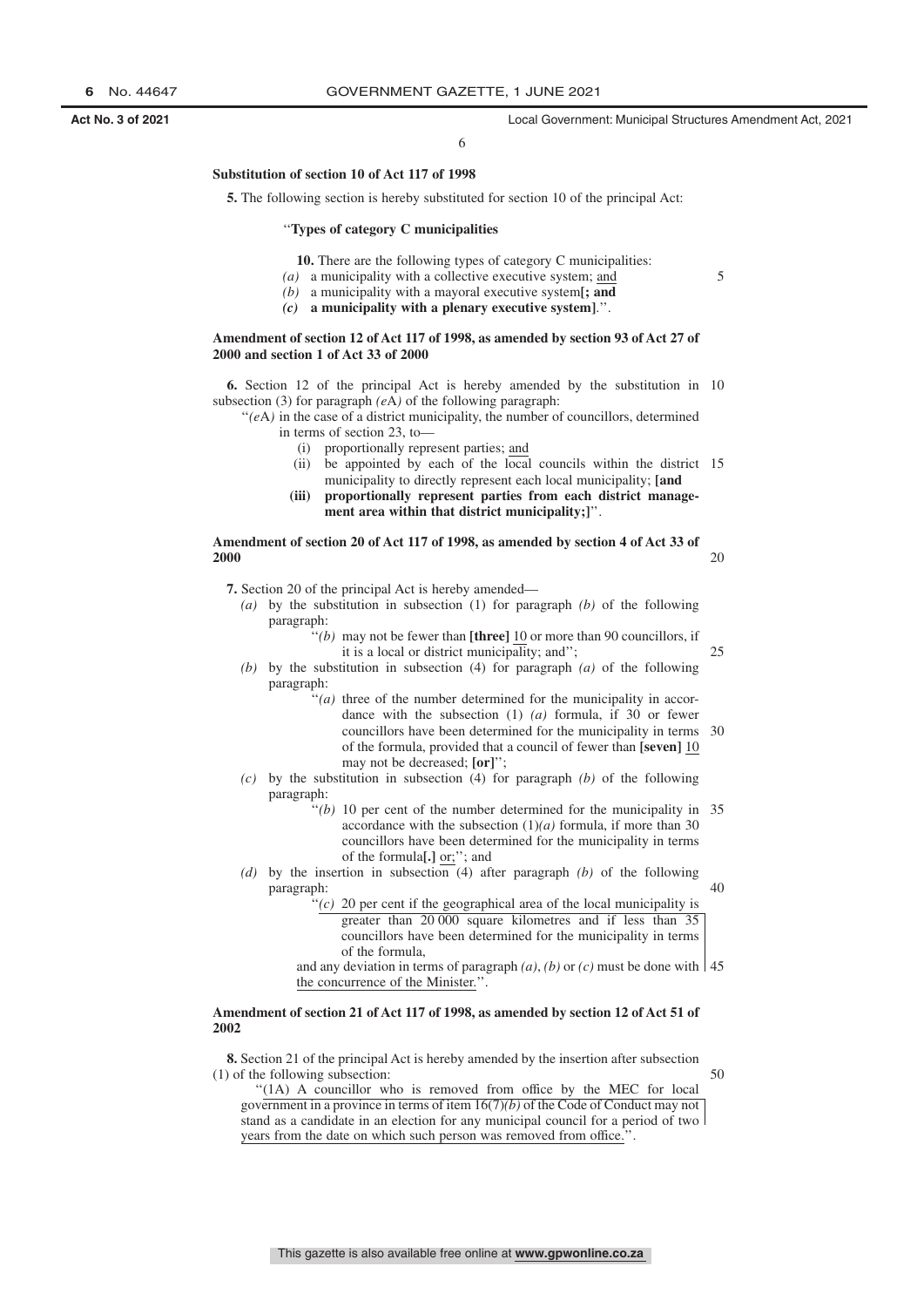Wysigingswet op Plaaslike Regering: Munisipale Strukture, 2021 **Wet No. 3 van 2021**

5

7

#### **Vervanging van artikel 10 van Wet 117 van 1998**

**5.** Artikel 10 van die Hoofwet word hierby deur die volgende artikel vervang:

#### ''**Soorte kategorie C-munisipaliteite**

**10.** Daar is die volgende soorte kategorie C munisipaliteite:

- *(a)* 'n munisipaliteit met 'n gesamentlike uitvoerende stelsel; en
- *(b)* 'n munisipaliteit met 'n burgemeesters- uitvoerende stelsel**[; en**
- *(c)* **'n munisipaliteit met 'n volle raad uitvoerende stelsel]**.''.

#### **Wysiging van artikel 12 van Wet 117 van 1998, soos gewysig deur artikel 93 van Wet 27 van 2000 en artikel 1 van Wet 33 van 2000**

**6.** Artikel 12 van die Hoofwet word hierby gewysig deur in subartikel (3) paragraaf 10 *(e*A*)* deur die volgende paragraaf te vervang:

"(eA) in die geval van 'n distriksmunisipaliteit, die getal raadslede, ingevolge artikel 23 bepaal, om—

- (i) partye proporsioneel te verteenwoordig; en
- (ii) aangestel te word deur elk van die plaaslike rade binne die 15 distriksmunisipaliteit om elke plaaslike munisipaliteit regstreeks te verteenwoordig; **[en**
- **(iii) partye van elke distriksbestuursgebied binne daardie distriksmunisipaliteit proporsioneel te verteenwoordig;]**''.

#### **Wysiging van artikel 20 van Wet 117 van 1998, soos gewysig deur artikel 4 van Wet** 20 **33 van 2000**

**7.** Artikel 20 van die Hoofwet word hierby gewysig—

| (a) | deur in subartikel $(1)$ paragraaf $(b)$ deur die volgende paragraaf te vervang: |    |
|-----|----------------------------------------------------------------------------------|----|
|     | "(b) mag nie minder as $[drie]$ 10 of meer as 90 raadslede wees nie,             |    |
|     | indien dit 'n plaaslike of distriksmunisipaliteit is; en";                       | 25 |
| (b) | deur in subartikel $(4)$ paragraaf $(a)$ deur die volgende paragraaf te vervang: |    |
|     | $"$ (a) drie van die getal wat vir die munisipaliteit ooreenkomstig die          |    |
|     | subartikel $(1)(a)$ formule bepaal is, indien 30 of minder raadslede vir die     |    |
|     | munisipaliteit ingevolge die formule bepaal is, met dien verstande dat 'n        |    |
|     | raad van minder as [sewe] 10 nie verminder mag word nie; [of]";                  | 30 |
| (c) | deur in subartikel $(4)$ paragraaf $(b)$ deur die volgende paragraaf te vervang: |    |
|     | " $(b)$ 10 persent van die getal wat vir die munisipaliteit ooreenkomstig        |    |
|     | die subartikel $(1)(a)$ formule bepaal is indien meer as 30 raadslede            |    |
|     | ingevolge die formule vir die munisipaliteit bepaal is[.] of;";                  |    |
| (d) | deur in subartikel $(4)$ die volgende paragraaf na paragraaf $(b)$ in te voeg:   | 35 |
|     | " $(c)$ 20 persent as die geografiese area van die plaaslike munisipaliteit      |    |
|     | groter as 20 000 vierkante kilometer is en indien minder as 35                   |    |
|     | raadslede ingevolge die formule vir die munisipaliteit bepaal is,                |    |
|     | en enige afwyking ingevolge paragraaf $(a)$ , $(b)$ of $(c)$ moet met die        |    |
|     | instemming van die Minister gedoen word.".                                       | 40 |
|     |                                                                                  |    |

#### **Wysiging van artikel 21 van Wet 117 van 1998, soos gewysig deur artikel 12 van Wet 51 van 2002**

**8.** Artikel 21 van die Hoofwet word hierby gewysig deur die volgende subartikel na subartikel (1) in te voeg:

"(1A) 'n Raadslid wat deur die LUR vir plaaslike regering in 'n provinsie 45 ingevolge item 16(7)*(b)* van die Gedragskode uit die amp onthef word, mag nie as 'n kandidaat staan in 'n verkiesing vir enige munisipale raad vir 'n tydperk van twee jaar vanaf die datum waarop daardie persoon uit die amp onthef is nie.''.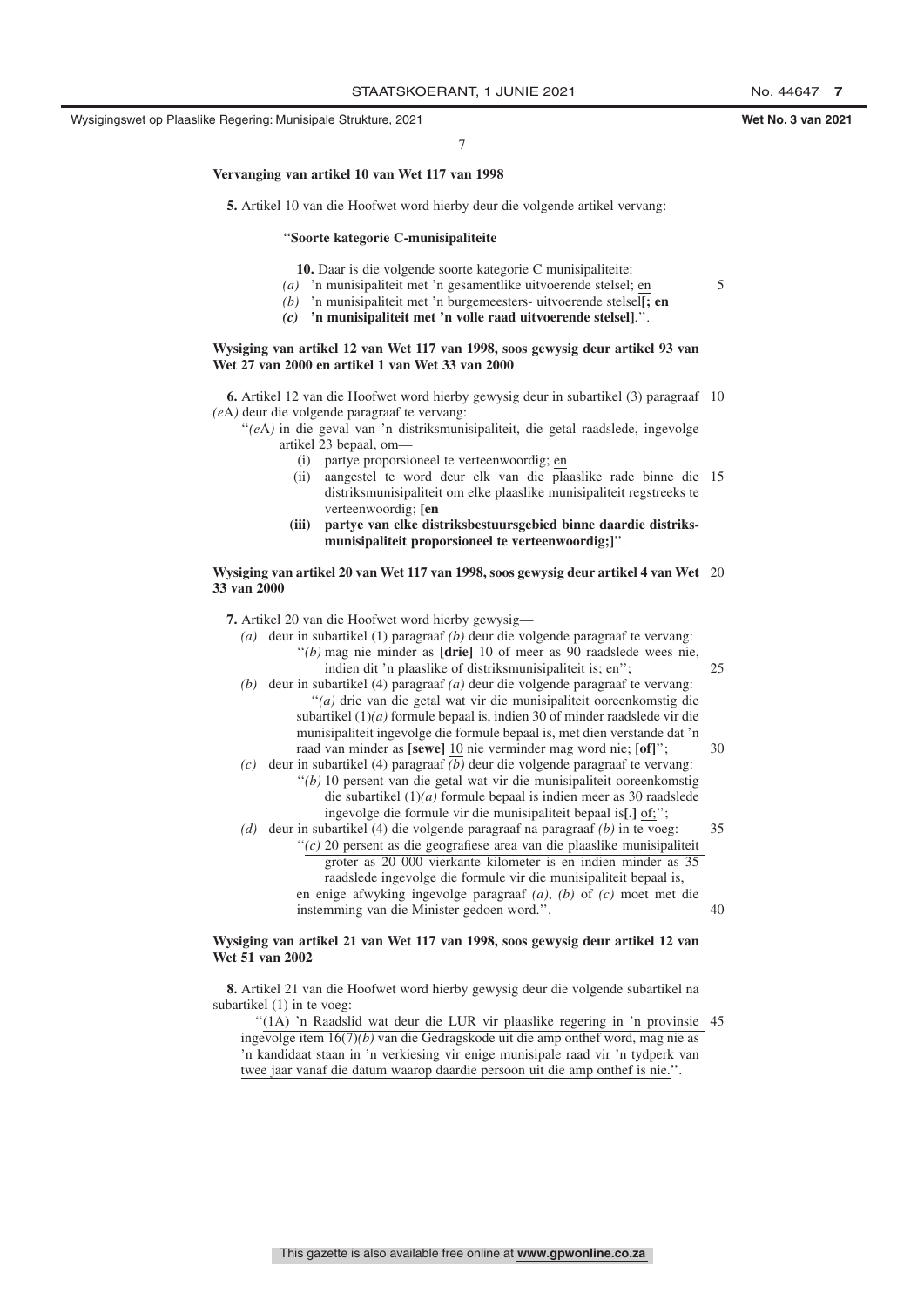8

#### **Insertion of section 21A in Act 117 of 1998**

**9.** The following section is hereby inserted in the principal Act after section 21:

#### ''**Code of Conduct**

**21A.** The Code of Conduct applies to every member of a municipal council.''.

#### **Amendment of section 22 of Act 117 of 1998**

**10.** Section 22 of the principal Act is hereby amended—

- *(a)* by the deletion of subsection (4); and
- *(b)* by the addition of the following subsection:
	- ''(5) An elected councillor is deemed to assume office on the date of 10 the declaration of the results of an election by the Electoral Commission.''.

#### **Amendment of section 23 of Act 117 of 1998**

**11.** Section 23 of the principal Act is hereby amended—

15

5

- *(a)* by the deletion in subsection (1) of paragraph *(c)*; *(b)* by the substitution for subsection (2) of the following subsection:
	- ''(2) The number of councillors representing local municipalities **[and district management areas]** in a district council referred to in subsection  $(1)(b)$  [and  $(c)$ ] must be—
		- *(a)* equal to 60 per cent (fractions to be disregarded) of the number of 20 councillors determined for the municipality in terms of section 20 before any increase in terms of section 20(5), plus the increase; and
		- *(b)* allocated to the respective local councils **[and district management areas]** in accordance with Part 2 of Schedule 2.''; and
- *(c)* by the addition of the following subsection:

25

 $30$ 

''(5) An elected councillor is deemed to assume office on the date of the declaration of the results of an election by the Electoral Commission.''.

### **Amendment of section 25 of Act 117 of 1998, as amended by section 93 of Act 27 of 2000**

**12.** Section 25 of the principal Act is hereby amended—

*(a)* by the substitution in subsection (1) for paragraphs*(a)* and *(b)* of the following paragraphs, respectively:

- ''*(a)* the Electoral Commission does not declare the result of the election **[of a municipal council, or in a district management area, or in** 35 **a ward,]** within the period specified in terms of the Electoral Commission Act, 1996 (Act No. 51 of 1996), unless the period is extended in terms of section 64(2) of the Local Government: Municipal Electoral Act, 2000 (Act No. 27 of 2000);
- *(b)* a court sets aside the election of a council, **[or in a district** 40 **management area,**] or in a ward;";
- *(b)* by the insertion after subsection (2) of the following subsection: "(2A) The municipal manager must inform the MEC for local government in the province and the Electoral Commission of a vacancy in a ward within 14 days from the date on which the vacancy occurred. 45
- *(c)* by the substitution in subsection (3) for the words preceding paragraph *(a)* of the following words:

''The **[municipal manager of the municipality concerned]** MEC for local government in the province, after consulting the Electoral Commission, must, by notice in **[a local newspaper]** the *Provincial* 50

This gazette is also available free online at **www.gpwonline.co.za**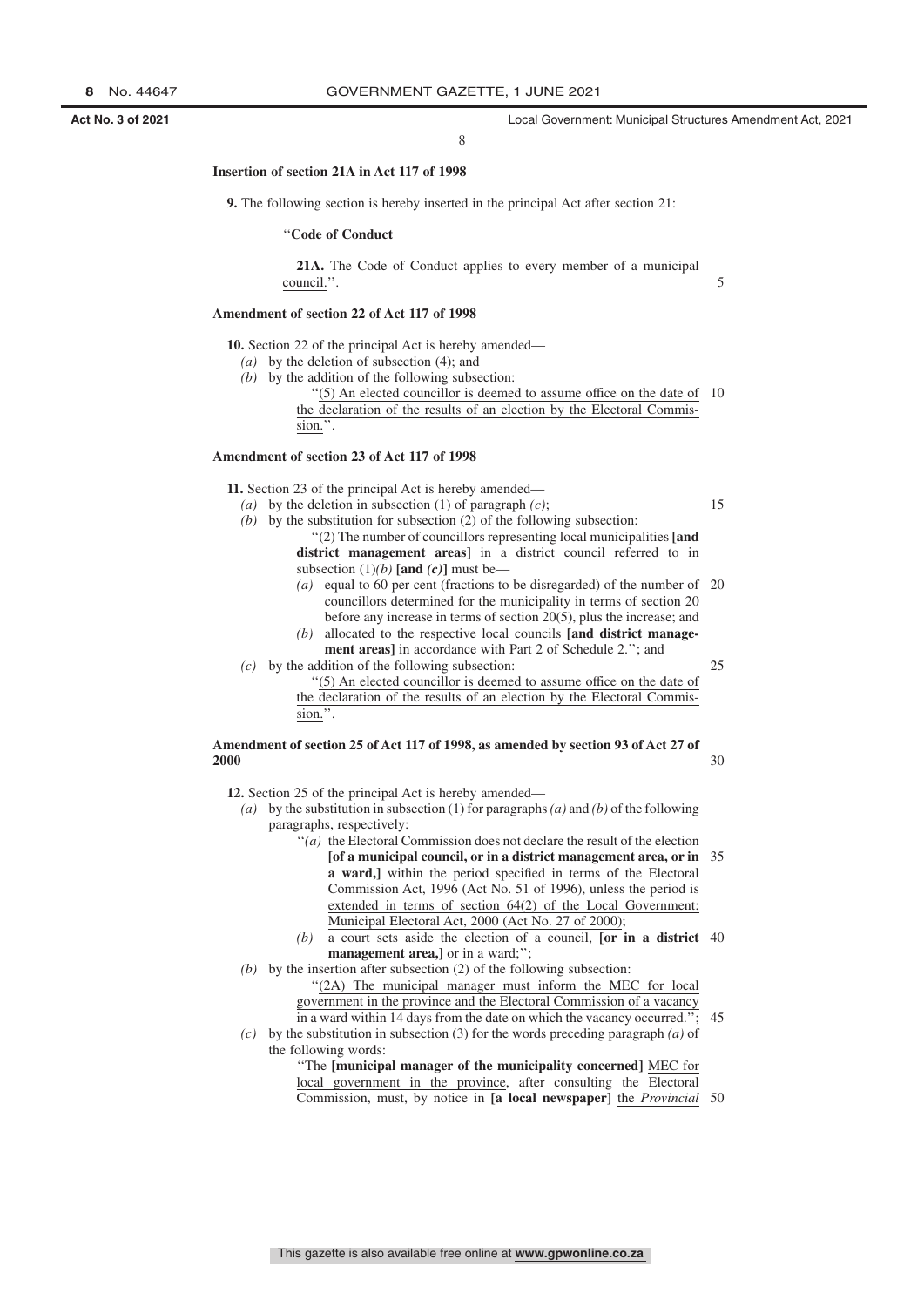$\overline{Q}$ 

#### **Invoeging van artikel 21A in Wet 117 van 1998**

**9.** Die volgende artikel word hierby na artikel 21 in die Hoofwet ingevoeg:

#### ''**Gedragskode**

**21A.** Die Gedragskode is op elke lid van 'n munisipale raad van toepassing.''.

#### **Wysiging van artikel 22 van Wet 117 van 1998**

**10.** Artikel 22 van die Hoofwet word hierby gewysig—

- *(a)* deur subartikel (4) te skrap; en
- *(b)* deur die volgende subartikel by te voeg:

''(5) 'n Verkose raadslid word geag die amp op te neem op die datum 10 van die verklaring van die uitslae van 'n verkiesing deur die Verkiesingskommissie.''.

#### **Wysiging van artikel 23 van Wet 117 van 1998**

**11.** Artikel 23 van die Hoofwet word hierby gewysig—

- *(a)* deur in subartikel (1) paragraaf *(c)* te skrap;
- *(b)* deur subartikel (2) deur die volgende subartikel te vervang:
	- ''(2) Die getal raadslede bedoel in subartikel (1)*(b)* **[en** *(c)***]** wat plaaslike munisipaliteite **[en distrik bestuursgebiede]** op 'n distriksraad verteenwoordig, moet—
		- *(a)* gelyk wees aan 60 persent (met verontagsaming van breukdele) van 20 die getal raadslede wat, voor die vermeerdering ingevolge artikel 20(5), ingevolge artikel 20 bepaal is, plus die vermeerdering; en
		- *(b)* ooreenkomstig Deel 2 van Bylae 2 aan die onderskeie plaaslike rade **[en distrik bestuursgebiede]** toegewys word.''; en
- *(c)* deur die volgende subartikel by te voeg:

25

 $30$ 

15

5

''(5) 'n Verkose raadslid word geag die amp op te neem op die datum van verklaring van die uitslae van 'n verkiesing deur die Verkiesingskommissie.''.

#### **Wysiging van artikel 25 van Wet 117 van 1998, soos gewysig deur artikel 93 van Wet 27 van 2000**

**12.** Artikel 25 van die Hoofwet word hierby gewysig—

- *(a)* deur paragrawe *(a)* en *(b)* in subartikel (1) onderskeidelik deur die volgende paragrawe te vervang:
	- ''*(a)* die Verkiesingskommissie nie die uitslag van die verkiesing **[van 'n munisipale raad, of in 'n distrik bestuursgebied, of in 'n wyk,]** 35 binne die tydperk vermeld ingevolge die Wet op die Verkiesingskommissie, 1996 (Wet No. 51 van 1996), verklaar nie, tensy die tydperk ingevolge artikel 64(2) van die 'Local Government: Municipal Electoral Act', 2000 (Wet No. 27 van 2000), verleng is; 40
	- *(b)* 'n hof die verkiesing van 'n raad**[, of in 'n distrik bestuursgebied,]** of in 'n wyk tersyde stel;'';
- *(b)* deur die volgende subartikel na subartikel (2) in te voeg:
	- ''(2A) Die munisipale bestuurder moet die LUR vir plaaslike regering in die provinsie en die Verkiesingskommissie verwittig van 'n vakature 45 in 'n wyk binne 14 dae vanaf die datum waarop die vakature ontstaan het.
- *(c)* deur in subartikel (3) die woorde wat paragraaf *(a)* voorafgaan deur die volgende woorde te vervang:
	- ''Die **[munisipale bestuurder van die betrokke munisipaliteit]** LUR 50 vir plaaslike regering in die provinsie moet, na oorleg met die Verkiesingskommissie, by kennisgewing in **['n plaaslike koerant]** die *Provinsiale Staatskoerant*, 'n tussenverkiesing uitskryf en die datum vir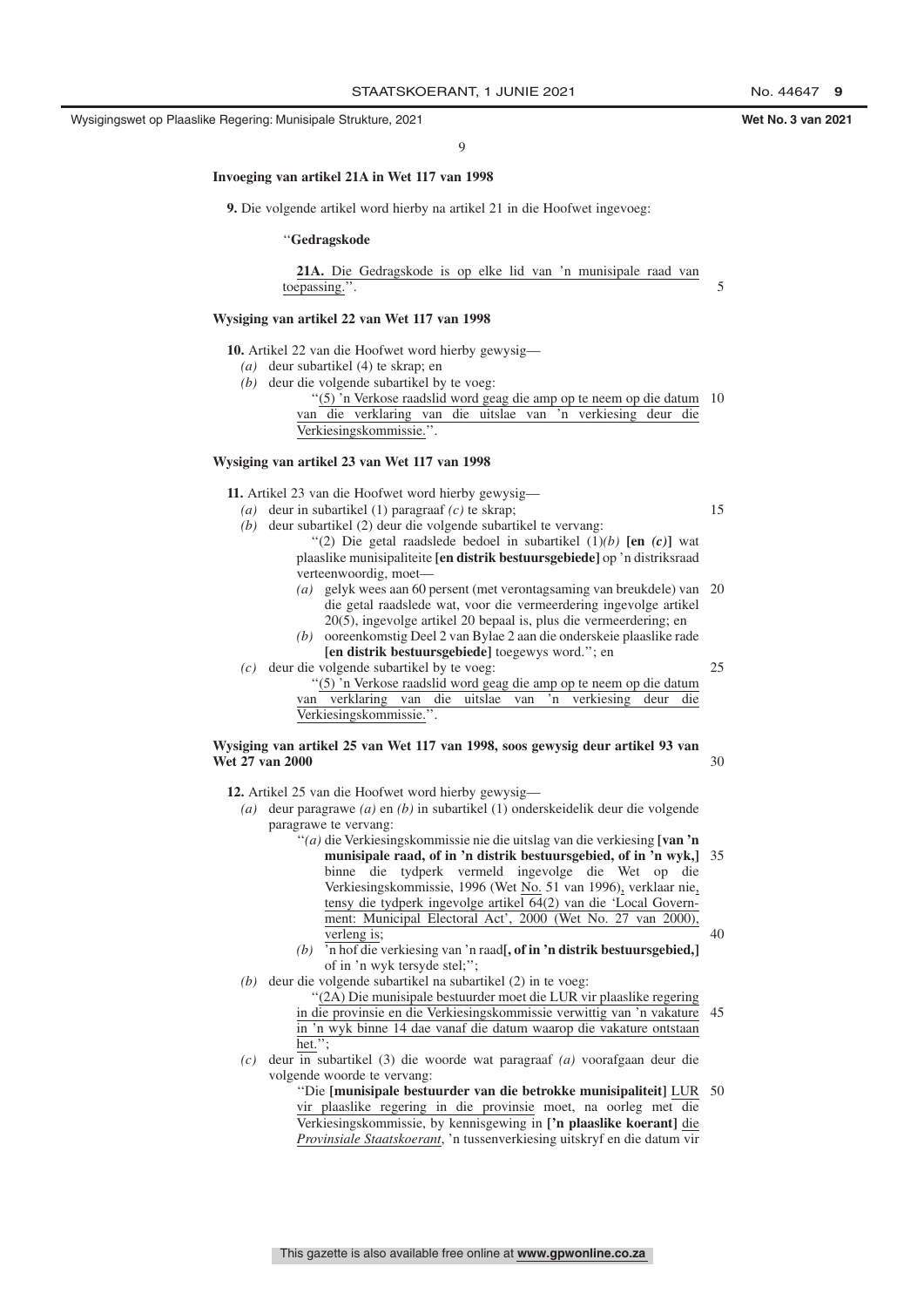15

10

*Gazette*, call and set a date for the by-election, which must be held within 90 days of the date—'';

- *(d)* by the deletion of subsection (4); and
- *(e)* by the substitution for subsection (6) of the following subsection:
	- ''(6) The MEC for local government in the province may not call a by-election in terms of subsection (1) if— 5
	- *(a)* the next election of all municipal councils must be held within nine calendar months of the applicable dates mentioned in subsection (3); or
	- *(b)* the MEC for local government in the province in consultation with the Minister decides that the by-election must stand over until the next election of all municipal councils.''. 10

**Amendment of section 27 of Act 117 of 1998, as amended by section 93 of Act 27 of 2000, section 121 of Act 32 of 2000, section 2 of Act 20 of 2002 and section 10 of Act 55 of 2008**

**13.** Section 27 of the principal Act is hereby amended—

- *(a)* by the insertion of the number (1) preceding the following words: ''(1) A councillor vacates office during a term of office if that councillor—'';
- *(b)* by the substitution for paragraph *(d)* of the following paragraph: ''*(d)* contravenes a provision of the Code of Conduct **[for Councillors set out in Schedule 1 of the Local Government: Municipal** 20
	- **Systems Act, 2000,]** and is removed from office in terms of the Code:":
- *(c)* by the substitution for paragraph *(e)* of the following paragraph: ''*(e)* is a representative of a local council in a district council and ceases to be a member of the local council which appointed that councillor to the district council or is replaced in terms of Item 23 of Schedule 2 to this Act by the local council as its representative in the district council; or''; and 25 30
- *(d)* by the addition of the following subsection:

''(2) For purposes of this section, only an authorised representative may inform a municipal manager that a vacancy has arisen as contemplated in subsection (1)*(c)* and *(f)*.''.

#### **Amendment of section 29 of Act 117 of 1998, as amended by section 3 of Act 20 of** 35 **2002, section 9 of Act 2 of 2003 and section 11 of Act 55 of 2008**

**14.** Section 29 of the principal Act is hereby amended by the insertion of the following subsection after subsection (1):

"(1A) If the speaker or acting speaker refuses to call a meeting of the council as requested in terms of subsection (1), the municipal manager, or in the absence or refusal by the municipal manager, a person designated by the MEC for local government in the province, may call and chair the meeting.''. 40

#### **Insertion of section 29A in Act 117 of 1998**

**15.** The following section is hereby inserted in the principal Act after section 29:

#### ''**Public notice of meetings of municipal councils**

45

50

**29A.** The municipal manager of a municipality must give notice to the public, in a manner determined by the municipal council, of the time, date and venue of every—

- *(a)* ordinary and special meeting of the council or a meeting of a committee of a council;
- *(b)* ordinary or special meeting of the council or a meeting of a committee of a council that was postponed; and
- *(c)* urgent meeting of the council or meeting of a committee of a council, except when time constraints make this impossible.''.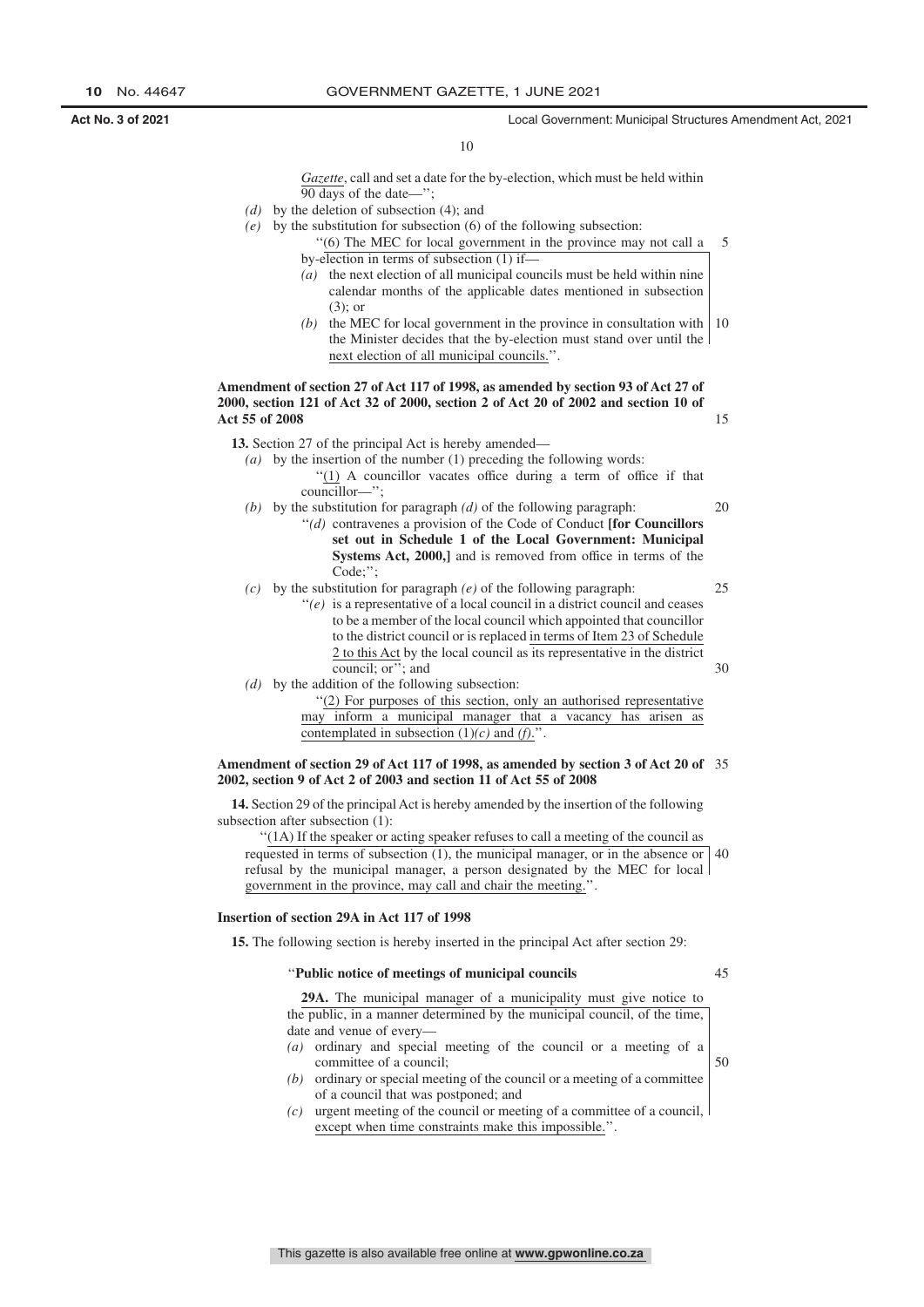15

45

11

die tussenverkiesing bepaal, wat gehou moet word binne 90 dae vanaf die datum—'';

- *(d)* deur subartikel (4) te skrap; en
- *(e)* deur subartikel (6) deur die volgende subartikel te vervang: ''(6) Die LUR vir plaaslike regering in die provinsie mag nie 'n 5
	- tussenverkiesing ingevolge subartikel (1) uitskryf nie indien— *(a)* die volgende verkiesing van alle munisipale rade binne nege kalendermaande vanaf die toepaslike datums in subartikel (3) bedoel, gehou moet word; of
	- *(b)* die LUR vir plaaslike regering in die provinsie in oorleg met die Minister besluit dat die tussenverkiesing tot die volgende verkiesing van alle munisipale rade moet oorstaan." 10

**Wysiging van artikel 27 van Wet 117 van 1998, soos gewysig deur artikel 93 van Wet 27 van 2000, artikel 121 van Wet 32 van 2000, artikel 2 van Wet 20 van 2002 en artikel 10 van Wet 55 van 2008**

**13.** Artikel 27 van die Hoofwet word hierby gewysig—

- *(a)* deur die syfer (1) voor die volgende woorde in te voeg: ''(1) 'n Raadslid ontruim die amp gedurende 'n ampstermyn indien daardie raadslid—''; *(b)* deur paragraaf *(d)* deur die volgende paragraaf te vervang: ''*(d)* 'n bepaling van die **[Gedragkode vir Raadslede in Bylae 1 van die Wet op Plaaslike Regering: Munisipale Stelsels, 2000, uiteengesit,]** Gedragskode oortree en ingevolge daardie Kode van die amp onthef word;''; *(c)* deur paragraaf *(e)* deur die volgende paragraaf te vervang: 20 25
- ''*(e)* 'n verteenwoordiger van 'n plaaslike raad op 'n distriksraad is en nie meer 'n lid van die plaaslike raad is wat daardie raadslid op die distriksraad aangestel het nie, of ingevolge Item 23 van Bylae 2 by hierdie Wet deur die plaaslike raad vervang word as sy verteenwoordiger op die distriksraad; of''; en *(d)* deur die volgende subartikel by te voeg: ''(2) By die toepassing van hierdie artikel, mag slegs 'n gemagtigde 30
	- verteenwoordiger 'n munisipale bestuurder verwittig dat 'n vakature ontstaan het soos in subartikel (1)*(c)* en *(f)* beoog.''.

#### **Wysiging van artikel 29 van Wet 117 van 1998, soos gewysig deur artikel 3 van Wet** 35 **20 van 2002, artikel 9 van Wet 2 van 2003 en artikel 11 van Wet 55 van 2008**

**14.** Artikel 29 van die Hoofwet word hierby gewysig deur die volgende subartikel na subartikel (1) in te voeg:

''(1A) Indien die speaker of waarnemende speaker weier om 'n vergadering van die raad te belê soos ingevolge subartikel (1) versoek, mag die munisipale 40 bestuurder, of in die afwesigheid van of by weiering deur die munisipale bestuurder 'n persoon deur die LUR vir plaaslike regering in die provinsie aangewys, die vergadering belê en daaroor voorsit.''.

#### **Invoeging van artikel 29A in Wet 117 van 1998**

**15.** Die volgende artikel word hierby na artikel 29 in die Hoofwet ingevoeg:

#### ''**Publieke kennisgewing van vergaderings van munisipale rade**

**29A.** Die munisipale bestuurder van 'n munisipaliteit moet aan die publiek kennis gee, op 'n wyse deur die munisipale raad bepaal, van die tyd, datum en plek van elke—

- *(a)* gewone en spesiale vergadering van die raad of 'n vergadering van 'n komitee van 'n raad; 50
- *(b)* gewone of spesiale vergadering van die raad of 'n vergadering van 'n komitee van 'n raad wat uitgestel is; en
- *(c)* dringende vergadering van die raad of vergadering van 'n komitee van 'n raad, behalwe wanneer tydbeperkings dit onmoontlik maak.''. 55

This gazette is also available free online at **www.gpwonline.co.za**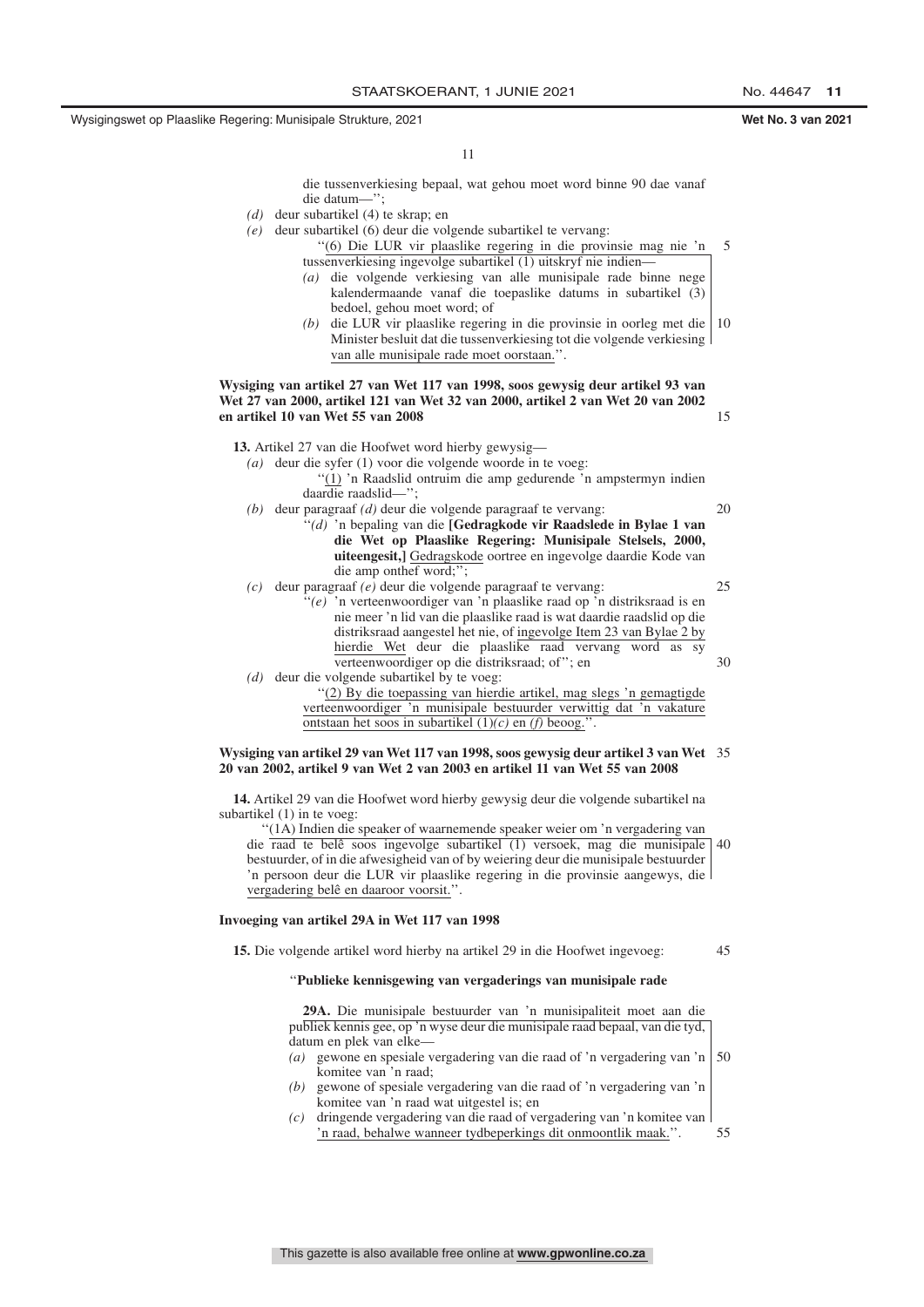12

#### **Amendment of section 30 of Act 117 of 1998**

**16.** Section 30 of the principal Act is hereby amended—

- *(a)* by the substitution for subsection (1) of the following subsection:
	- ''(1) A majority of the number of councillors determined in terms of
		- section 20 must be present at a meeting of the council when a vote is taken on any matter.''; and 5
- *(b)* by the substitution for subsection (4) of the following subsection: ''(4) If on any question, other than a matter mentioned in section 160(2) of the Constitution, there is an equality of votes, the councillor presiding must exercise a casting vote in addition to that councillor's 10

#### **Amendment of section 36 of Act 117 of 1998**

vote as a councillor.''.

**17.** Section 36 of the principal Act is hereby amended by the substitution for subsection (5) of the following subsection:

"(5) A councillor may not hold office as whip, speaker, mayor or executive 15 mayor at the same time**[, but in a municipality of a type mentioned in section**  $9(e)$  or *(f)* or  $10(c)$  the speaker must be called the mayor].".

#### **Amendment of section 37 of Act 117 of 1998, as amended by section 14 of Act 51 of 2002**

**18.** Section 37 of the principal Act is hereby amended—

- *(a)* by the substitution for paragraphs *(e)* and *(f)* of the following paragraphs, respectively:
	- ''*(e)* must ensure compliance in the council and council committees with the Code of Conduct **[set out in Schedule 1 to the Local Government: Municipal Systems Act, 2000 (Act No. 32 of** 25 **2000)]**; **[and]**
	- *(f)* must ensure that council meetings are conducted in accordance with the rules and orders of the council**[.]**;''; and
- *(b)* by the addition of the following paragraphs:
	- $''(g)$  must ensure that the legislative authority of the municipality 30 functions effectively;
	- *(h)* is responsible for the effective oversight over the executive authority of the municipality;
	- *(i)* must ensure the effectiveness of the committees of the municipal council established in terms of section 79;
	- *(j)* is responsible for the ethics and accountability of the municipal council; and
	- *(k)* must ensure the effectiveness and functionality of ward committees and the public participation processes.''.

#### **Insertion of sections 41A, 41B, 41C, 41D, 41E and 41F in Act 117 of 1998**

40

35

20

**19.** The following sections are hereby inserted in the principal Act after section 41:

#### ''*Part 3*

#### *Whips of municipal councils*

#### **Election of whip**

| <b>41A.</b> (1) Each municipal council may elect a whip for the council who is 45 |  |
|-----------------------------------------------------------------------------------|--|
| also a municipal office bearer as set out in Schedule 3.                          |  |
| (2) At its first sitting after its election, or when necessary to fill a vacancy, |  |
| a municipal council may elect its whip from among the council lors.               |  |
| (3) The speaker of the municipality presides over the election of the $\vert$     |  |
| whip.                                                                             |  |
|                                                                                   |  |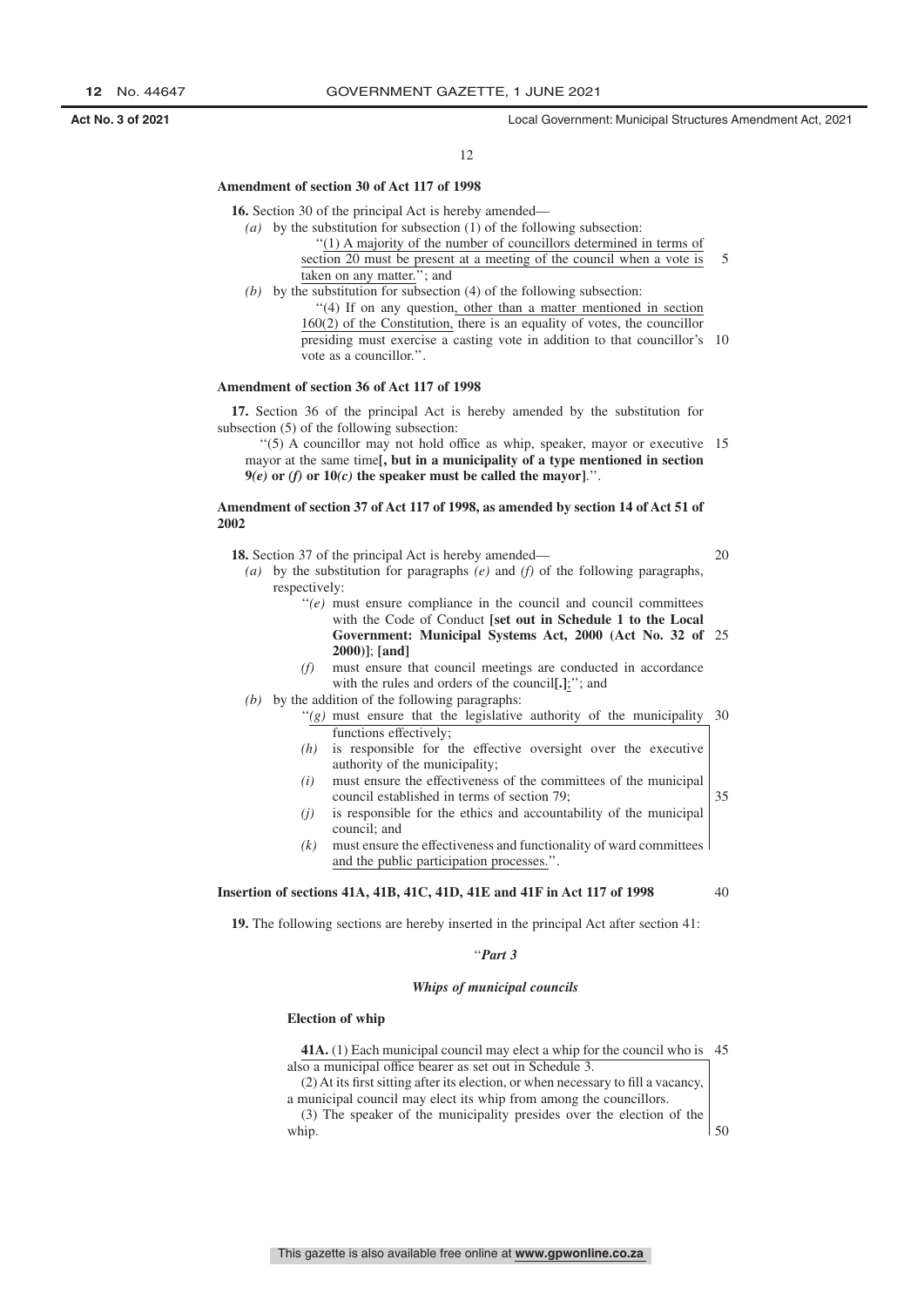13

#### **Wysiging van artikel 30 van Wet 117 van 1998**

**16.** Artikel 30 van die Hoofwet word hierby gewysig—

- *(a)* deur subartikel (1) deur die volgende subartikel te vervang:
	- ''(1) 'n Meerderheid van die getal raadslede ingevolge artikel 20
		- bepaal, moet by 'n vergadering van die raad teenwoordig wees wanneer oor enige aangeleentheid gestem word.''; en 5
- *(b)* deur subartikel (4) deur die volgende subartikel te vervang: ''(4) Indien oor enige vraag, behalwe 'n aangeleentheid in artikel 160(2) van die Grondwet vermeld, daar 'n staking van stemme is, moet die raadslid wat voorsit 'n beslissende stem, benewens daardie lid se 10 stem as 'n raadslid, uitbring.''.

#### **Wysiging van artikel 36 van Wet 117 van 1998**

**17.** Artikel 36 van die Hoofwet word hierby gewysig deur subartikel (5) deur die volgende subartikel te vervang

''(5) 'n Raadslid mag nie terselfdertyd die amp van speaker en burgemeester of 15 uitvoerende burgemeester beklee nie**[, maar in 'n munisipaliteit van 'n soort genoem in artikel 9***(e)* **of** *(f)* **of 10***(c)* **word die speaker die burgemeester genoem]**.''.

#### **Wysiging van artikel 37 van Wet 117 van 1998, soos gewysig deur artikel 14 van Wet 51 van 2002**

**18.** Artikel 37 van die Hoofwet word hierby gewysig—

*(a)* deur paragrawe *(e)* en *(f)* onderskeidelik deur die volgende paragrawe te vervang:

- ''*(e)* moet nakoming in die raad en raadskomitees van die Gedragskode **[in Bylae 1 by die Wet op Plaaslike Regering: Munisipale** 25 **Stelsels, 2000 (Wet 32 van 2000) uiteengesit,]** verseker; **[en]**
- *(f)* moet toesien dat raadsvergaderings ooreenkomstig die reëls en orders van die raad verloop**[.]**;''; en
- *(b)* deur die volgende paragrawe by te voeg:
	- ''*(g)* moet verseker dat die wetgewende gesag van die munisipaliteit 30 doeltreffend funksioneer;
	- *(h)* is verantwoordelik vir doeltreffende toesig oor die uitvoerende gesag van die munisipaliteit;
	- *(i)* moet die doeltreffendheid van die komitees van die munisipale raad ingevolge artikel 79 ingestel, verseker; 35
	- *(j)* is verantwoordelik vir die etiek en verantwoordbaarheid van die munisipale raad; en
	- *(k)* moet die doeltreffendheid en funksionaliteit van die wykskomitees en die openbare deelnameprosesse verseker.''.

#### **Invoeging van artikels 41A, 41B, 41C, 41D, 41E en 41F in Wet 117 van 1998**

40

 $20$ 

**19.** Die volgende artikels word hierby na artikel 41 in die Hoofwet ingevoeg:

#### ''*Deel 3*

#### *Swepe van munisipale rade*

#### **Verkiesing van sweep**

**41A.** (1) Elke munisipale raad kan 'n sweep vir die raad verkies wat ook 45 'n munisipale ampsbekleër is soos in Bylae 3 uiteengesit.

(2) Tydens die eerste sitting na die verkiesing daarvan, of wanneer dit nodig is om 'n vakature te vul, kan 'n munisipale raad 'n sweep uit die geledere van die raadslede verkies.

(3) Die speaker van die munisipaliteit sit voor oor die verkiesing van die 50 sweep.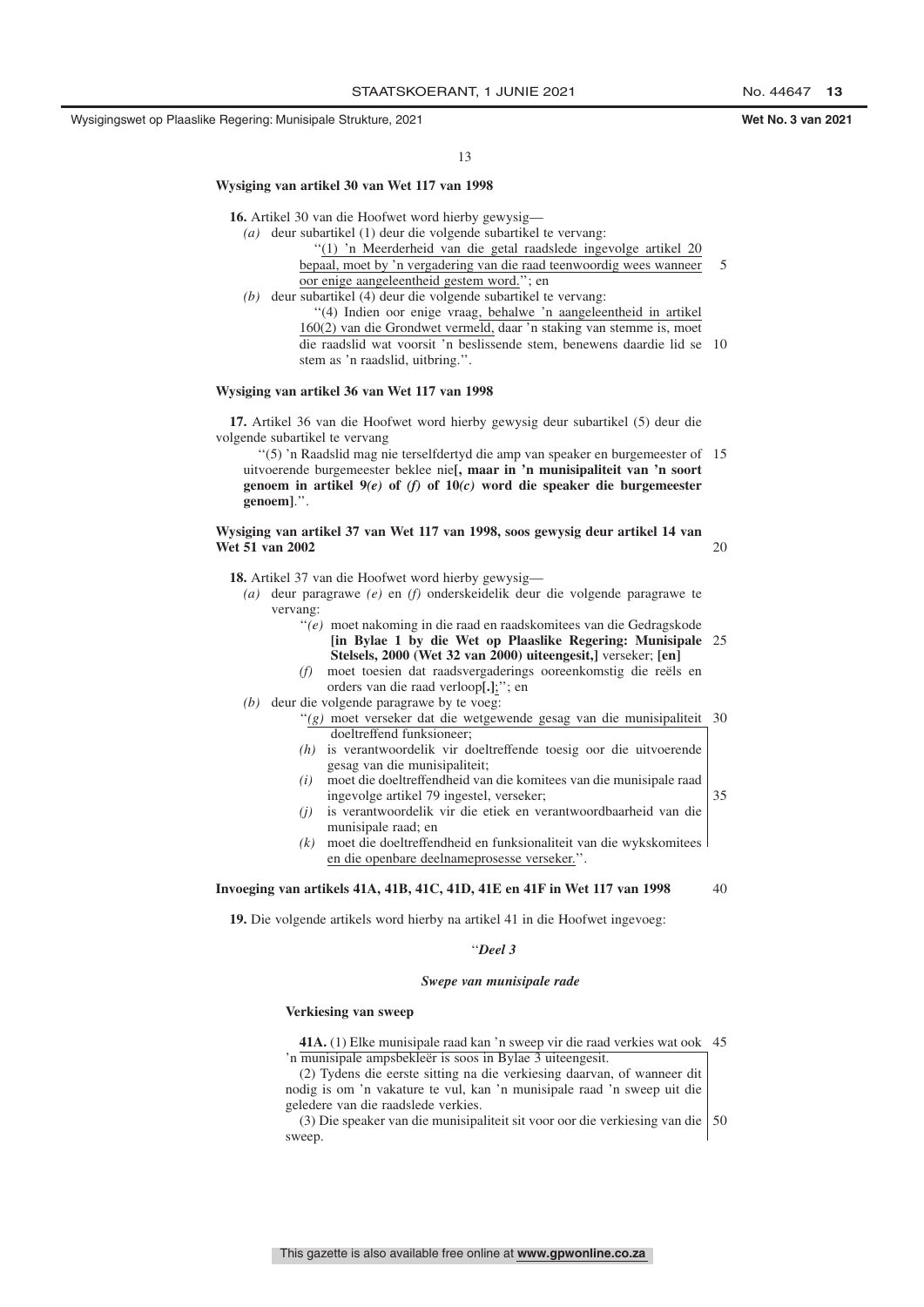(4) The procedure set out in Schedule 3 applies to the election of the whip.  $(5)$  A councillor may not hold office as whip, speaker, mayor or executive mayor at the same time.

#### **Functions of whip**

5

20

**41B.** The whip of a municipal council— *(a)* liaises with the different political parties to ensure representation in council and council committees;

- *(b)* maintains sound relations between the various political parties;
- $(c)$  informs the whips of all parties on important matters on the council 10 agenda;
- *(d)* assists the speaker to count votes in the council meeting;
- *(e)* facilitates the interaction between the executive and legislative oversight structures in the municipality; and
- *(f)* resolves disputes between the speaker, mayor or executive mayor, or 15 members of the mayoral committee.

#### **Term of office of whip**

**41C.** The whip of a municipal council is elected for a term ending, subject to section 41D, when the next council is declared elected.

#### **Vacation of office**

| <b>41D.</b> The whip of a municipal council vacates office during a term if that |  |
|----------------------------------------------------------------------------------|--|
| person-                                                                          |  |
| $(a)$ resigns as whip;                                                           |  |
| $(b)$ is removed from office; or                                                 |  |
| $(c)$ ceases to be a councillor.                                                 |  |
|                                                                                  |  |

### **Removal from office**

| <b>41E.</b> (1) A municipal council may remove, by resolution, the whip from |  |
|------------------------------------------------------------------------------|--|
| office.                                                                      |  |
| (2) Prior written notice of an intention to move a motion for the removal    |  |
| of the whip must be given.                                                   |  |

#### **Acting whips**

**41F.** If the whip of a municipal council is absent or not available to perform the functions of whip, or during a vacancy, the council must elect another councillor to act as whip.''.

#### **Amendment of section 43 of Act 117 of 1998**

**20.** Section 43 of the principal Act is hereby amended—

*(a)* by the substitution for subsections (1) and (2) of the following subsections, respectively:

> $''(1)$  *(a)* If the council of a municipality establishes an executive committee, it must **[elect]** determine a number of councillors necessary 40 for effective and efficient government, provided that no more than 20 per cent of the councillors (fractions to be disregarded) or 10 councillors, whichever is the least, are determined.

> *(b)* An executive committee may not have less than three members.  $(2)$  The award of seats on the executive committee to political parties or political interests must be determined in the following manner-45

*(a)* the number of seats won by a political party or political interest divided by the total number of councillors determined for that municipality in terms of section 20 and multiplied by the number of seats on the executive committee;

50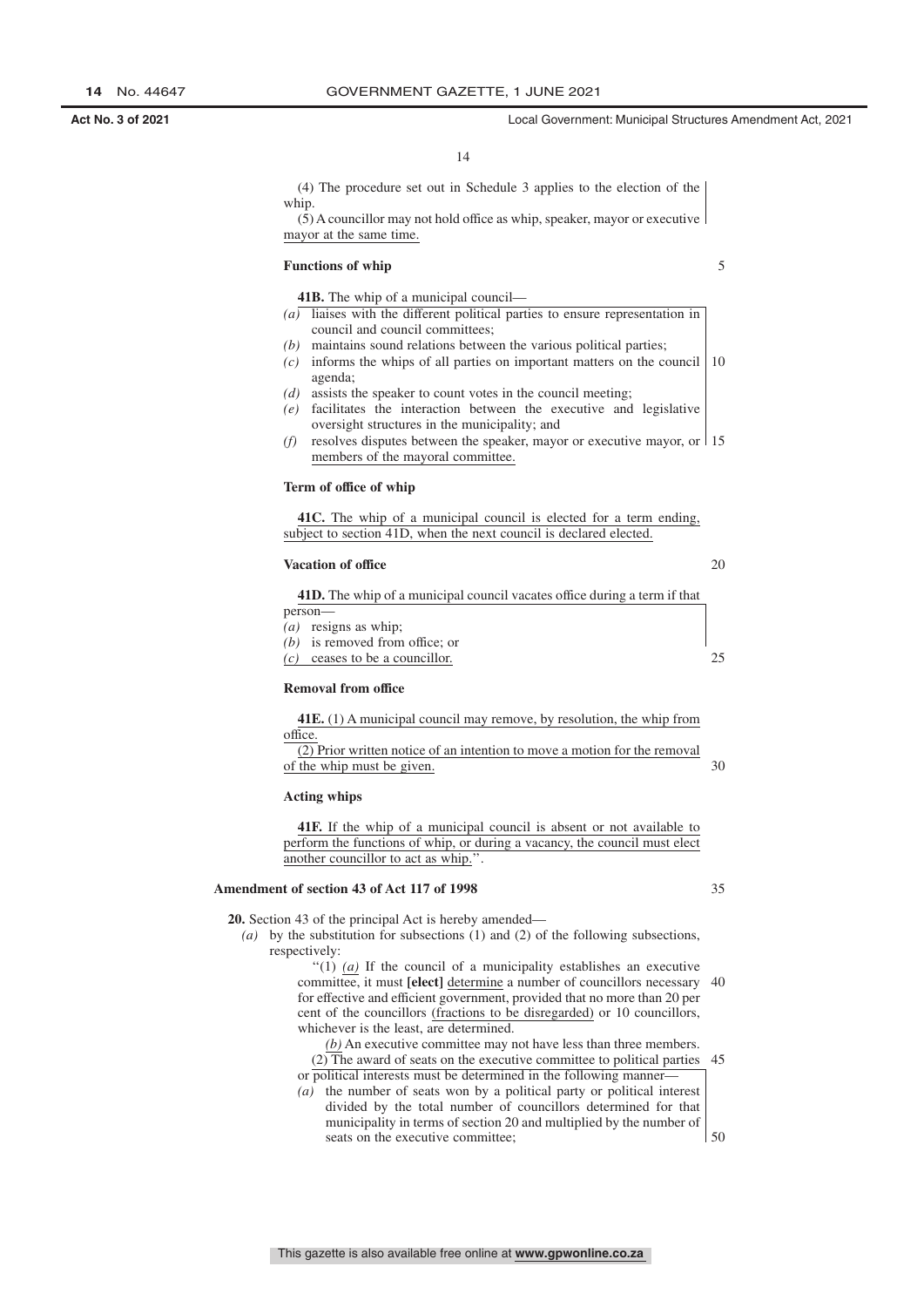15

(4) Die prosedure in Bylae 3 uiteengesit, is van toepassing op die verkiesing van die sweep.

(5) 'n Raadslid mag nie terselftertyd die amp van sweep, speaker of uitvoerende burgemeester beklee nie.

#### **Werksaamhede van sweep**

5

- **41B.** Die sweep van 'n munisipale raad— *(a)* skakel met die verskillende politieke partye om verteenwoordiging in
- die raad en raadskomitees te verseker; *(b)* handhaaf gesonde verhoudings tussen die verskeie politieke partye;
- *(c)* lig die swepe van alle partye in oor belangrike aangeleenthede op die 10 raadsagenda;
- *(d)* staan die speaker by met die tel van stemme in die raadsvergadering;
- *(e)* fasiliteer die interaksie tussen die uitvoerende en wetgewende oorsigstrukture in die munisipaliteit; en
- *(f)* besleg geskille tussen die speaker, burgemeester of uitvoerende 15 burgemeester, of uitvoerende lede van die burgemeesterskomitee.

#### **Ampstermyn van sweep**

| 41C. Die sweep van 'n munisipale raad word verkies vir 'n termyn wat  |  |
|-----------------------------------------------------------------------|--|
| eindig, onderworpe aan artikel 41D, wanneer die volgende raad verkies |  |
| verklaar word.                                                        |  |

#### **Ontruiming van amp**

| 41D. Die sweep van 'n munisipale raad ontruim die amp tydens 'n |  |
|-----------------------------------------------------------------|--|
| termyn indien daardie persoon-                                  |  |
| $(a)$ as sweep bedank;                                          |  |
| $(b)$ van die amp onthef word; of                               |  |
| $(c)$ ophou om 'n raadslid te wees.                             |  |
|                                                                 |  |

#### **Ontheffing van amp**

| <b>41E.</b> (1) 'n Munisipale raad kan, by besluit, die sweep uit die amp onthef. |    |
|-----------------------------------------------------------------------------------|----|
| (2) Vooraf skriftelike kennisgewing van 'n voorneme om 'n mosie vir die           |    |
| ontheffing van die sweep te bring, moet gegee word.                               | 30 |

#### **Waarnemende swepe**

**41F.** As die sweep van 'n munisipale raad afwesig is of nie beskikbaar is om die werksaamhede van sweep te verrig nie, of tydens 'n vakature, moet die raad 'n ander raadslid verkies om as sweep waar te neem.''.

#### **Wysiging van artikel 43 van Wet 117 van 1998**

**20.** Artikel 43 van die Hoofwet word hierby gewysig—

*(a)* deur subartikels (1) en (2) onderskeidelik deur die volgende subartikels te vervang:

''(1) *(a)* Indien die raad van 'n munisipaliteit 'n uitvoerende komitee instel, moet 'n getal raadslede **[verkies]** bepaal word wat nodig is vir 40 effektiewe en doeltreffende bestuur, mits nie meer nie as 20 persent van die raadslede (met verontagsaming van breukdele) of 10 raadslede, wat ook al die minste is, **[verkies]** bepaal word.

*(b)* 'n Uitvoerende komitee mag nie minder as drie lede hê nie.

(2) Die toekenning van setels op die uitvoerende komitee aan politieke 45 partye of politieke belange moet soos volg bepaal word—

*(a)* die getal setels deur 'n politieke party of politieke belang gewen, gedeel deur die totale getal raadslede ingevolge artikel 20 vir daardie munisipaliteit bepaal en gedeel deur die getal setels op die uitvoerende komitee;  $\frac{1}{50}$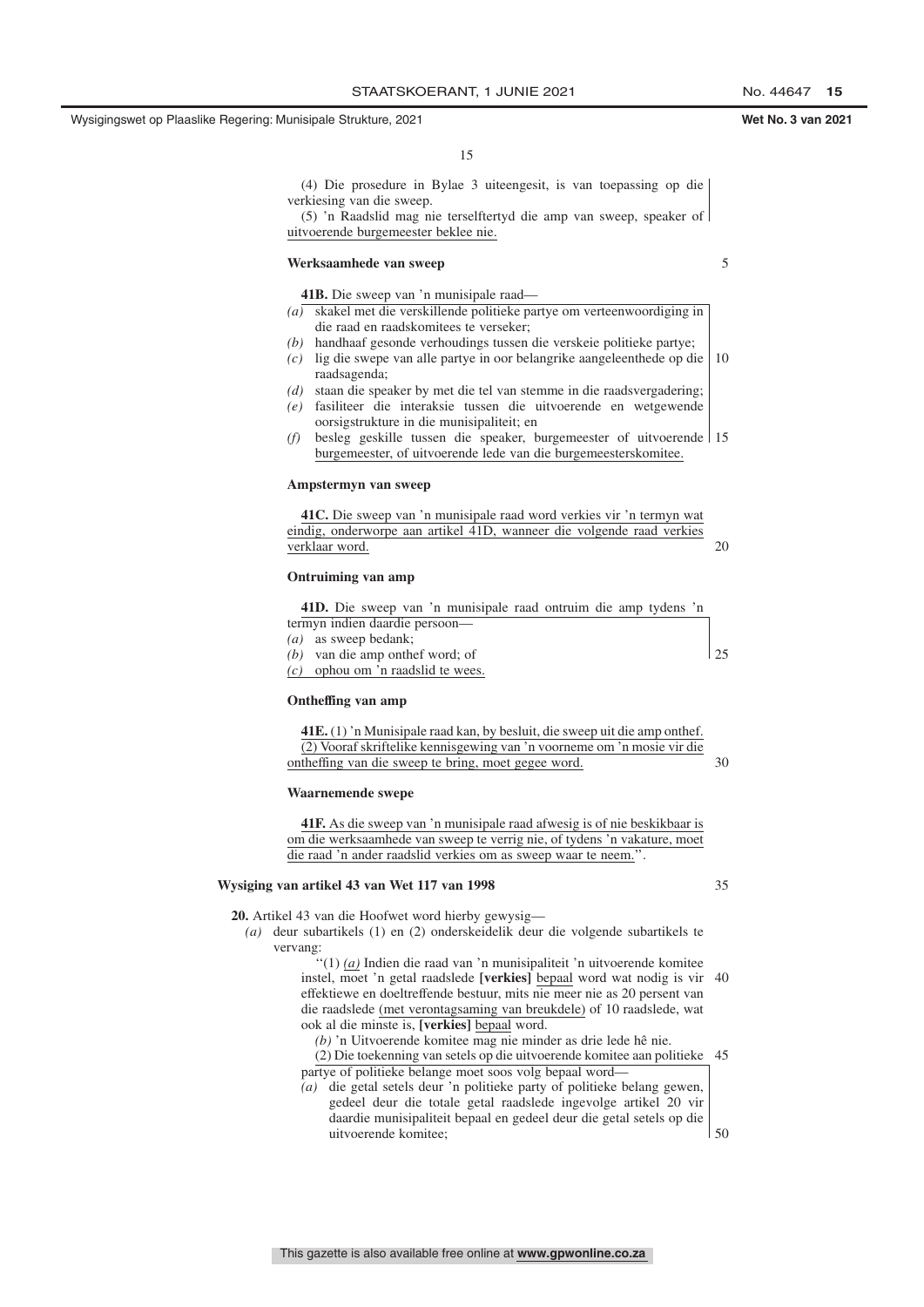5

25

40

45

16

- *(b)* if the calculation in paragraph *(a)* gives a surplus, that surplus must compete with the other similar surpluses, and be awarded to the highest surplus;
- *(c)* if there is an equality of the surpluses, the result must be determined by lot;
- *(d)* the political party or political interest to which seats are allocated to on the executive committee must, through an authorised representative, appoint their representatives to occupy such seats;
- *(e)* in the event of a vacancy arising on the executive committee, the political party or political interest to which the seat was allocated to will, through an authorised representative, appoint a councillor to fill that vacancy; and 10
- *(f)* nothing precludes a political party or political interest from nominating a councillor from another political party or political interest to one or more of its allocated seats.''; and 15
- *(b)* by the deletion of subsection (3).

#### **Amendment of section 44 of Act 117 of 1998**

**21.** Section 44 of the principal Act is hereby amended by the substitution in subsection (1) for paragraph *(b)* of the following paragraph:

"(b) the committee of a municipal council which receives reports from the [other] 20 committees of the council referred to in section 80, and which must forward these reports together with its recommendations to the council when it cannot dispose of the matter in terms of its delegated powers.''.

#### **Amendment of section 45 of Act 117 of 1998 as substituted by section 1 of Act 1 of 2003**

**22.** Section 45 of the principal Act is hereby amended—

*(a)* by the substitution for the heading of the following heading:

''**[Election] Determination of members of executive committees**''; and

*(b)* by the substitution for the words preceding paragraph *(a)* of the following 30 words:

''A municipal council must **[elect]** determine the members of its executive committee from among its members at a meeting that must be held—''.

#### **Amendment of section 46 of Act 117 of 1998 as substituted by section 1 of Act 1 of** 35 **2003**

**23.** Section 46 of the principal Act is hereby amended by the substitution in section 46 for the words preceding paragraph *(a)* of the following words:

''The members of an executive committee are **[elected]** determined for a term ending, subject to section 47, when—''.

#### **Amendment of section 48 of Act 117 of 1998 as amended by Act 1 of 2003**

**24.** Section 48 of the principal Act is hereby amended by the substitution for subsection (2) of the following subsection:

''(2) The election of a mayor and deputy mayor takes place when the executive committee is **[elected]** determined or when it is necessary to fill a vacancy.''.

#### **Amendment of section 53 of Act 117 of 1998**

**25.** Section 53 of the principal Act is hereby amended by the substitution for subsection (2) of the following subsection: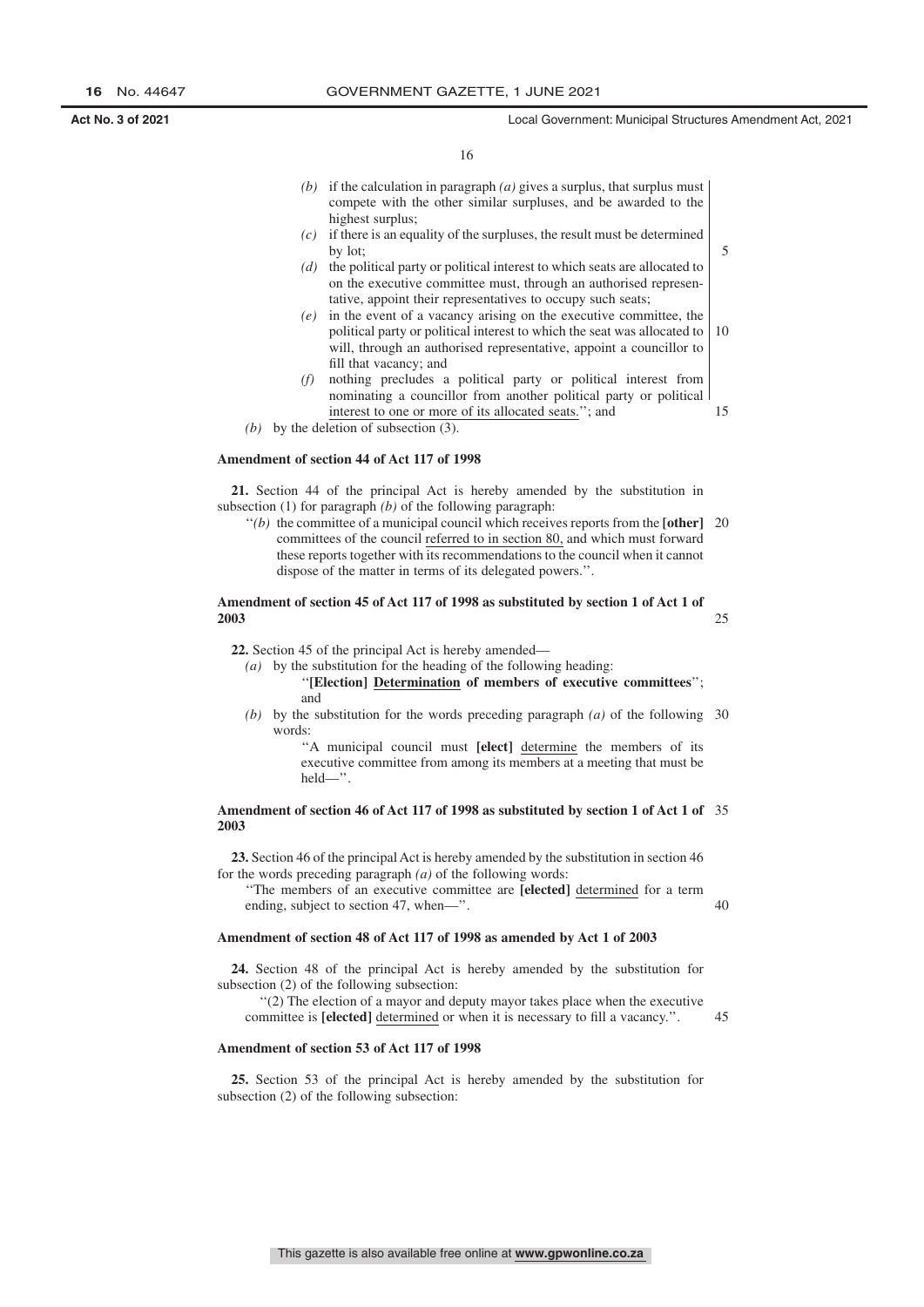5

17

- *(b)* as die berekening in paragraaf *(a)* 'n surplus gee, moet daardie surplus met ander soortgelyke surplusse meeding en aan die hoogste surplus toegewys word;
- *(c)* indien die surplusse ewe veel is, moet die uitslag per loting bepaal word;
- *(d)* die politieke party of politieke belang waaraan setels op die uitvoerende komitee toegeken is, moet deur 'n gemagtigde verteenwoordiger hulle verteenwoordigers aanstel om daardie setels te okkupeer;
- *(e)* indien 'n vakature op die uitvoerende komitee ontstaan, sal die politieke party of politieke belang waaraan die setel toegeken is, deur 'n gemagtigde verteenwoordiger, 'n raadslid aanstel om daardie vakature te vul; en 10
- *(f)* niks verhinder 'n politieke party of politieke belang om 'n raadslid van 'n ander politieke party of politieke belang vir een of meer van daardie politieke party of politieke belang se toegekende setels te benoem nie.''; en 15
- *(b)* deur subartikel (3) te skrap.

#### **Wysiging van artikel 44 van Wet 117 van 1998**

**21.** Artikel 44 van die Hoofwet word hierby gewysig deur in subartikel (1) paragraaf 20 *(b)* deur die volgende paragraaf te vervang:

''*(b)* die komitee van 'n munisipale raad wat verslae van die **[ander]** komitees van die raad bedoel in artikel 80 ontvang en wat hierdie verslae saam met sy aanbevelings aan die raad moet stuur indien hy nie ingevolge gedelegeerde bevoegdhede die aangeleentheid kan afhandel nie.''. 25

#### **Wysiging van artikel 45 van Wet 117 van 1998, soos vervang deur artikel 1 van Wet 1 van 2003**

**22.** Artikel 45 van die Hoofwet word hierby gewysig—

*(a)* deur die opskrif deur die volgende opskrif te vervang:

'' **[Verkiesing] Bepaling van lede van uitvoerende komitees**''; en *(b)* deur die woorde wat paragraaf *(a)* voorafgaan deur die volgende woorde te vervang: 30

> '' 'n Munisipale raad moet die lede van die uitvoerende komitee uit sy geledere **[verkies]** bepaal op 'n vergadering wat gehou moet word— ''.

#### **Wysiging van artikel 46 van Wet 117 van 1998, soos vervang deur artikel 1 van Wet** 35 **1 van 2003**

**23.** Artikel 46 van die Hoofwet word hierby gewysig deur in artikel 46 die woorde wat paragraaf *(a)* voorafgaan deur die volgende woorde te vervang:

''Die lede van 'n uitvoerende komitee word **[verkies]** bepaal vir 'n termyn wat eindig, onderworpe aan artikel 47, wanneer-

#### **Wysiging van artikel 48 van Wet 117 van 1998, soos gewysig deur artikel 1 van Wet 1 van 2003**

**24.** Artikel 48 van die Hoofwet word hierby gewysig deur subartikel (2) deur die volgende subartikel te vervang:

''(2) Die verkiesing van 'n burgemeester en onderburgemeester vind plaas sodra 45 die uitvoerende komitee **[verkies]** bepaal is, of wanneer dit nodig is om 'n vakature te vul.''.

#### **Wysiging van artikel 53 van Wet 117 van 1998**

**25.** Artikel 53 van die Hoofwet word hierby gewysig deur subartikel (2) deur die volgende subartikel te vervang:

50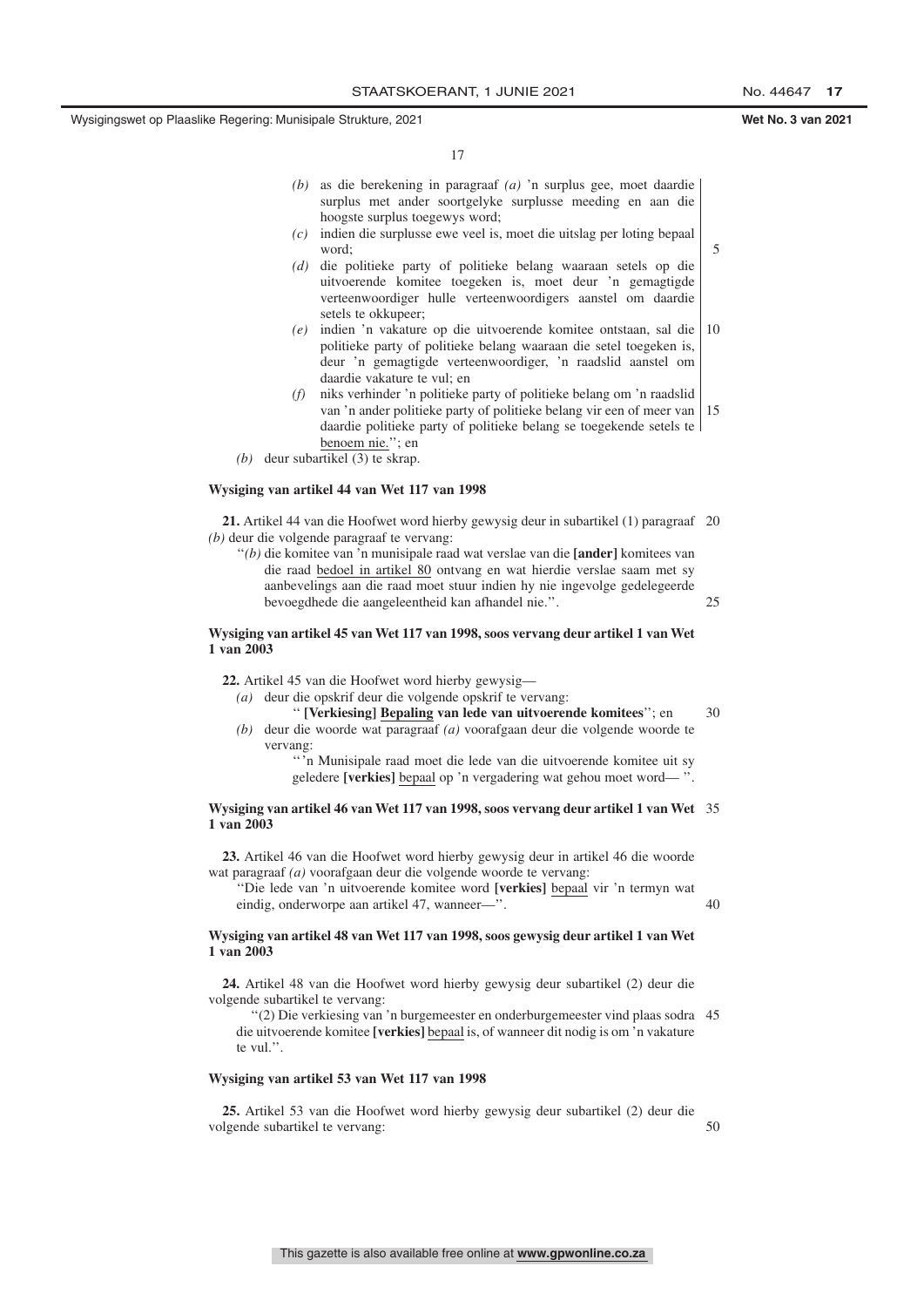#### 18

''(2) If all the members of an executive committee are removed, a new **[election]** determination of members must take place, and a new election of **[and]** the mayor and, if the municipality has a deputy mayor, the deputy mayor, must be held in terms of sections 45 and 48, respectively.''.

#### **Amendment of section 56 of Act 117 of 1998, as amended by section 16 of Act 51 of** 5 **2002**

**26.** Section 56 of the principal Act is hereby amended by the substitution for subsection (1) of the following subsection:

''(1) An executive mayor is entitled to receive reports from committees of the **[municipal]** council referred to in section 80, and to forward these reports together with a recommendation to the council when the matter cannot be disposed of by the executive mayor in terms of the executive mayor's delegated powers.''. 10

#### **Amendment of section 63 of Act 117 of 1998**

**27.** Section 63 of the principal Act is hereby amended by the substitution for subsection (3) of the following subsection:

15

20

''(3) Item 3 of the Code of Conduct **[for Councillors set out in Schedule 1 to the Local Government Municipal Systems Act, 2000,]** does not apply to the speaker, executive mayor, a member of the mayoral committee or a member of the executive committee, as the case may be, in respect of meetings of a metropolitan subcouncil of which such an office bearer is a member.''.

#### **Amendment of section 73 of Act 117 of 1998, as amended by section 6 of Act 19 of 2008**

**28.** Section 73 of the principal Act is hereby amended—

*(a)* by the substitution for subsection (1) of the following subsection:

''(1) A metropolitan or local council must establish a ward committee 25 for each ward in the municipality within 120 days after the election of the municipal council, in accordance with section 22.''; and

*(b)* by the insertion after subsection (1) of the following subsection:

''(1A) *(a)* If a metropolitan or local council is unable to establish a ward committee or ward committees in accordance with subsection (1), 30 the speaker must, prior to the expiry of the 120 days after the elections, in writing and on good cause shown, request the MEC, responsible for local government in the province concerned, for an extension. *(b)* The MEC must respond to the request referred to in subsection

 $(1)(a)$  within 14 days of receipt detailing the reasons for granting or 35 refusing the extension.''.

#### **Insertion of section 79A in Act 117 of 1998**

**29.** The following section is hereby inserted in the principal Act after section 79:

#### ''**Establishment of municipal public accounts committee**

| <b>79A.</b> (1) A municipal council must establish a committee called the 40 |    |
|------------------------------------------------------------------------------|----|
| municipal public accounts committee.                                         |    |
| (2) The mayor or executive mayor, deputy mayor or executive deputy           |    |
| mayor, any member of the executive committee, any member of the              |    |
| mayoral committee, speaker, whip and municipal officials are not allowed     |    |
| to be members of the municipal public accounts committee.                    | 45 |
| (3) The municipal council must determine the functions of the municipal      |    |
| public accounts committee, which must include the following:                 |    |
| (a) review the Auditor-General's reports and comments of the manage-         |    |
| ment committee and the audit committee and make recommendations              |    |
| to the municipal council;                                                    |    |
|                                                                              |    |
|                                                                              |    |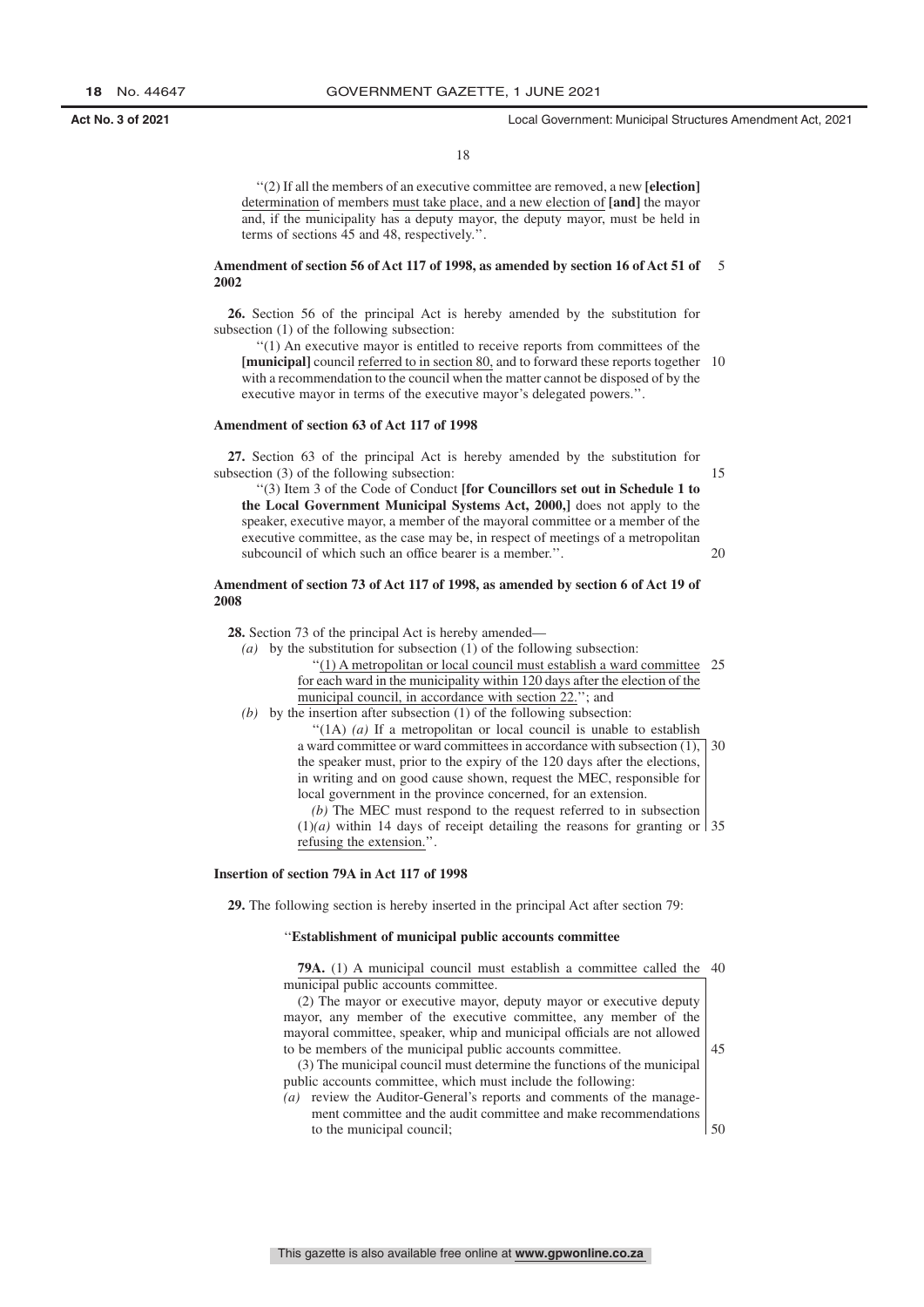19

''(2) Indien al die lede van 'n uitvoerende komitee uit hul amp onthef word, moet 'n nuwe **[verkiesing]** bepaling van lede plaasvind en 'n nuwe verkiesing van **[en]** die burgemeester, en indien die munisipaliteit 'n onderburgemeester het, die onderburgemeester, ingevolge onderskeidelik artikels 45 en 48 gehou word.''.

#### **Wysiging van artikel 56 van Wet 117 van 1998, soos gewysig deur artikel 16 van Wet 51 van 2002** 5

**26.** Artikel 56 van die Hoofwet word hierby gewysig deur subartikel (1) deur die volgende subartikel te vervang:

''(1) 'n Uitvoerende burgemeester is geregtig om verslae van komitees van die **[munisipale]** raad bedoel in artikel 80 te ontvang en sodanige verslae tesame met 10 'n aanbeveling aan die raad te stuur indien die uitvoerende burgemeester die aangeleentheid nie kan afhandel ingevolge die uitvoerende burgemeester se gedelegeerde bevoegdhede nie.''.

#### **Wysiging van artikel 63 van Wet 117 van 1998**

**27.** Artikel 63 van die Hoofwet word hierby gewysig deur subartikel (3) deur die 15 volgende subartikel te vervang:

''(3) Item 3 van die Gedragskode **[vir Raadslede wat in Bylae 1 by die Wet op Plaaslike Regering: Munisipale Stelsels, 2000, uiteengesit word,]** is nie van toepassing op die speaker, uitvoerende burgemeester, 'n lid van die burgemeesterskomitee of 'n lid van die uitvoerende komitee, na gelang van die 20 geval, ten opsigte van vergaderings van 'n metropolitaanse subraad waarvan sodanige ampsdraer 'n lid is nie.''.

#### **Wysiging van artikel 73 van Wet 117 van 1998, soos gewysig deur artikel 6 van Wet 19 van 2008**

**28.** Artikel 73 van die Hoofwet word hierby gewysig— *(a)* deur subartikel (1) deur die volgende subartikel te vervang: ''(1) 'n Metropolitaanse of plaaslike raad moet 'n wykskomitee vir elke wyk in die munisipaliteit stig binne 120 dae na die verkiesing van die munisipale raad, ooreenkomstig artikel 22.''; en *(b)* deur die volgende subartikel na subartikel (1) in te voeg: ''(1A) *(a)* As 'n metropolitaanse of plaaslike raad nie ooreenkomstig subartikel (1) 'n wykskomitee of wykskomitees kan stig nie, moet die 25

> speaker, voordat 120 dae na die verkiesing van die munisipale raad verstryk het, skriftelik en met goeie gronde, 'n verlenging by die LUR verantwoordelik vir plaaslike regering in die provinsie aanvra. *(b)* Die LUR moet binne 14 dae vanaf ontvangs reageer op die versoek in subartikel (1)*(a)* bedoel, met uitvoerige redes vir die toestaan of weiering van die verlenging.''. 35

#### **Invoeging van artikel 79A in Wet 117 van 1998**

**29.** Die volgende artikel word hierby na artikel 79 in die Hoofwet ingevoeg:

#### 40

30

#### ''**Stigting van komitee vir munisipale openbare rekeninge**

**79A.** (1) 'n Munisipale raad moet 'n komitee genaamd die komitee vir munisipale openbare rekeninge stig. (2) Die burgemeester of uitvoerende burgemeester, adjunkburgemeester of uitvoerende adjunkburgemeester, enige lid van die uitvoerende komitee, enige lid van die burgemeesterskomitee, speaker, sweep en munisipale beamptes mag nie lede van die komitee vir munisipale openbare rekeninge wees nie. (3) Die munisipale raad moet die werksaamhede van die komitee vir munisipale openbare rekeninge bepaal, wat die volgende moet insluit: 45 50

*(a)* Hersiening van die Ouditeur-generaal se verslae en kommentaar van die bestuur- en ouditkomitee en doen van aanbevelings by die munisipale raad;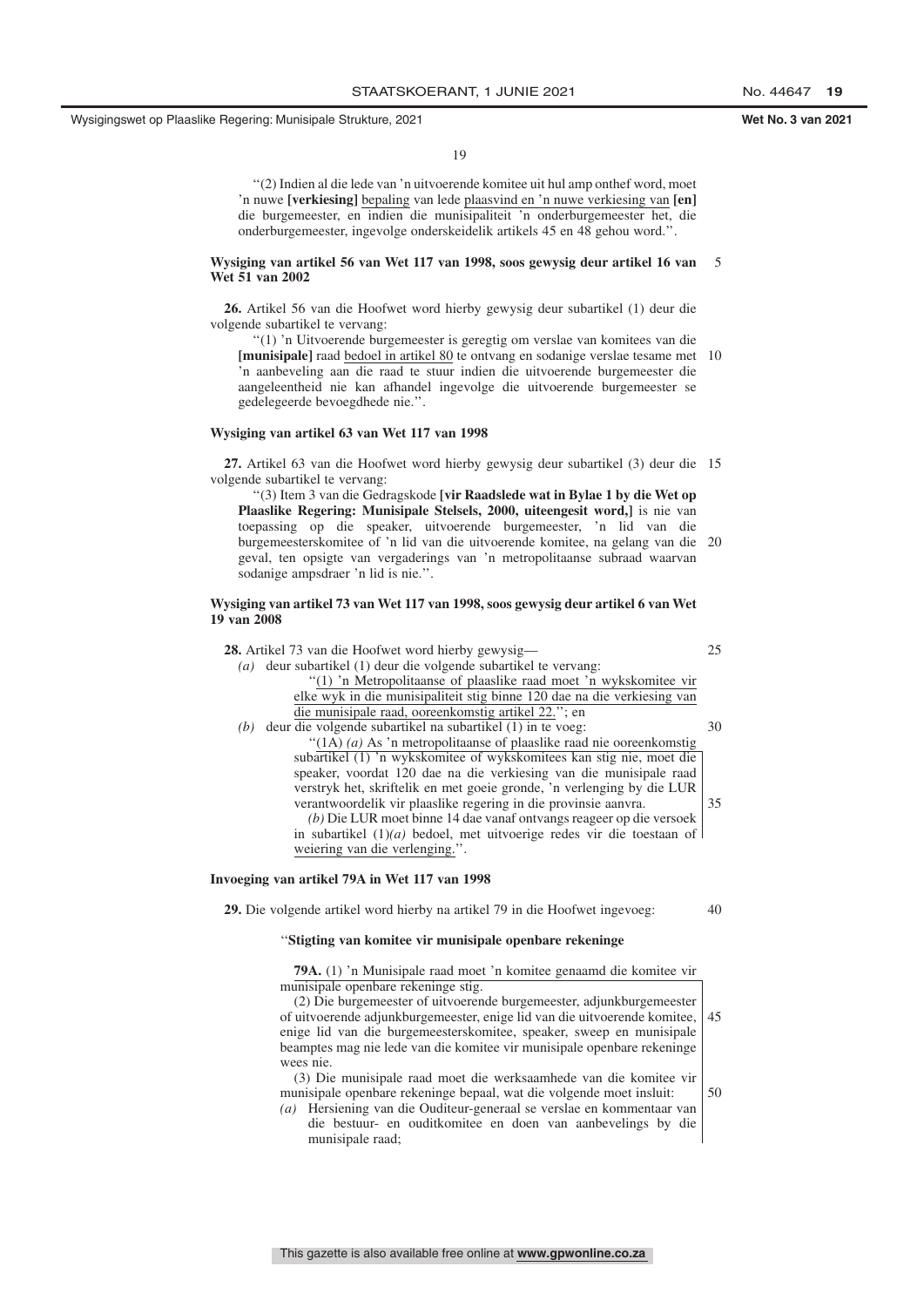|     | (b) review internal audit reports together with comments from the<br>management committee and the audit committee and make recom- |    |
|-----|-----------------------------------------------------------------------------------------------------------------------------------|----|
|     | mendations to the municipal council;                                                                                              |    |
| (c) | initiate and develop the oversight report on annual reports contem-                                                               |    |
|     | plated in section 129 of the Local Government: Municipal Finance                                                                  | 5  |
|     | Management Act:                                                                                                                   |    |
| (d) | attend to and make recommendations to the municipal council on any                                                                |    |
|     | matter referred to it by the municipal council, executive committee, a                                                            |    |
|     | committee of the council, a member of this committee, a councillor                                                                |    |
|     | and the municipal manager; and                                                                                                    | 10 |
| (e) | on its own initiative, subject to the direction of the municipal council,                                                         |    |
|     | investigate and report to the municipal council on any matter affecting                                                           |    |
|     | the municipality.                                                                                                                 |    |
|     | (4) Reports of the municipal public accounts committee must be                                                                    |    |
|     | submitted to the speaker who must table such reports in the next meeting of                                                       | 15 |
|     | the municipal council.                                                                                                            |    |
|     | $(5)$ (a) For the purposes of this section 'audit committee' means the audit                                                      |    |
|     | committee envisaged in section 166 of the Local Government Municipal:                                                             |    |
|     | Finance Management Act.                                                                                                           |    |
|     | (b) Each municipality and each municipal entity must establish an audit $\vert$ 20                                                |    |
|     | committee in accordance with that section.".                                                                                      |    |

### **Amendment of section 81 of Act 117 of 1998, as amended by section 121 of Act 32 of 2000, section 5 of Act 33 of 2000 and section 18 of Act 51 of 2002**

**30.** Section 81 of the principal Act is hereby amended by the substitution in subsection (5) for paragraph *(a)* of the following paragraph:

''*(a)* When participating in the proceedings of a municipal council, a traditional leader is subject to the appropriate provisions of the Code of Conduct set out in Schedule **[1 of the Local Government: Municipal Systems Act, 2000]** 7.''.

#### **Repeal of section 89 of Act 117 of 1998**

**31.** Section 89 of the principal Act is hereby repealed.

#### **General amendment**

**32.** Reference to sections " $9(e)$  and  $(f)$  and  $10(c)$ " in sections 45*(c)*, 46*(a)*, 48(5)*(c)*(ii), 55(1)*(c)*, 57(1)*(a)*, 57(2)*(c)*(ii) and 72(1) of the principal Act is hereby deleted.

#### **Amendment of Schedule 1 to Act 117 of 1998, as amended by section 93 of Act 27** 35 **of 2000, sections 22, 23, 24, 25 and 26 of Act 51 of 2002 and section 9 of Act 2 of 2003**

**33.** Schedule 1 to the principal Act is hereby amended—

*(a)* by the addition in item 16 of the following subitems:

''(3) A new quota of votes for a seat must be determined in accordance with the following formula (fractions to be disregarded):  $40$ 

$$
\frac{A-B}{C-(D+E)}+1
$$

Where—

- A represents the total number of valid votes cast for all parties, consisting of those cast on the party vote and those cast for ward candidates representing parties; 45
- B represents the total number of votes cast for the party with excessive seats, both on the party vote and for ward candidates representing parties;
- C represents the number of seats in the council;
- D represents the number of seats awarded to the party with excessive seats; and
- E represents the number of independent ward councillors elected.

30

50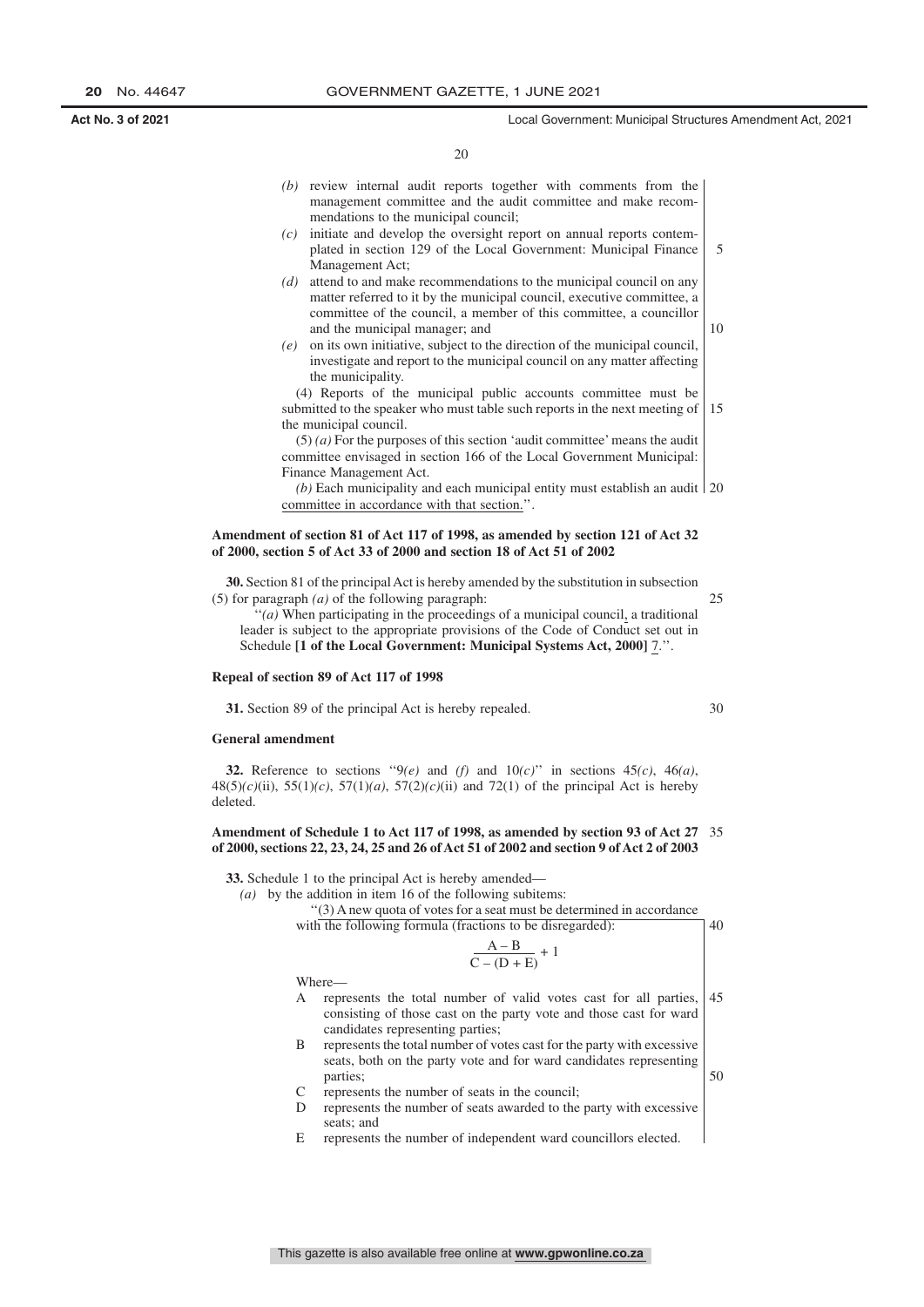21

- *(b)* hersiening van interne ouditverslae, saam met kommentaar van die bestuur- en ouditkomitee en doen van aanbevelings by die munisipale raad;
- *(c)* die oorsigverslag van die jaarverslag inisieer en ontwikkel soos vereis ingevolge artikel 129 van die Wet op Plaaslike Regering: Munisipale Finansiële Bestuur;
- *(d)* enige aangeleentheid wat deur die munisipale raad, uitvoerende komitee, 'n komitee van die raad, 'n lid van hierdie komitee, 'n raadslid en die munisipale bestuurder na die komitee verwys is, hanteer en aanbevelings daaroor aan die munisipale raad doen; en
- *(e)* uit eie beweging, onderworpe aan die opdrag van die munisipale raad, enige aangeleentheid wat die munisipaliteit raak, ondersoek en aanbevelings daaroor aan die munisipale raad doen.

(4) Verslae van die komitee vir munisipale openbare rekeninge moet aan die speaker voorgelê word, wat daardie verslae in die volgende vergadering van die munisipale raad ter tafel moet lê. 15

(5) *(a)* By die toepassing van hierdie artikel, beteken 'ouditkomitee' die ouditkomitee in artikel 166 van die Wet op Plaaslike Regering: Munisipale Finansiële Bestuur, beoog.

*(b)* Elke munisipaliteit en elke munisipale entiteit moet 'n ouditkomitee 20 ooreenkomstig daardie artikel stig.''.

#### **Wysiging van artikel 81 van Wet 117 van 1998, soos gewysig deur artikel 121 van Wet 32 van 2000, artikel 5 van Wet 33 van 2000 en artikel 18 van Wet 51 van 2002**

**30.** Artikel 81 van die Hoofwet word hierby gewysig deur in subartikel (5) paragraaf *(a)* deur die volgende paragraaf te vervang:

''*(a)* Wanneer 'n tradisionele leier aan die verrigtinge van 'n munisipale raad deelneem is hy onderworpe aan die toepaslike bepalings van die Gedragskode soos uiteengesit in Bylae **[1 van die Wet op Plaaslike Regering: Munisipale Stelsels, 2000]** 7.''.

#### **Herroeping van artikel 89 van Wet 117 van 1998**

**31.** Artikel 89 van die Hoofwet word hierby herroep.

#### **Algemene wysiging**

**32.** Verwysing na artikels ''9*(e)* en *(f)* en 10*(c)*'' in artikels 45*(c)*, 46*(a)*, 48(5)*(c)*(ii), 55(1)*(c)*, 57(1)*(a)*, 57(2)*(c)*(ii) en 72(1) van die Hoofwet word hierby geskrap.

#### **Wysiging van Bylae 1 tot Wet 117 van 1998, soos gewysig deur artikel 93 van Wet** 35 **27 van 2000, artikels 22, 23, 24, 25 en 26 van Wet 51 van 2002 en artikel 9 van Wet 2 van 2003**

**33.** Bylae 1 tot die Hoofwet word hierby gewysig—



uitgebring, beide op die partystem en vir wykskandidate wat partye verteenwoordig; 50

- C die getal setels in die raad verteenwoordig;
- D die getal setels aan die party met buitensporige setels toegeken, verteenwoordig; en
- E die getal onafhanklike wyksraadslede wat verkies is, verteenwoordig. 55

30

25

5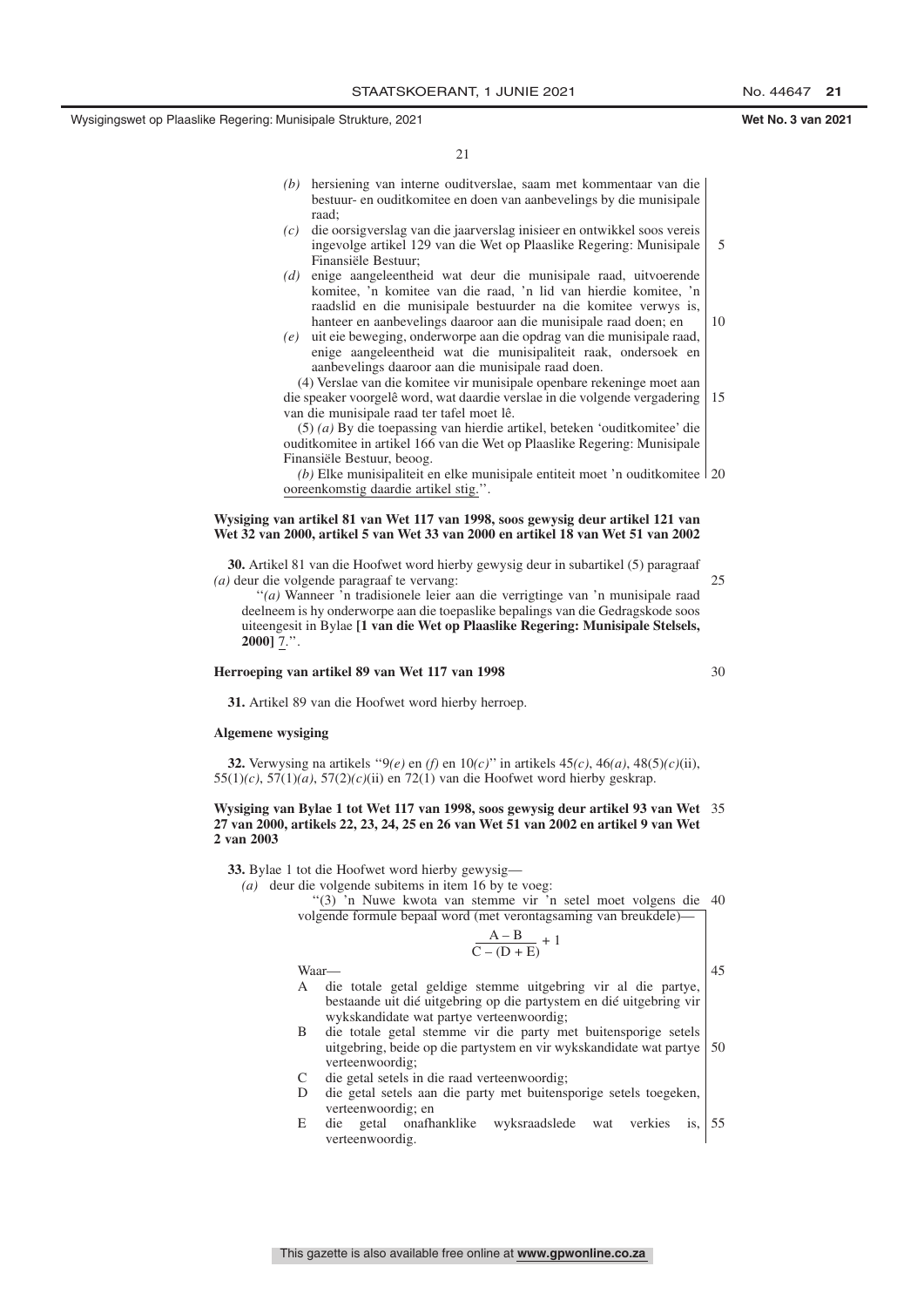5

10

20

25

22

(4) *(a)* The total number of valid votes cast for each party, both on the party vote and for ward candidates representing the party, excluding the party that has excessive number of seats, must be divided by the quota of votes for a seat. The result is the total number of seats to which each party is entitled.

*(b)* If the calculation in paragraph *(a)* yields a surplus not absorbed by the seats awarded to a party, that surplus must compete with similar surpluses accruing to any other party or parties and any undistributed seat or seats must be awarded to the party or parties concerned in sequence of the highest surplus.

*(c)* If the surplus for two or more parties is equal, the seat must be awarded to the party that received the highest number of valid votes.

(5) If a ward candidate representing a party is elected unopposed, a vote cast by a voter registered in that ward for the party of which that candidate is a representative must, for the purpose of factors A and B and | 15 subitem  $(4)$ , be counted as two votes.

(6) In an election for a council that has wards, the Electoral Commission must deduct from the total number of seats to which each party is entitled in terms of subitem (4), the number of ward candidates representing the party who were declared elected.

(7) If no party is awarded a seat in terms of subitem  $(4)(a)$ , the votes for each party must be treated in accordance with subitem  $(4)(b)$  as if they are surpluses.

(8) The Electoral Commission must determine in the manner provided in item 13(5), which party candidates are elected.

(9) If a party is entitled to an additional number of seats in terms of subitem (4) and its list of candidates does not contain a sufficient number of candidates after having applied item 17(1), the party concerned forfeits, subject to subitem (1), the unfilled seats and the process provided in this item must be repeated until all seats have been filled or 30 until all listed candidates have been allocated to a vacant seat.'';

*(b)* by the substitution in item 17 for subitem (1) of the following subitem: ''(1) If a party list contains fewer candidates than the party is entitled

> to, the Electoral Commission must in writing immediately notify the party of the exact shortfall and request the party to deliver within two 35 days of the notice a list supplemented by the name or names of one or more eligible candidates."

*(c)* by the insertion of the following item after item 17:

#### ''**Multiple seats**

**17A.** (1) If a candidate is assigned to more than one seat, the parties or 40 independent ward candidates must, within two days after being informed by the chief electoral officer, indicate to the Electoral Commission which seat such candidate should be designated to.

(2) If a party or independent ward candidate fails to indicate to the chief electoral officer which seat such candidate should be designated, such 45 candidate's name must be deleted from the lists.

(3) If a ward seat allocation is deleted it shall lead to the holding of a by-election.'';

*(d)* by the substitution in item 18(1) for paragraph *(b)* of the following paragraph: ''*(b)* Whenever a councillor referred to in paragraph *(a)* ceases to hold 50 office, the municipal manager concerned must within **[seven]** 14 days

after the councillor has ceased to hold office, inform the chief electoral officer accordingly.'' ; *(e)* by the addition of the following paragraph in item 18(1):

 $''(c)$  If the municipal manager of the municipality concerned does not 55 inform the chief electoral officer of the vacancy referred to in paragraph *(a)*, the MEC for local government in the province, must inform the chief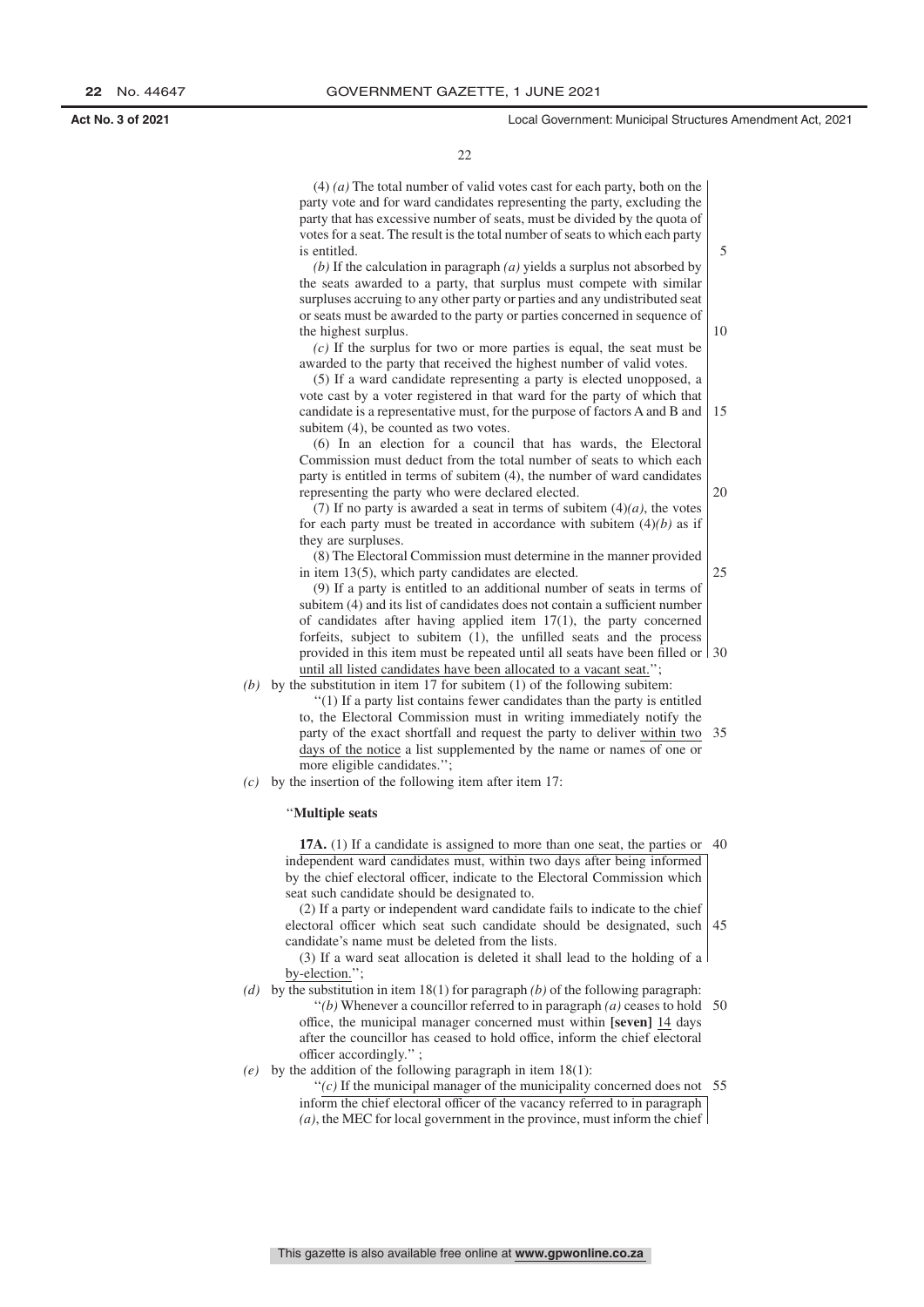5

10

25

23

(4) *(a)* Die totale getal geldige stemme vir elke party uitgebring, beide op die partystem en vir wykskandidate wat die party verteenwoordig, met uitsondering van die party wat 'n buitensporige getal setels het, moet deur die kwota stemme vir 'n setel gedeel word. Die resultaat is die totale getal setels waarop elke party geregtig is.

*(b)* Indien die berekening in paragraaf *(a)* 'n surplus oplewer wat nie deur die setels aan 'n party toegeken, geabsorbeer word nie, moet daardie surplus meeding met soortgelyke surplusse wat aan enige ander party of partye toeval en enige ontoegekende setel of setels moet toegeken word aan die betrokke party of partye in volgorde van die hoogste surplus.

*(c)* Indien die surplus vir een of meer partye gelyk is, moet die setel aan die party toegeken word wat die grootste getal geldige stemme ontvang het.

(5) Indien 'n wykskandidaat wat 'n party verteenwoordig, onbestrede verkies word, moet 'n stem uitgebring deur 'n stemmer geregistreer in daardie wyk vir die party waarvan daardie kandidaat 'n verteenwoordiger is, by die toepassing van faktore A en B en subitem (4), as twee stemme getel word. 15

(6) In 'n verkiesing vir 'n raad wat wyke het, moet die Verkiesingskommissie die getal wykskandidate wat die party verteenwoordig wat verkies verklaar is, aftrek van die totale getal setels waarop elke party ingevolge subitem (4) geregtig is. 20

(7) Indien geen party 'n setel ingevolge subitem (4)*(a)* kry nie, moet die stemme vir elke party ooreenkomstig subitem (4)*(b)* behandel word asof hulle surplusse is.

(8) Die Verkiesingskommissie moet op die wyse in item 13(5) voor voorsiening gemaak, bepaal watter partykandidate verkies is.

(9) Indien 'n party ingevolge subitem (4) op 'n bykomende getal setels geregtig is en die party se lys kandidate nie genoeg kandidate bevat nadat item 17(1) toegepas is nie, verbeur die betrokke party, onderworpe aan subitem (1), die vakante setels en die proses in hierdie item voorsien moet herhaal word totdat alle setels gevul is of totdat alle gelyste kandidate aan 'n vakante setel toegewys is.''; 30

*(b)* deur in item 17 subitem (1) deur die volgende subitem te vervang: "(1) Indien 'n partylys minder name bevat as waarop die party 35 geregtig is, moet die Verkiesingskommissie onmiddellik die party skriftelik van die presiese tekort in kennis stel en die party versoek om binne twee dae vanaf die kennisgewing, 'n aanvullende lys met die naam of name van een of meer bevoegde kandidate, te voorsien.''; 40

*(c)* deur die volgende item na item 17 in te voeg:

#### ''**Veelvuldige setels**

**17A.** (1) Indien 'n kandidaat aan meer as een setel toegewys word, moet die partye of onafhanklike wykskandidate, binne twee dae nadat hulle deur die hoofverkiesingsbeampte ingelig is, aan die Verkiesingskommissie aandui aan watter setel daardie kandidaat toegewys moet word. 45

(2) Indien 'n party of onafhanklike wykskandidaat versuim om aan die hoofverkiesingsbeampte aan te dui aan watter setel daardie kandidaat toegewys moet word, moet daardie kandidaat se naam van die lyste geskrap word.

(3) Indien 'n wykseteltoewysing geskrap word, lei dit tot die hou van 'n 50 tussenverkiesing.'';

*(d)* deur in item 18(1) paragraaf *(b)* deur die volgende paragraaf te vervang: ''*(b)* Wanneer 'n raadslid bedoel in paragraaf *(a)* ook al ophou om raadslid te wees, moet die betrokke munisipale bestuurder binne **[sewe]** 14 dae nadat die raadslid opgehou het om raadslid te wees, die 55 hoofverkiesingsbeampte dienooreenkomstig in kennis stel.'

*(e)* deur die volgende paragraaf in item 18(1) in te voeg:

''*(c)* Indien die munisipale bestuurder van die betrokke munisipaliteit

nie die hoofverkiesingsbeampte verwittig van die vakature in paragraaf

*(a)* bedoel nie, moet die LUR vir plaaslike regering in die provinsie die 60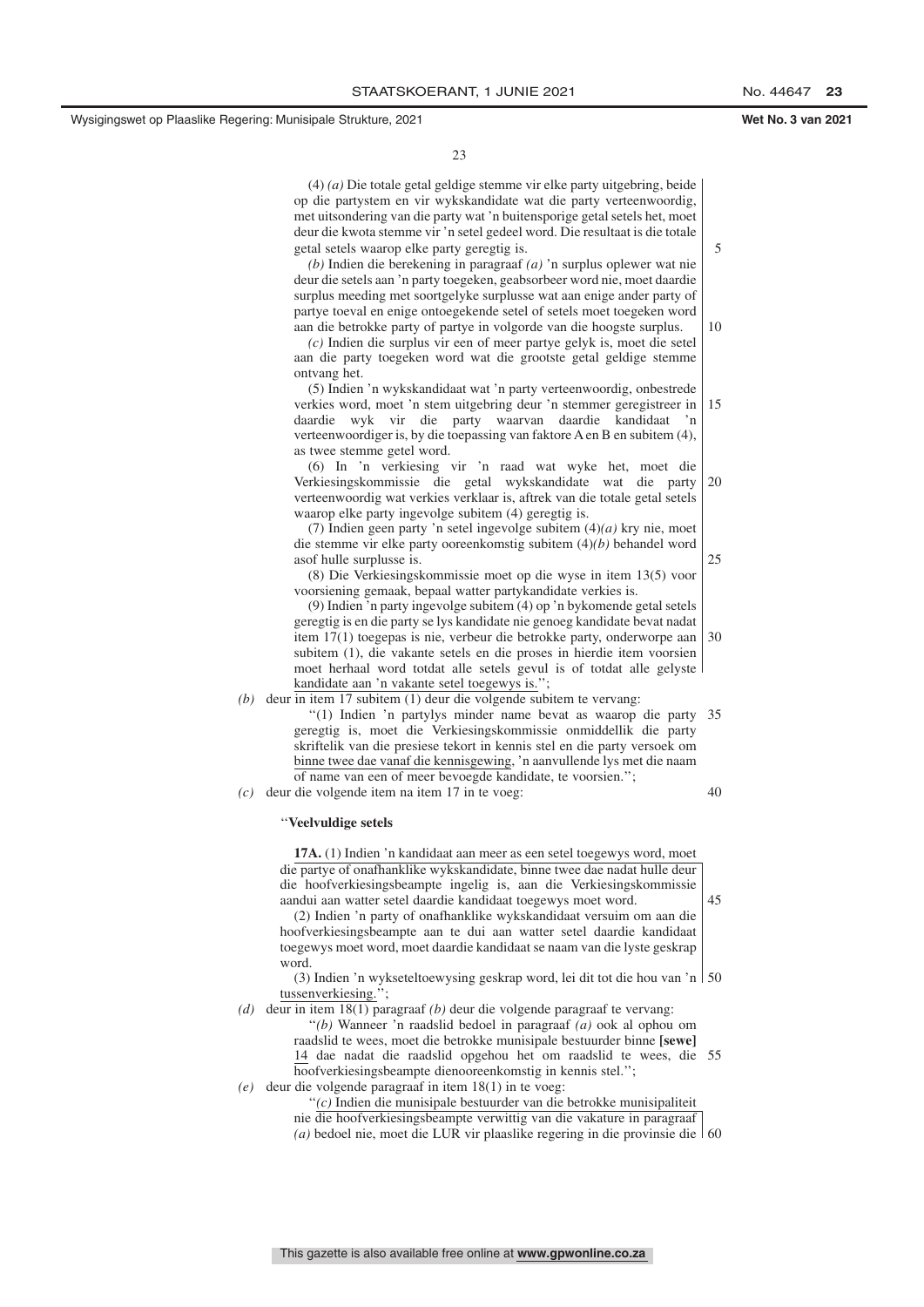10

20

25

30

35

electoral officer of the vacancy within 14 days where the municipal manager does not.''; and

 $(f)$  by the substitution in item 20 for subitem  $(1)$  of the following subitem:

''(1) *(a)* A party may not supplement or change its list from the date of the closure of nomination of candidates for an election until a day after the date of the first council meeting. 5

*(b)* (i) Subject to paragraph *(a)*, a party may supplement or change its list, provided that if a councillor elected according to a party list ceases to hold office, the party concerned may supplement or change its list by not later than 21 days after the councillor has ceased to hold office.

(ii) The vacancy must be filled as soon as the party in question has supplemented, changed or increased its list, but not later than 14 days after the expiry of the 21-day period.''.

**Amendment of Schedule 2 of Act 117 of 1998, as amended by section 93 of Act 27 of 2000, section 9 of Act 20 of 2002, section 27 of Act 51 of 2002, section 29 of Act 51** 15 **of 2002, section 30 of Act 51 of 2002, section 31 of Act 51 of 2002, section 9 of Act 2 of 2003 and section 17 of Act 55 of 2008**

**34.** (1) Schedule 2 to the principal Act is hereby amended— *(a)* by the substitution for item 2 of the following item:

#### ''**Electoral system for party representatives**

**2.** The councillors of a district council that in terms of section 23 must be elected in accordance with this Part, must be elected **[as follows:**

- *(a)* **a number of councillors determined for the municipality in terms of section 23(3) must be elected from party lists to proportionally represent parties in the council; and**
- *(b)* **a number of councillors allocated in terms of section 23(2)***(b)* **to any district management areas in the municipality must be elected from party lists to proportionally represent parties in those areas]** from party lists to proportionally represent parties in the council.'';

*(b)* by the substitution for item 3 of the following item:

#### ''**Number of votes**

**3.** In an election for a district council,**[—**

- *(a)***]** each voter registered in the area of a local municipality within the district municipality has one vote, and may vote for one party only**[; and**
- *(b)* **each voter registered in a district management area within the district municipality has two votes, and may vote for—**
	- **(i) not more than one party that submitted a list for the district council; and**
	- **(ii) not more than one party that submitted a list for the** 40 **district management area]**.'';
- $(c)$  by the substitution in item 5 for subitem (1) of the following subitem:
	- ''(1) The number of candidates on a party list submitted by a party may not exceed double the number of seats in the district council allocated, as
		- 45

 $(a)$ **]** referred to in section 23(1) $(a)$ **[; or** 

the case may be, for the election of councillors**[—**

- *(b)* **to represent a district management area in the district council]**.'';
- *(d)* by the substitution for item 6 of the following item: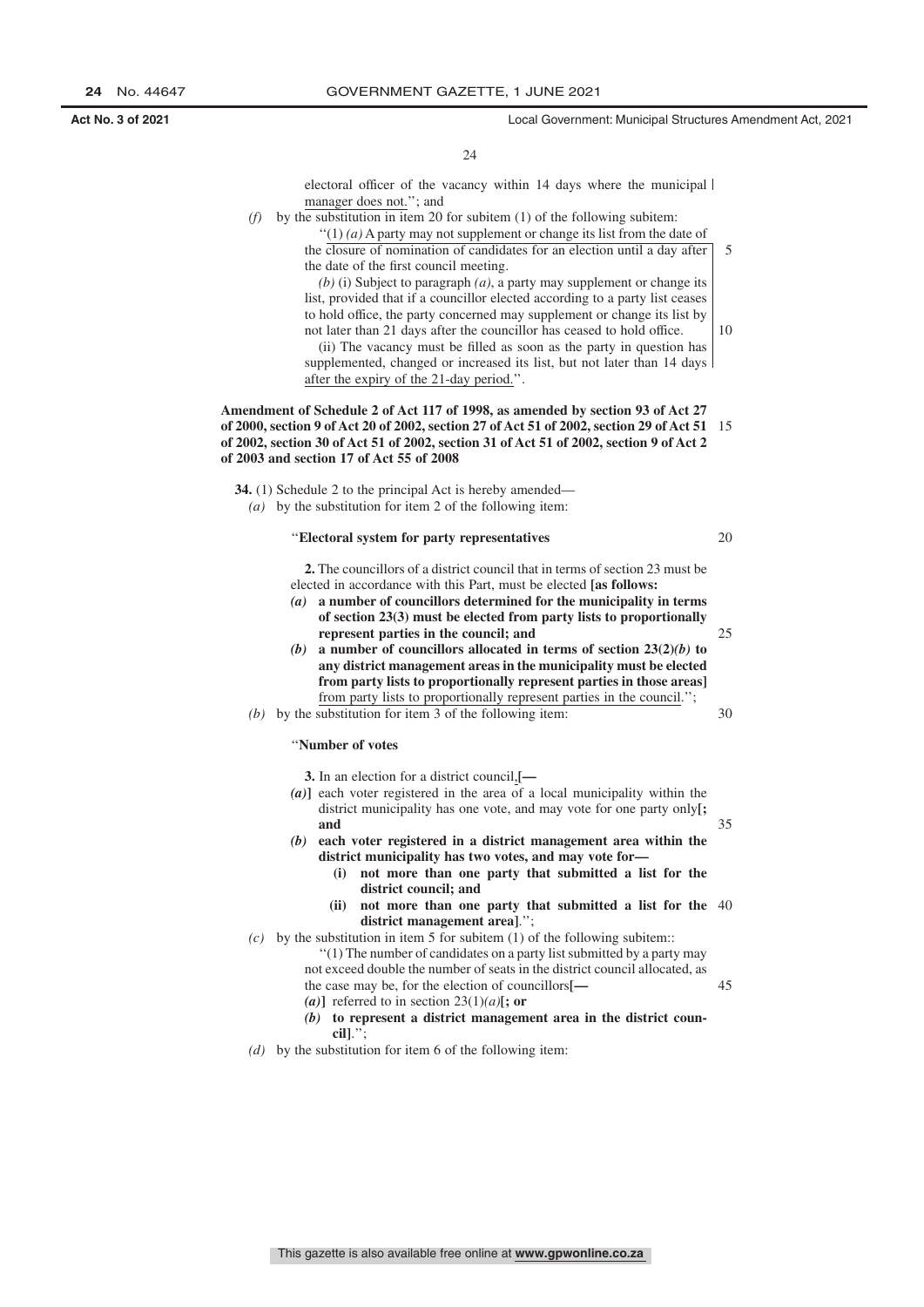25

hoofverkiesingsbeampte binne 14 dae verwittig van die vakature indien die munisipale bestuurder dit nie doen nie.''; en

*(f)* deur in item 20 subitem (1) deur die volgende subitem te vervang:

''(1) *(a)* 'n Party mag nie sy lys verander of aanvul vanaf die datum van die sluiting van benoeming van kandidate vir 'n verkiesing nie tot 'n dag na die datum van die eerste raadsvergadering. *(b)* (i) Behoudens paragraaf *(a)* kan 'n party sy lys aanvul of verander,

met dien verstande dat indien 'n raadslid volgens 'n partylys verkies, ophou om die amp te beklee, die betrokke party sy lys kan aanvul of verander nie later nie as 21 dae nadat die raadslid opgehou het om die amp te beklee. 10

(ii) Die vakature moet gevul word sodra die betrokke party sy lys aangevul, verander of vergroot het, maar nie later nie as 14 dae na afloop van die tydperk van 21 dae.''.

#### **Wysiging van Bylae 2 van Wet 117 van 1998, soos gewysig deur artikel 93 van Wet** 15 **27 van 2000, artikel 9 van Wet 20 van 2002, artikel 27 van Wet 51 van 2002, artikel 29 van Wet 51 van 2002, artikel 30 van Wet 51 van 2002, artikel 31 van Wet 51 van 2002, artikel 9 van Wet 2 van 2003 en artikel 17 van Wet 55 van 2008**

**34.** (1) Bylae 2 tot die Hoofwet word hierby gewysig—

*(a)* deur item 2 deur die volgende item te vervang:

20

5

### ''**Verkiesingstelsel vir partyverteenwoordigers**

**2.** Die raadslede van 'n distriksraad wat ingevolge artikel 23 in ooreenstemming met hierdie deel verkies moet word, moet **[soos volg]** van partylyste verkies word**[:**

- *(a)* **'n Aantal raadslede vir die munisipaliteit ingevolge artikel 23(3)** 25 **bepaal moet vanaf die partylyste verkies word om partye proporsioneel in die raad te verteenwoordig; en**
- *(b)* **'n Aantal raadslede ingevolge artikel 23(2)** *(b)* **aan enige distriksbestuursgebiede in die munisipaliteit toegeken, moet vanaf die partylyste verkies word om partye in daardie gebiede** 30 **proporsioneel]** om partye proporsioneel op die raad te verteenwoordig."
- *(b)* deur item 3 deur die volgende item te vervang:

#### ''**Aantal stemme**

- **3.** In 'n verkiesing vir 'n distriksraad,**[—** *(a)***]** het elke kieser wat in die gebied van 'n plaaslike munisipaliteit binne 'n distrikmunisipaliteit geregistreer is een stem, en mag slegs vir een party stem**[; en** *(b)* **het elke kieser wat in 'n distrik bestuursgebied binne die distrikmunisipaliteit geregistreer is twee stemme, en mag stem** 40 **vir— (i) nie meer as een party wat 'n lys vir die distriksraad voorgelê het nie; en (ii) nie meer as een party wat 'n lys vir die distrik bestuursgebied voorgelê het nie]**.''; *(c)* deur in item 5 subitem (1) deur die volgende subitem te vervang: ''(1) Die aantal kandidate op 'n partylys wat deur 'n party voorgelê word mag nie dubbel die aantal setels wat in die distriksraad toegeken is oorskrei nie, na gelang van die geval, vir die verkiesing van raadslede**[—** *(a)***]** waarna in artikel 23(1)*(a)* verwys word**[;** *(b)* **om 'n distrik bestuursgebied in die distriksraad te** 35 45 50
	- **verteenwoordig]**.'';
- *(d)* deur item 6 deur die volgende item te vervang: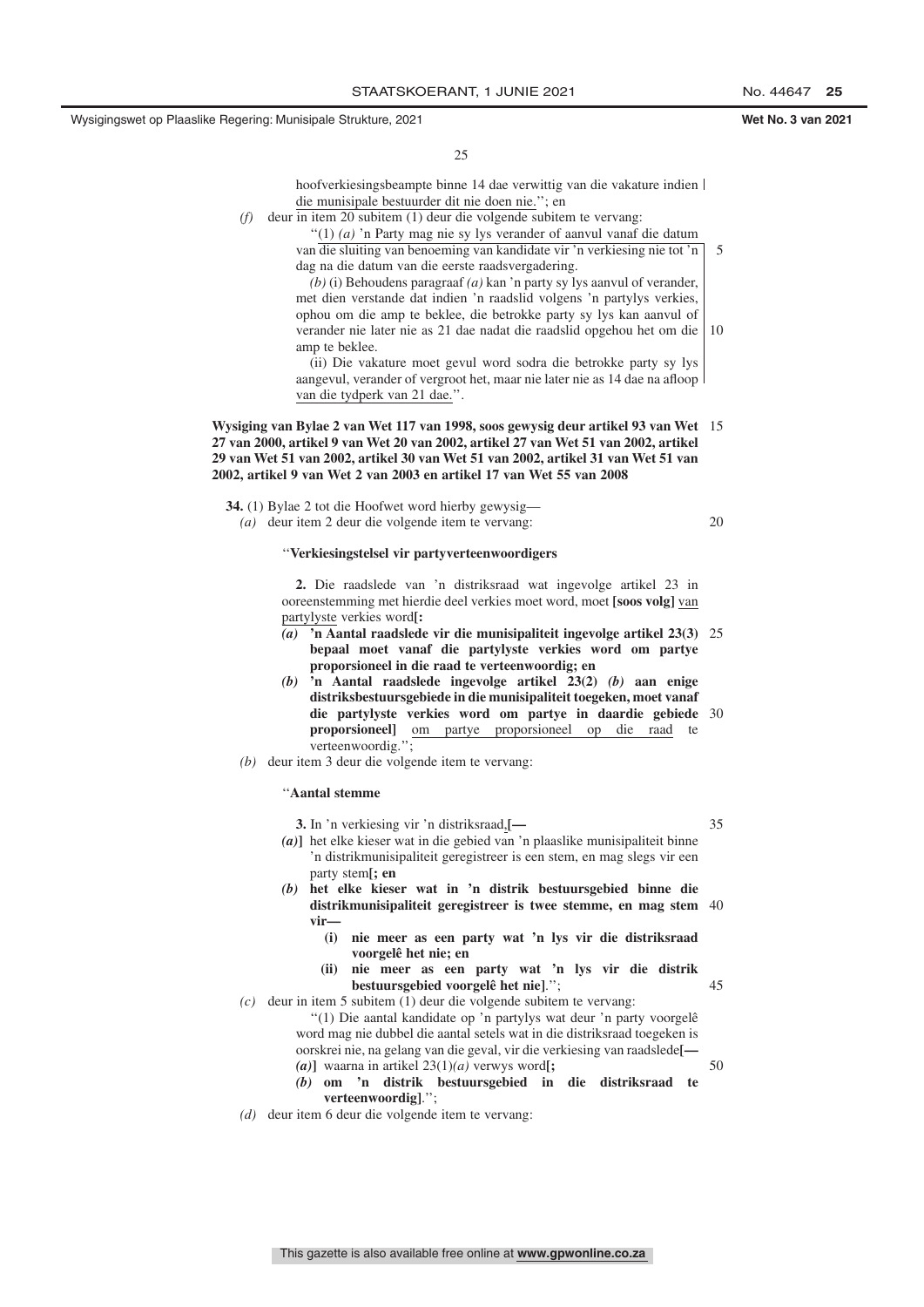15

25

45

26

#### ''**Quota**

Where—

**6.** The quota of votes for a seat in a district council **[or for a seat in a district council as a representative of a district management area,]** must be determined in accordance with the following formula (fractions to be disregarded):

 $\frac{A}{B}$  + 1

A represents the total number of valid votes cast for all parties; and B represents **[, as the case may be, either—** 10

- *(a)***]** the number of seats in the district council allocated in terms of section 23(1)*(a)***[; or**
- *(b)* **the number of seats allocated to a district management area in the district council]**.'';
- *(e)* by the substitution in item 8 for subitem (1) of the following subitem: ''(1) If only one party submitted a list, an election must not be held for
- the district council **[or in the district management area]** concerned.'';  $(f)$  by the substitution in item (10) for subitem (1) of the following subitem:
	- ''(1) If a party list contains fewer candidates than the party is entitled 20 to, the chief electoral officer must in writing immediately notify the party of the exact shortfall and request the party to deliver within two days of the notice a list supplemented by the name or names of one or more eligible candidates.'';

*(g)* by the insertion of the following item after item 10:

#### ''**Multiple seats**

**10A.** If a candidate is assigned to more than one seat, item 17A of Schedule 1, adjusted as may be contextually necessary, applies.

*(h)* by the substitution in item 13 for subitem (1) of the following subitem:  $''(1)$  (a) A party may not supplement or change its list from the date of 30 the closure of the nomination of candidates for an election until a day after the date of the first council meeting. *(b)* (i) Subject to the provisions of paragraph *(a)*, a party may

supplement or increase its list, provided that if a councillor elected according to a party list, ceases to hold office, the party concerned may supplement or increase its list by not later than 21 days after the councillor has ceased to hold office. 35

(ii) The vacancy must be filled as soon as the party in question has supplemented, changed or increased its list, but not later than 14 days after the expiry of the 21-day period.''; 40

*(i)* by the substitution for the heading of Part 2 of the following heading:

#### ''*Part 2*

### *Allocation and election of representatives of local councils [and district management areas] to district councils*'';

*(j)* by the substitution for item 14 of the following item:

#### ''**Manner of election**

- **14.** The section 23(2) members of a district council must be **[—**
- *(a)***]** appointed by the councils of the local municipalities in the area of the district council from among their members **[; and**
- *(b)* **if there is a district management area in the district municipality,** 50 **elected in accordance with Part 1 of this Schedule to represent that area on the district council]**.'';
- $(k)$  by the substitution for item 15 of the following item: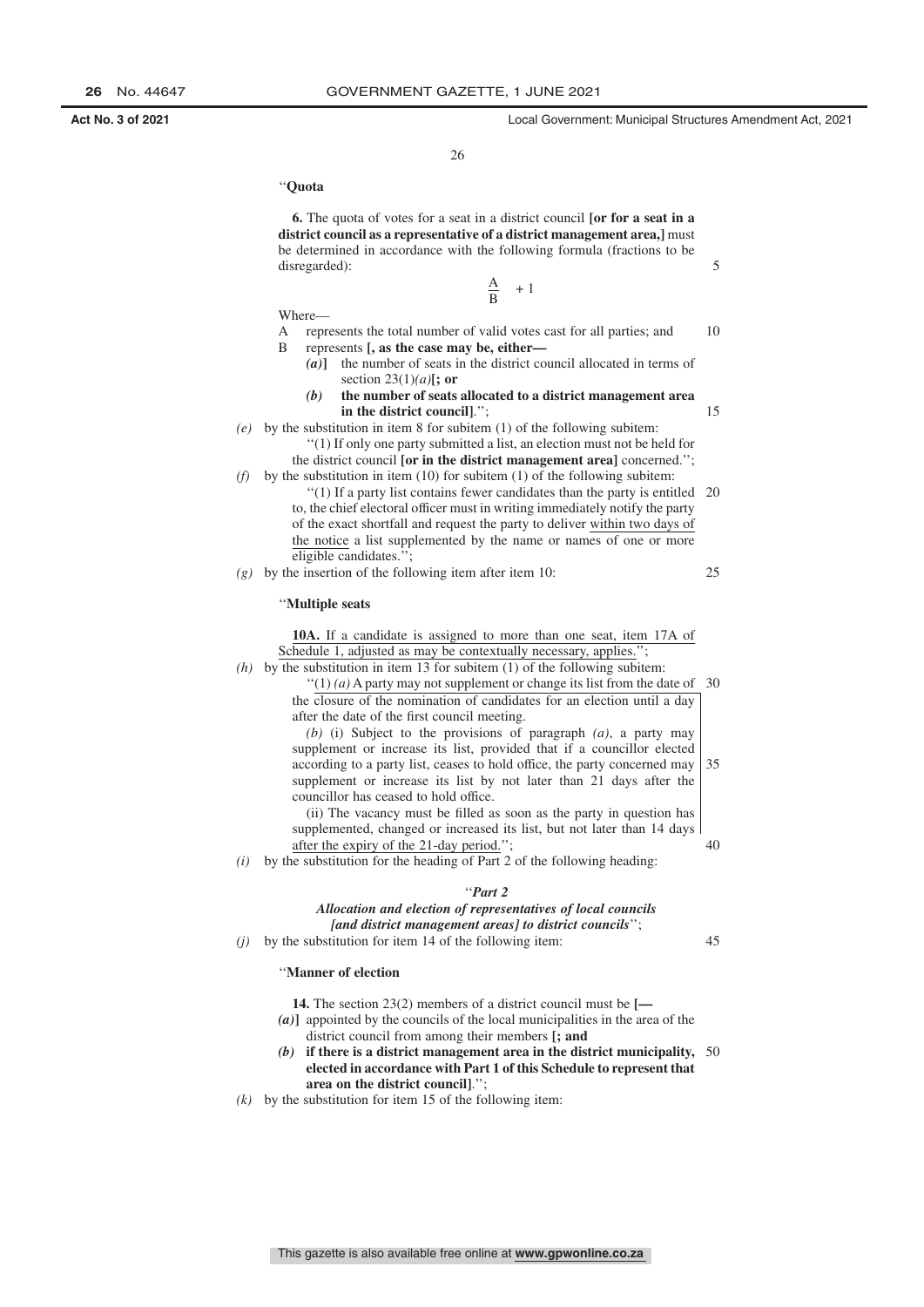5

20

 $27$ 

''**Kwota**

**6.** Die kwota stemme vir 'n setel in 'n **[distriksraad of vir 'n setel in 'n distriksraad as 'n verteenwoordiger van 'n distrik bestuursgebied]** moet bepaal word in ooreenstemming met die volgende formule (breukgedeeltes moet buite rekening gelaat word):

$$
\frac{A}{B} + 1
$$

Waar—

- A die totale aantal geldige stemme vir al die partye uitgebring 10 verteenwoordig; en
- B verteenwoordig**[, na gelang van die geval, of—**
	- *(a)***]** die aantal setels wat in die distriksraad ingevolge artikel  $23(1)(a)$  toegeken is[; of
	- *(b)* **die aantal setels wat aan 'n distrik bestuursgebied in die** 15 **distriksraad toegeken is]**.'';
- *(e)* deur in item 8 subitem (1) deur die volgende subitem te vervang:

''(1) Indien slegs een party 'n lys voorlê, moet 'n verkiesing nie vir die distriksraad **[in die betrokke distriksbestuursgebied]** gehou word nie.'';

- *(f)* deur in item (10) subitem (1) deur die volgende subitem te vervang:
	- ''(1) Indien 'n partylys minder kandidate bevat as waarop die party geregtig is, moet die hoofverkiesingsbeampte die party onmiddellik van die presiese tekort in kennis stel en die party versoek om 'n aanvullende lys te lewer binne twee dae na die kennisgewing met die naam of name 25 van een of meer bevoegde kandidate.'';
- *(g)* deur die volgende item na item 10 in te voeg:

#### ''**Veelvuldige setels**

**10A.** Indien 'n kandidaat aan meer as een setel toegewys word, is item 17A van Bylae 1, aangepas soos deur die samehang vereis, van 30 toepassing.''; *(h)* deur in item 13 subitem (1) deur die volgende subitem te vervang: ''(1) *(a)* 'n Party mag nie sy lys aanvul of verander vanaf die datum van die sluiting van benoeming van kandidate vir 'n verkiesing tot 'n dag na die datum van die eerste raadsvergadering nie. *(b)* (i) Behoudens die bepalings van paragraaf *(a)*, kan 'n party sy lys 35

aanvul of vergroot, met dien verstande dat indien 'n raadslid volgens 'n partylys verkies, ophou om die amp te beklee, kan die betrokke party sy lys teen nie later nie as 21 dae nadat die raadslid opgehou het om die amp te beklee, aanvul of vergroot. (ii) Die vakature moet gevul word sodra die betrokke party sy lys 40

aangevul, verander of vergroot het, maar nie later nie as 14 dae na die verstryking van die 21-dae-tydperk.'';

*(i)* deur die opskrif van Deel 2 deur die volgende opskrif te vervang:

#### ''*Deel 2*

45

#### *Toekenning en verkiesing van verteenwoordigers van plaaslike rade [en distrik bestuursgebiede] in distriksrade*'';

*(j)* deur item 14 deur die volgende item te vervang:

#### ''**Wyse van verkiesing**

- **14.** Die artikel 23(2) lede van 'n distriksraad moet**[—** *(a)***]** aangestel word deur die rade van die plaaslike munisipaliteite in die gebied van die distriksraad uit die geledere van raadslede**[; en** *(b)* **as daar 'n distrik bestuursgebied in die distriksmunisipaliteit is, verkies word in ooreenstemming met Deel 1 van hierdie Bylae om daardie gebied in die distriksraad te verteenwoordig]**.''; 50 55
- *(k)* deur item 15 deur die volgende item te vervang: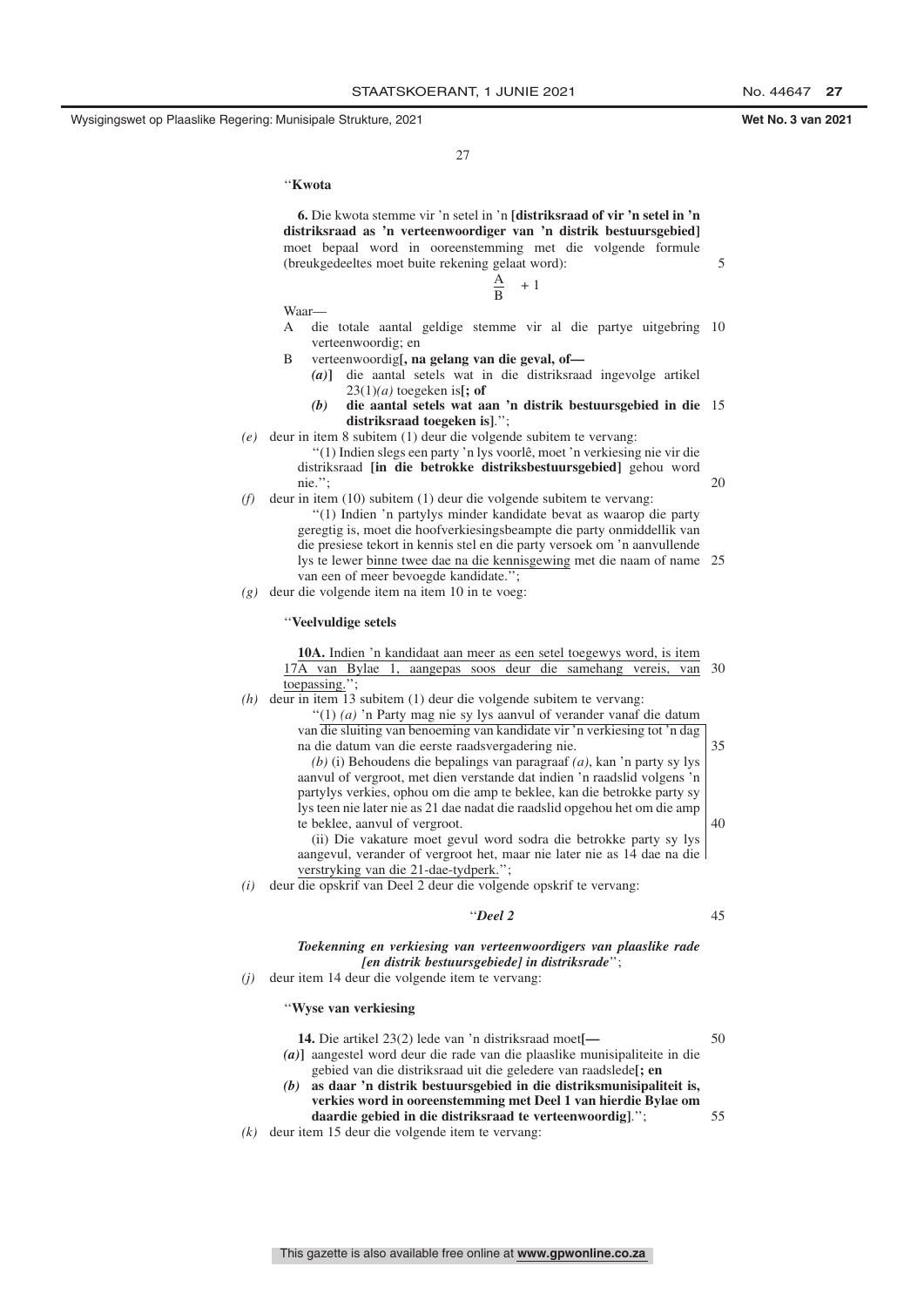25

28

#### ''**Award of seats on district councils**

**15.** (1) The quota of registered voters that a local council **[or a district management area]** must have in order to be entitled to a seat on a district council must be determined in accordance with the following formula (fractions to be disregarded)—

> $+1$  $\frac{A}{B}$

Where—

- A represents the total number of voters registered on the district 10 council's segment of the national common **[voters roll]** voters' roll; and
- B represents the number of seats on the district council determined in terms of section 23(2)*(a)* for representatives of the local councils **[and district management areas]** but disregarding any increase in terms of 15 section 20(5).

(2) Each local municipality **[and each district management area]** in the area of a district municipality is entitled to a number of seats on the district council determined by dividing the total number of voters registered on the segment of the national common voters' roll for that local municipality **[or** 20 **district management area]** by the quota of votes for a seat on the district council determined in accordance with subitem (1).

(3) If the calculation in subitem (2) gives a figure that is a fraction of the figure 1, the council **[or district management area,]** must be awarded one seat and must not participate in any further calculation or award.

(4) If the calculation in subitem (2) yields a surplus, that surplus must compete with similar surpluses of any other council **[or district management area]**, and any seat or seats not awarded in terms of subitems (2) and (3) must be awarded in sequence of the highest surplus.'';

*(l)* by the substitution for the heading of item 23 of the following heading: ''**Filling of vacancies of district councils**''; and 30

*(m)* by the repeal of item 24.

#### **Amendment of Schedule 3 to Act 117 of 1998, as amended by section 34 of Act 51 of 2002**

**35.** Schedule 3 to the principal Act is hereby amended by the substitution for item (1) 35 of the following item:

#### ''**Application**

**1.** The procedure set out in this Schedule applies whenever a municipal council meets to elect a speaker, an executive mayor, a deputy executive mayor, a whip, a mayor or a deputy mayor.''.

**Addition of Schedule 7 to Act 117 of 1998**

**36.** The following Schedule is hereby added to the principal Act:

#### ''**SCHEDULE 7**

#### **CODE OF CONDUCT FOR COUNCILLORS**

#### **PREAMBLE**

45

40

Councillors are elected to represent local communities on municipal councils, to ensure that municipalities have structured mechanisms of accountability to local communities, and to meet the priority needs of communities by providing services equitably, effectively and sustainably within the means of the municipality. In fulfilling this role, councillors must 50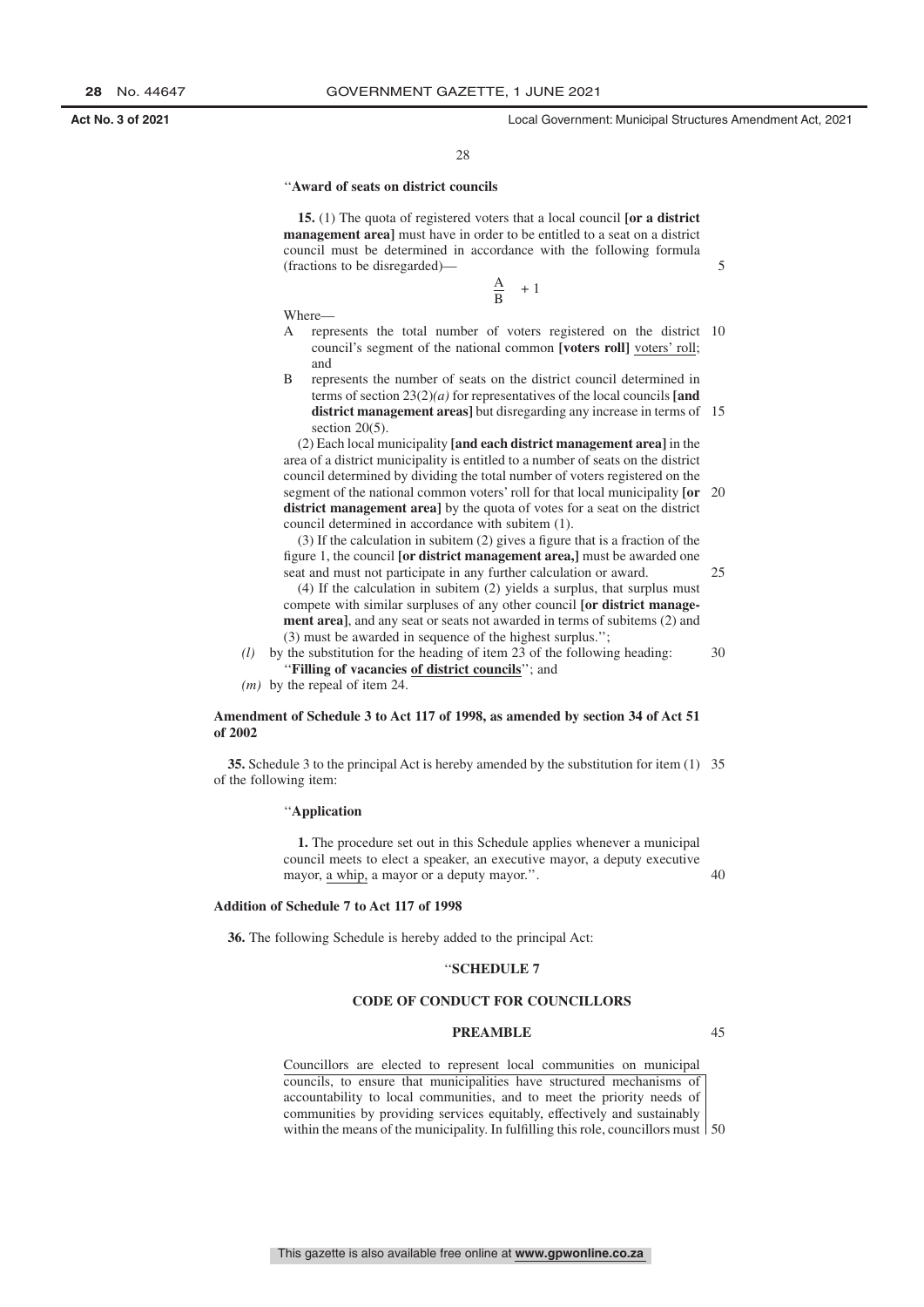5

15

 $29$ 

#### ''**Toekenning van setels in distriksrade**

**15.** (1) Die kwota van geregistreerde kiesers wat 'n plaaslike raad **[of distrik bestuursgebied]** moet hê om op 'n setel op 'n distriksraad geregtig te wees moet in ooreenstemming met die volgende formule bepaal word (breuke moet weggelaat word)—

> A  $\frac{1}{B}$  + 1

Waar—

- A die totale aantal kiesers wat op die distriksraad se segment van die 10 nasionale gemeenskaplike kieserslys is, verteenwoordig; en
- B die aantal setels op 'n distriksraad verteenwoordig wat ingevolge artikel 23(2)*(a)* vir verteenwoordiger van die plaaslike rade **[en distrik bestuursgebiede]** bepaal is maar enige verhoging ingevolge artikel 20(5) moet buite rekening gelaat word.

(2) Elke plaaslike munisipaliteit **[en elke distrik bestuursgebied]** in die gebied van 'n distriksmunisipaliteit, is geregtig op 'n getal setels in die distriksraad wat bepaal word deur die totale getal geregistreerde kiesers op die segment van die nasionale gemeenskaplike kieserslys vir daardie plaaslike munisipaliteit **[of distrik bestuursgebied]** te verdeel 20 deur die kwota van kiesers vir 'n setel in die distriksraad ooreenkomstig subitem (1) bepaal.

(3) Indien die berekening in subitem (2) 'n syfer gee wat 'n breukdeel is van die syfer 1, moet die raad **[of distrik bestuursgebied,]** een setel toegeken word, en neem nie deel aan enige verdere berekening of 25 toekenning nie.

(4) Indien die berekening in subitem (2) 'n surplus gee, moet daardie surplus meeding met 'n soortgelyke surplus van enige ander raad **[of distrik bestuursgebied]**, en enige setel of setels nie ingevolge subitems (2) en (3) toegeken nie, moet toegeken word in volgorde van die hoogste 30 surplus.'';

*(l)* deur die opskrif van item 23 deur die volgende opskrif te vervang: "Vul van vakatures in distriksrade"; en

*(m)* deur item 24 te herroep.

#### **Wysiging van Bylae 3 tot Wet 117 van 1998, soos gewysig deur artikel 34 van Wet** 35 **51 van 2002**

**35.** Bylae 3 tot die Hoofwet word hierby gewysig deur item (1) deur die volgende item te vervang:

#### ''**Toepassing**

**1.** Die prosedure in hierdie Bylae uiteengesit, is van toepassing wanneer 40 'n munisipale raad vergader om 'n speaker, 'n uitvoerende burgemeester, 'n uitvoerende onderburgemeester, 'n sweep, 'n burgemeester of 'n onderburgemeester te verkies.''.

#### **Byvoeging van Bylae 7 tot Wet 117 van 1998**

**36.** Die volgende bylae word hierby by die Hoofwet bygevoeg:

45

#### ''**BYLAE 7**

### **GEDRAGSKODE VIR RAADSLEDE**

#### **AANHEF**

Raadslede word verkies om plaaslike gemeenskappe op munisipale rade te verteenwoordig, om te verseker dat munisipaliteite gestruktureerde 50 meganismes van verantwoordbaarheid aan plaaslike gemeenskappe het en om in die prioriteitsbehoeftes van gemeenskappe te voorsien deur dienste gelyk, effektief en volhoubaar binne die vermoëns van die munisipaliteit te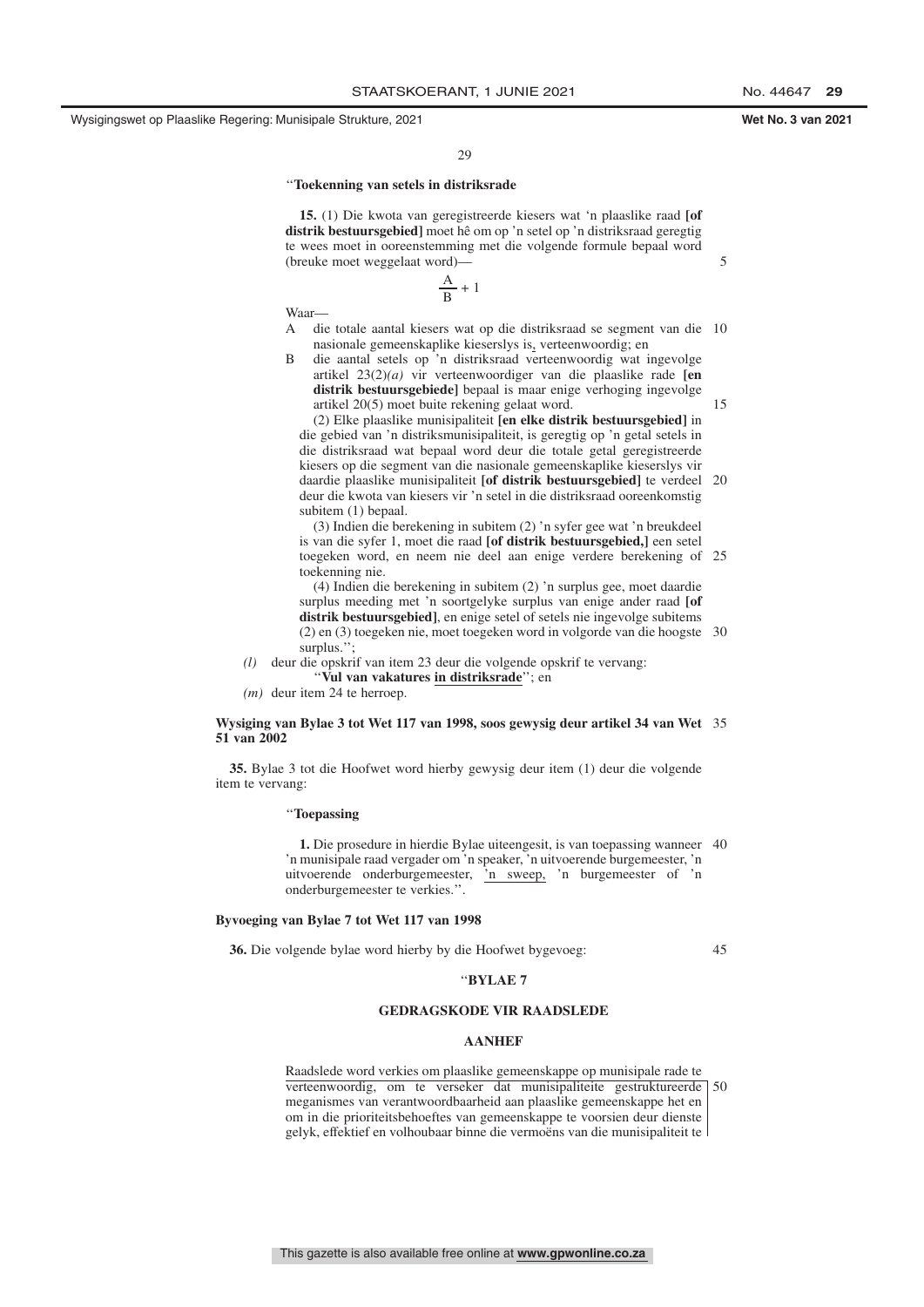30

be accountable to local communities and report back at least quarterly to constituencies on council matters, including the performance of the municipality in terms of established indicators. In order to ensure that councillors fulfil their obligations to their communities, and support the achievement by the municipality of its objectives set out in section 19, the 5 following Code of Conduct is established.

### **Definitions**

**1.** In this Schedule 'partner' means a person who permanently lives with another person in a manner as if married.

#### **General conduct of councillors**

**2.** A councillor must—

10

| (a) perform the functions of office in good faith, honestly and in a              |
|-----------------------------------------------------------------------------------|
| transparent manner; and                                                           |
| $(b)$ at all times act in the best interest of the municipality and in such a way |
| that the credibility and integrity of the municipality are not compro 1           |

that the credibility and integrity of the municipality are not compro-15 mised.

### **Voting at meetings**

| 3. A councillor may not vote in favour of or agree to a resolution which      |  |
|-------------------------------------------------------------------------------|--|
| is before the council or a committee of the council, which conflicts with any |  |
| legislation applicable to local government.                                   |  |

#### **Attendance at meetings**

|     | 4. A council lor must attend each meeting of the municipal council and of |  |
|-----|---------------------------------------------------------------------------|--|
|     | a committee of which that councillor is a member, except when—            |  |
|     | (a) leave of absence is granted in terms of an applicable law or as       |  |
|     | determined by the rules and orders of the council; or                     |  |
| (b) | that councillor is required in terms of this Code to withdraw from the    |  |
|     | meeting.                                                                  |  |
|     |                                                                           |  |

#### **Sanctions for non-attendance of meetings**

| 5. (1) A municipal council may impose a fine as determined by the                           |    |
|---------------------------------------------------------------------------------------------|----|
| standing rules and orders of the municipal council on a councillor for-                     | 30 |
| not attending a meeting which that councillor is required to attend in<br>$\left( a\right)$ |    |
| terms of item 4; or                                                                         |    |
| $(b)$ failing to remain in attendance at such a meeting.                                    |    |
| (2) A councillor who is absent from three or more consecutive meetings                      |    |
| of a municipal council, or from three or more consecutive meetings of a                     | 35 |
| committee, which that councillor is required to attend in terms of item 4,                  |    |
| must be removed from office as a councillor.                                                |    |
| $(3)$ (a) Proceedings for the imposition of a fine or the removal of a                      |    |
| councillor must be conducted in accordance with a uniform standing                          |    |
| procedure which each municipal council must adopt for the purposes of this                  | 40 |
| item.                                                                                       |    |
| (b) The uniform standing procedure must comply with the rules of                            |    |
| natural justice.                                                                            |    |

#### **Disclosure of interests**

| disclose to the municipal council, or to any committee of which that        |
|-----------------------------------------------------------------------------|
| councillor is a member, any direct or indirect personal or private          |
| business interest that that council lor, or any spouse, partner or business |
| associate of that councillor may have in any matter before the council      |
|                                                                             |
|                                                                             |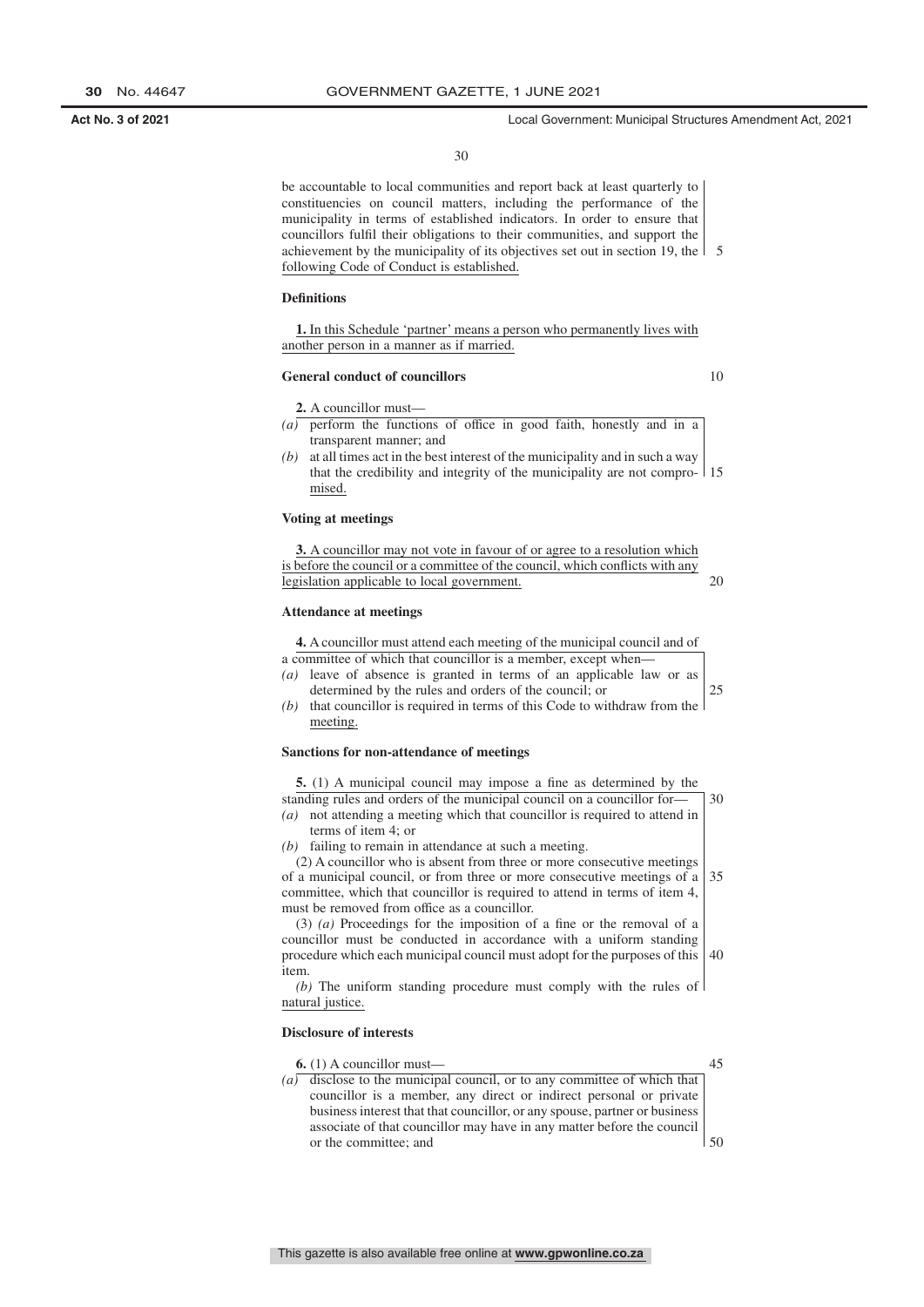lewer. Raadslede moet by die vervulling van hierdie rol aan plaaslike gemeenskappe verantwoordbaar wees en ten minste kwartaalliks aan kiesers verslag doen oor raadsaangeleenthede, met inbegrip van die prestasie van die munisipaliteit ingevolge gestelde aanduiders. Ten einde te verseker dat raadslede hulle verpligtinge aan hulle gemeenskappe nakom en om die bereiking deur die munisipaliteit van die munisipaliteit se oogmerke soos in artikel 19 uiteengesit, te ondersteun, word die volgende Gedragskode ingestel. 5

#### **Woordomskrywing**

**1.** In hierdie Bylae beteken 'lewensmaat' 'n persoon wat permanent by 'n 10 ander persoon woon asof hulle getroud is.

#### **Algemene gedrag van raadslede**

**2.** 'n Raadslid moet—

*(a)* die werksaamhede van die amp met goeie trou, eerlik en op 'n deursigtige wyse verrig; en

15

*(b)* te alle tye in die belang van die munisipaliteit optree en op so 'n wyse dat die geloofbaarheid en integriteit van die munisipaliteit nie in die gedrang kom nie.

#### **Stem by vergaderings**

**3.** 'n Raadslid mag nie stem ten gunste van of instem tot 'n besluit wat 20 voor die raad of 'n komitee van die raad is, wat in stryd is met enige wetgewing van toepassing op plaaslike regering nie.

#### **Bywoning van vergaderings**

**4.** 'n Raadslid moet elke vergadering van die munisipale raad en van 'n komitee waarvan daardie raadslid 'n lid is, bywoon, behalwe wanneer—  $25$ 

- *(a)* hy of sy ingevolge 'n toepaslike wetsbepaling of soos deur die reëls en orders van die raad bepaal, toestemming kry om afwesig te wees; of
- *(b)* hierdie Kode vereis dat daardie raadslid van die vergadering onttrek.

#### **Sanksies vir niebywoning van vergaderings**

| 5. (1) 'n Munisipale raad kan 'n boete soos deur die staande reëls en 30  |  |
|---------------------------------------------------------------------------|--|
| orders van die munisipale raad bepaal, aan 'n raadslid oplê               |  |
| (a) vir niebywoning van 'n vergadering wat daardie raadslid ingevolge     |  |
| item 4 moet bywoon; of                                                    |  |
| (b) vir versum om by so 'n vergadering teenwoordig te bly.                |  |
| (2) 'n Raadslid wat van drie of meer opeenvolgende vergaderings van 'n 35 |  |

munisipale raad afwesig is, of van drie of meer opeenvolgende vergaderings van 'n komitee afwesig is, wat daardie raadslid ingevolge item 4 moet bywoon, moet van die amp van raadslid onthef word.

(3) *(a)* Verrigtinge vir die oplê van 'n boete of die ontheffing van 'n raadslid uit die amp, moet ooreenkomstig 'n eenvormige staande prosedure gehou word wat elke munisipale raad vir die doeleindes van hierdie item moet aanneem. 40

*(b)* Die eenvormige staande prosedure moet aan die reëls van natuurlike geregtigheid voldoen.

#### **Openbaarmaking van belange**

**6.** (1) 'n Raadslid—

45

*(a)* moet aan die munisipale raad, of aan enige komitee waarvan daardie raadslid 'n lid is, enige direkte of indirekte persoonlike of private sakebelang wat daardie raadslid, of enige gade, vennoot of sakevennoot van daardie raadslid mag hê in enige aangeleentheid wat 50 voor die raad of die komitee ter sprake is, openbaar maak; en

This gazette is also available free online at **www.gpwonline.co.za**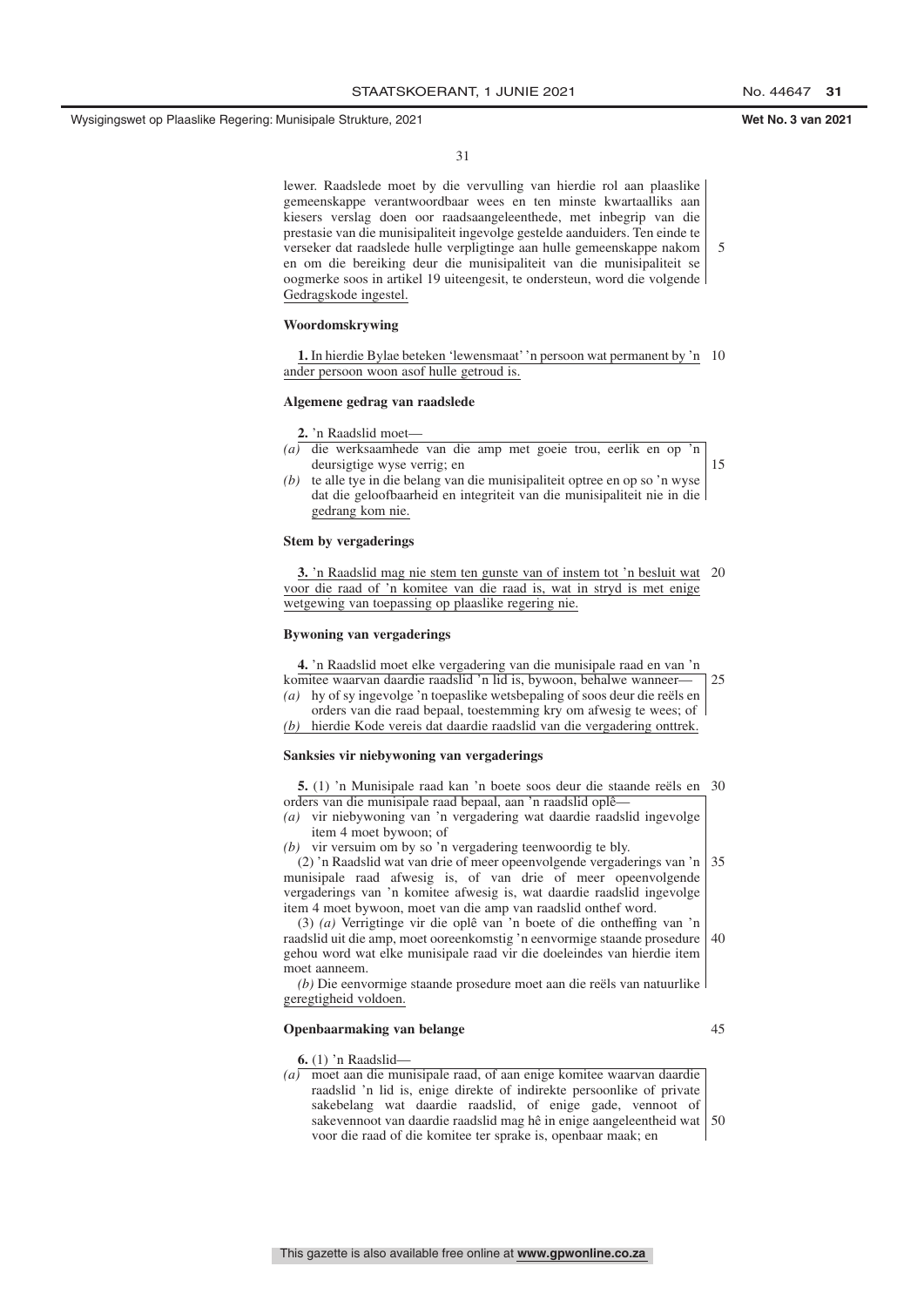32

*(b)* withdraw from the proceedings of the council or committee when that matter is considered by the council or committee, unless the council or committee decides that the councillor's direct or indirect interest in the matter is trivial or irrelevant.

(2) A councillor who, or whose spouse, partner, business associate or close family member, acquired or stands to acquire any direct benefit from a contract concluded with the municipality, must disclose full particulars of the benefit of which the councillor is aware at the first meeting of the municipal council. 5

(3) This section does not apply to an interest or benefit which a 10 councillor, or a spouse, partner, business associate or close family member, has or acquires in common with other residents of the municipality.

### **Personal gain**

**7.** (1) A councillor may not use the position or privileges of a councillor, or confidential information obtained as a councillor, for private gain or to 15 improperly benefit another person.

(2) No councillor may be a party to or beneficiary under a contract for the provision of goods or services to any municipality or any municipal entity established by a municipality.

#### **Declaration of interests**

20

| <b>8.</b> (1) When elected or appointed, a councillor must within 60 days     |    |
|-------------------------------------------------------------------------------|----|
| declare in writing to the municipal manager the following financial interests |    |
| held by that councillor:                                                      |    |
| Shares and securities in any company;<br>(a)                                  |    |
| membership of any close corporation;<br>(b)                                   | 25 |
| $(c)$ interest in any trust;                                                  |    |
| $(d)$ directorships;                                                          |    |
| $(e)$ partnerships;                                                           |    |
| other financial interests in any business undertaking;<br>(f)                 |    |
| $(g)$ employment and remuneration;                                            | 30 |
| $(h)$ interest in property;                                                   |    |
| pension; and<br>(i)                                                           |    |
| $(i)$ subsidies, grants and sponsorships by any organisation.                 |    |
| (2) Any change in the nature or detail of the financial interests of a        |    |
| councillor must be declared in writing to the municipal manager annually.     | 35 |
| (3) Gifts received by a councillor above a prescribed amount must also        |    |
| be declared in accordance with subitem (1).                                   |    |
| (4) The municipal council must determine which of the financial interests     |    |
| referred in subitem (1) must be made public having regard to the need for     |    |
| confidentiality and the public interest for disclosure.                       | 40 |

#### **Full-time councillors**

**9.** A councillor who is a full-time councillor may not undertake any other paid work except with the consent of a municipal council which consent shall not unreasonably be withheld.

#### **Rewards, gifts and favours**

45

- **10.** A councillor may not request, solicit or accept any reward, gift or favour for—
- *(a)* voting or not voting in a particular manner on any matter before the municipal council or before a committee of which that councillor is a member;
- *(b)* persuading the council or any committee in regard to the exercise of any power, function or duty;
- *(c)* making a representation to the council or any committee of the council; or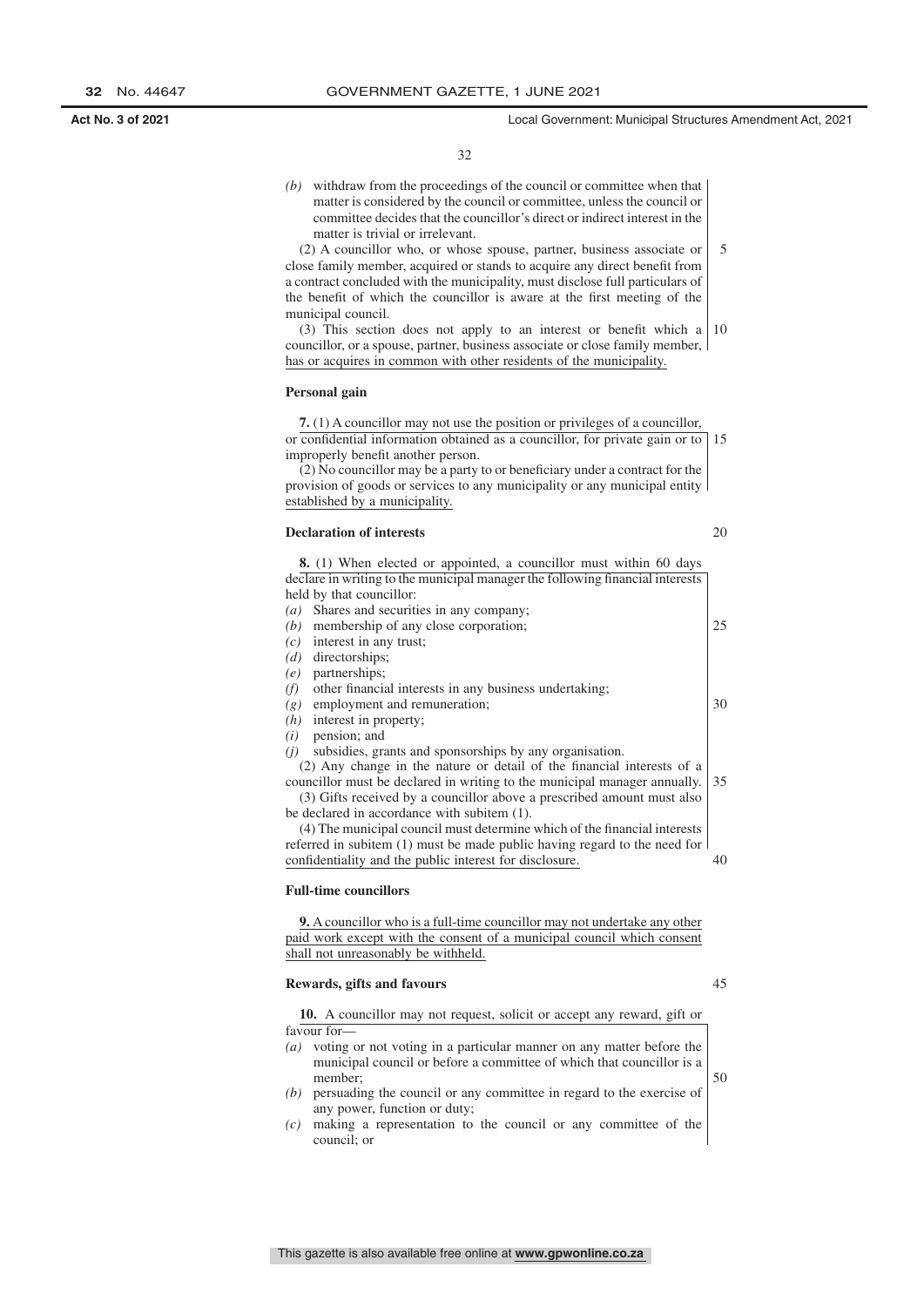*(b)* moet aan die verrigtinge van die raad of komitee onttrek wanneer daardie aangeleentheid deur die raad of komitee oorweeg word, tensy die raad of komitee besluit dat die raadslid se direkte of indirekte belang in die aangeleentheid gering of irrelevant is.

(2) 'n Raadslid wat, of wie se gade, lewensmaat, sakegenoot, nabye familielid, enige direkte voordeel trek of kan trek uit 'n kontrak wat met die munisipaliteit gesluit is, moet volle besonderhede van die voordeel waarvan die raadslid bewus is, by die eerste vergadering van die munisipale raad openbaar maak.

(3) Hierdie artikel is nie van toepassing nie op 'n belang of voordeel wat 'n raadslid, of 'n gade, lewensmaat of sakegenoot of nabye familielid, in gemeen met ander inwoners van die munisipaliteit het of verkry. 10

#### **Persoonlike gewin**

**7.** (1) 'n Raadslid mag nie die posisie of voorregte van 'n raadslid, of vertroulike inligting as 'n raadslid verkry, vir private gewin of om iemand 15 anders onbehoorlik te bevoordeel, gebruik nie.

(2) Geen raadslid mag 'n party wees tot of begunstigde kragtens 'n kontrak vir die lewering van goedere of dienste aan enige munisipaliteit of enige munisipale entiteite deur 'n munisipaliteit ingestel nie.

#### **Verklaring van belange**

20

5

| <b>8.</b> (1) By verkiesing of aanstelling, moet 'n raadslid binne 60 dae die |    |
|-------------------------------------------------------------------------------|----|
| volgende finansiële belange wat daardie raadslid hou, skriftelik aan die      |    |
| munisipale bestuurder verklaar:                                               |    |
| Aandele en effekte in enige maatskappy;<br>(a)                                |    |
| lidmaatskap in enige beslote korporasie;<br>(b)                               | 25 |
| belang in enige trust;<br>(c)                                                 |    |
| $(d)$ direkteurskappe;                                                        |    |
| (e) vennootskappe;                                                            |    |
| ander finansiële belange in enige sakeonderneming;<br>(f)                     |    |
| $(g)$ werk en vergoeding;                                                     | 30 |
| $(h)$ eiendomsbelang;                                                         |    |
| pensioen; en<br>(i)                                                           |    |
| subsidies, toelaes en borgskappe deur enige organisasie.<br>(i)               |    |
| (2) Enige verandering in die aard of besonderhede van die finansiële          |    |
| belange van 'n raadslid moet jaarliks skriftelik aan die munisipale           | 35 |
| bestuurder verklaar word.                                                     |    |
| (3) Geskenke bo 'n voorgeskrewe bedrag deur 'n raadslid ontvang, moet         |    |
| ook ooreenkomstig subitem (1) verklaar word.                                  |    |
| (4) Die munisipale raad moet bepaal watter van die finansiële belange in      |    |
| subitem (1) bedoel, openbaar gemaak moet word, met inagneming van die 40      |    |
| behoefte aan vertroulikheid en die openbare belang in openbaarmaking.         |    |
|                                                                               |    |
| Voltydse raadslede                                                            |    |

**9.** 'n Raadslid wat 'n voltydse raadslid is, mag nie enige ander betaalde werk aanvaar nie, behalwe met die vergunning van 'n munisipale raad, welke vergunning nie onredelik teruggehou moet word nie. 45

#### **Belonings, geskenke en gunste**

| 10. In Raadslid mag nie enige beloning, geskenk of guns versoek, vra of                  |  |
|------------------------------------------------------------------------------------------|--|
| aanvaar nie in ruil daarvoor-                                                            |  |
| dat daardie raadslid op 'n spesifieke wyse stem of nie stem nie oor<br>$\left( a\right)$ |  |
| enige aangeleentheid voor die munisipale raad of voor 'n komitee 50                      |  |
| waarvan daardie raadslid 'n lid is;                                                      |  |
| (b) dat daardie raadslid die raad of enige komitee oorreed in die                        |  |
| uitoefening van enige bevoegdheid, werksaamheid of plig;                                 |  |
| dat daardie raadslid 'n vertoog aan die raad of enige komitee van die<br>(c)             |  |
| raad rig; of                                                                             |  |
|                                                                                          |  |
|                                                                                          |  |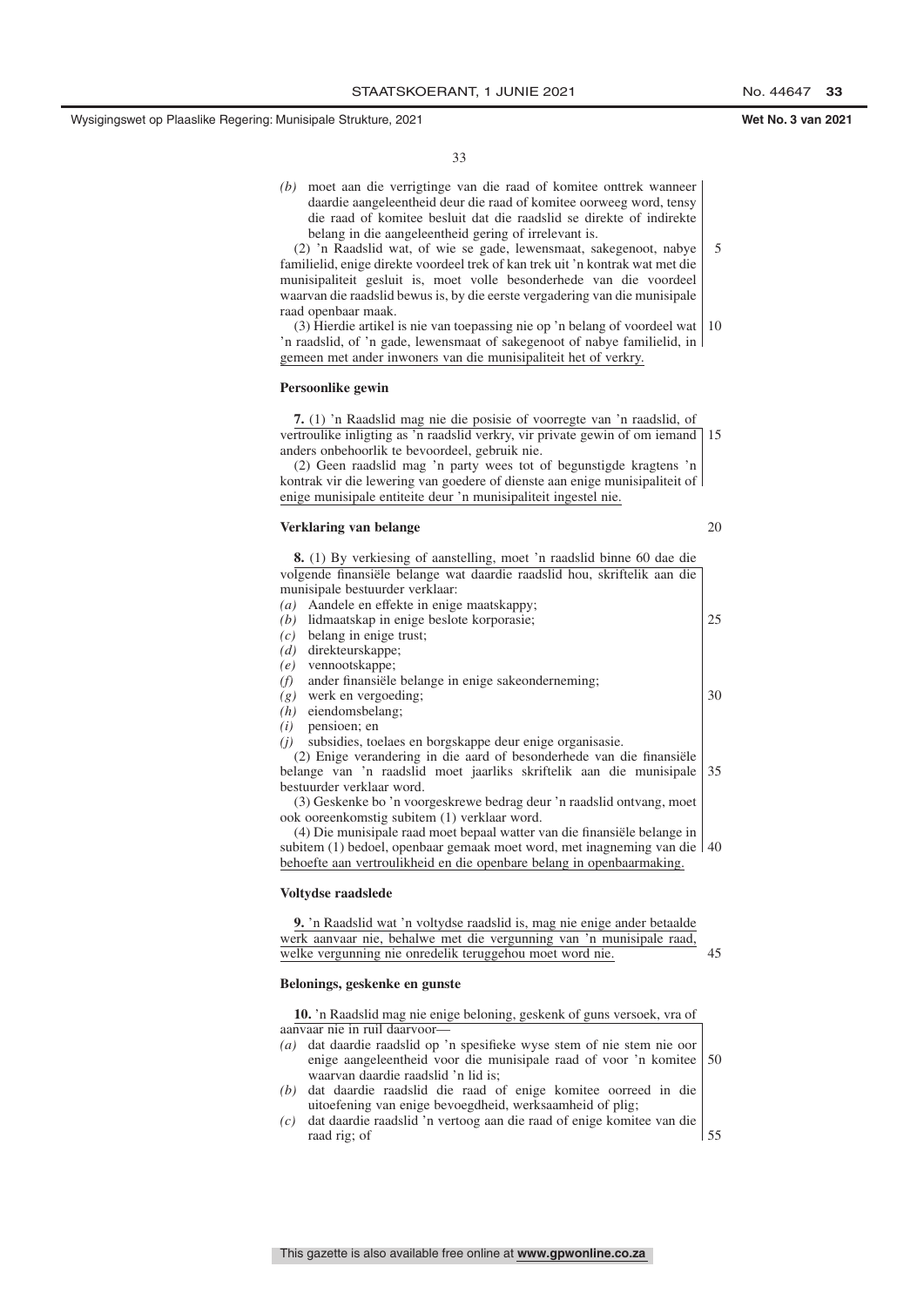### *(d)* disclosing privileged or confidential information.

#### **Unauthorised disclosure of information**

| 11. (1) A councillor may not, without the permission of the municipal         |    |
|-------------------------------------------------------------------------------|----|
| council or a committee, disclose any privileged or confidential information   |    |
| of the council or committee to any unauthorised person.                       | 5  |
| (2) For the purpose of this item 'privileged or confidential information'     |    |
| includes any information—                                                     |    |
| (a) determined by the municipal council or committee to be privileged or      |    |
| confidential;                                                                 |    |
| (b) discussed in closed session by the council or committee;                  | 10 |
| $(c)$ disclosure of which would violate a person's right to privacy; or       |    |
| (d) declared to be privileged, confidential or secret in terms of law.        |    |
| (3) This item does not derogate from the right of any person to access to     |    |
| information in terms of national legislation.                                 |    |
|                                                                               |    |
| Interference in administration                                                | 15 |
|                                                                               |    |
| <b>12.</b> A councillor may not, except as provided by law—                   |    |
| $(a)$ interfere in the management or administration of any department of      |    |
| the municipal council, unless mandated by the council;                        |    |
| $(b)$ give or purport to give any instruction to any employee of the council, |    |
| except when authorised to do so;                                              | 20 |
| obstruct or attempt to obstruct the implementation of any decision of<br>(c)  |    |

the council or a committee by an employee of the council; or *(d)* encourage or participate in any conduct which would cause or contribute to maladministration in the council.

### **Municipal property**

**13.** A councillor may not use, take, acquire or benefit from any property or asset owned, controlled or managed by the municipality to which that councillor has no right.

### **Councillor in arrears**

**14.** A councillor may not be in arrears to the municipality for rates and 30 service charges for a period longer than three months.

### **Breaches of Code**

| 15. (1) If the speaker of a municipal council, on reasonable suspicion, is        |    |  |
|-----------------------------------------------------------------------------------|----|--|
| of the opinion that a provision of this Code has been breached, the speaker       |    |  |
| $must$ —                                                                          |    |  |
| authorise an investigation of the facts and circumstances of the alleged<br>(a)   |    |  |
| breach:                                                                           |    |  |
| give the councillor a reasonable opportunity to reply in writing<br>(b)           |    |  |
| regarding the alleged breach; and                                                 |    |  |
| report the matter to a meeting of the municipal council after<br>(c)              | 40 |  |
| paragraphs $(a)$ and $(b)$ have been complied with.                               |    |  |
| (2) A report in terms of subitem $(1)(c)$ is open to the public.                  |    |  |
| (3) The speaker must report the outcome of the investigation to the MEC           |    |  |
| for local government in the province concerned.                                   |    |  |
| $(4)$ The speaker must ensure that each councillor, when taking office, is $ 45 $ |    |  |
| given a copy of this Code and that a copy of the Code is available in every       |    |  |

room or place where the council meets.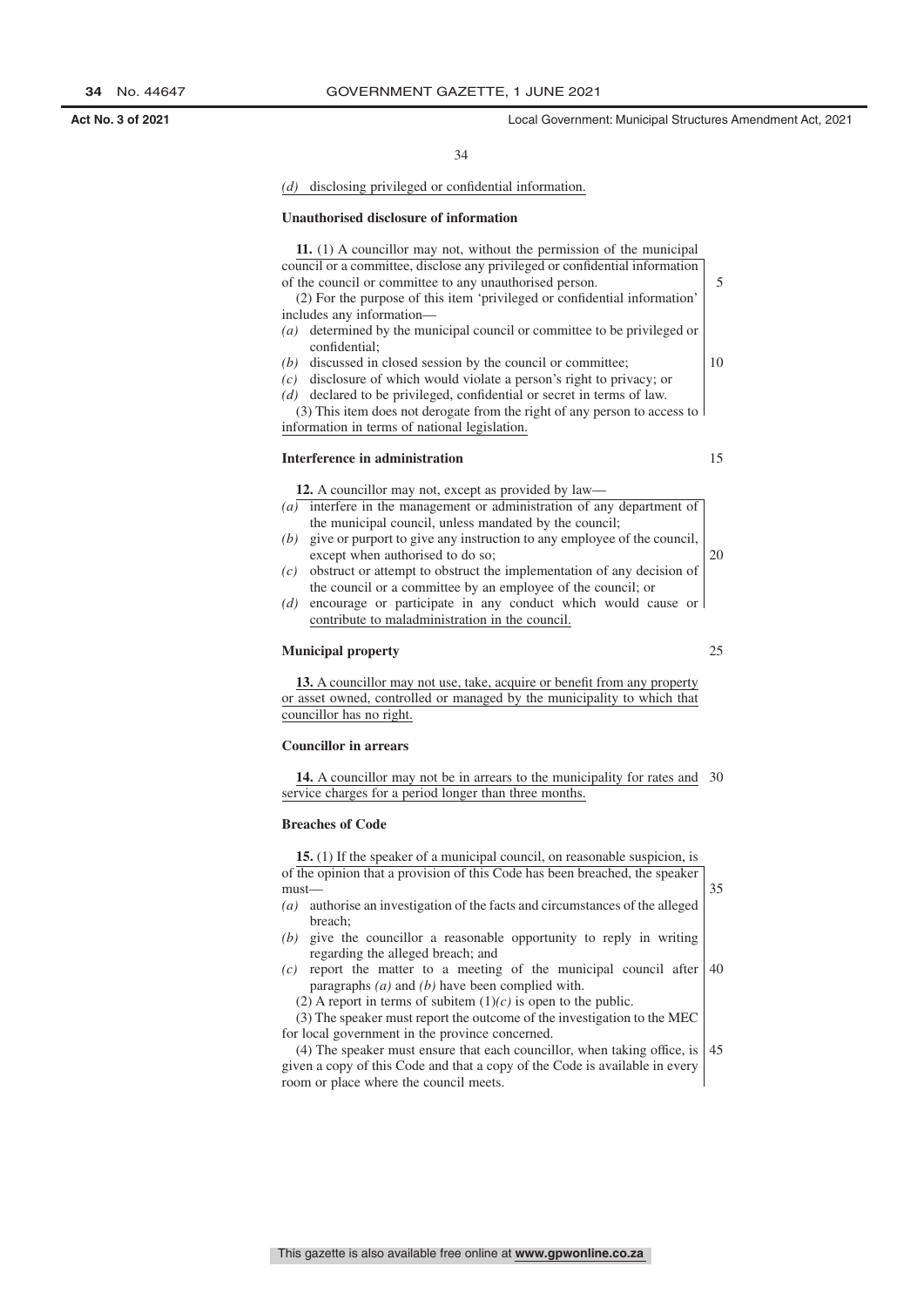15

45

35

*(d)* dat daardie raadslid geprivilegeerde of vertroulike inligting openbaar maak.

#### **Ongemagtigde openbaarmaking van inligting**

**11.** (1) 'n Raadslid mag nie sonder die vergunning van die munisipale raad of 'n komitee, enige geprivilegeerde of vertroulike inligting van die raad of komitee aan enige ongemagtigde persoon openbaar maak nie.

(2) By die toepassing van hierdie item sluit 'geprivilegeerde of vertroulike inligting' enige inligting in—

- *(a)* deur die munisipale raad of komitee as geprivilegeerd of vertroulik verklaar; 10
- *(b)* wat in 'n geslote sessie deur die raad of komitee bespreek is;
- *(c)* waarvan die openbaarmaking 'n persoon se reg op privaatheid skend; of
- *(d)* ingevolge die reg verklaar is geprivilegeer, vertroulik of geheim te wees.

(3) Hierdie item ontneem niks aan 'n persoon se reg op toegang tot inligting ingevolge nasionale wetgewing nie.

#### **Inmenging in administrasie**

**12.** 'n Raadslid mag nie, behalwe soos by wet bepaal—

- *(a)* inmeng in die bestuur of administrasie van enige departement van die 20 munisipale raad nie, tensy dit deur die raad mandateer is;
- *(b)* sonder magtiging enige opdrag gee of voorgee om te gee aan enige werknemer van die raad nie;
- *(c)* die implementering van enige besluit van die raad of 'n komitee deur 'n werknemer van die raad dwarsboom of poog om dit te dwarsboom nie; of 25
- *(d)* enige gedrag aanmoedig of daaraan deelneem wat tot die wanadministrasie van die raad sal bydra nie.

#### **Munisipale eiendom**

**13.** 'n Raadslid mag nie enige eiendom of bate deur die munisipaliteit 30 besit, beheer of bestuur waarop daardie raadslid geen reg het, gebruik, neem, verkry of daaruit voordeel trek nie.

#### **Raadslid agterstallig**

**14.** 'n Raadslid mag nie vir 'n tydperk van meer as drie maande by die munisipaliteit agterstallig wees met eiendomsbelasting en diensgelde nie. 35

#### **Verbrekings van kode**

**15.** (1) Indien die speaker van 'n munisipale raad, op 'n redelike vermoede, van mening is dat 'n bepaling van hierdie Kode verbreek is, moet die speaker— *(a)* 'n ondersoek van die feite en omstandighede rondom die beweerde verbreking magtig; *(b)* die raadslid 'n redelike geleentheid gun om skriftelik te reageer oor die beweerde verbreking; en *(c)* die aangeleentheid by 'n vergadering van die munisipale raad aanmeld 40

nadat aan paragrawe *(a)* en *(b)* voldoen is.

(2) 'n Verslag ingevolge subartikel (1)*(c)* is oop vir die publiek. (3) Die speaker moet die resultaat van die ondersoek aan die LUR vir

plaaslike regering in die betrokke provinsie rapporteer. (4) Die voorsitter moet verseker dat elke raadslid, by die opneem van 'n amp, 'n afskrif van hierdie Kode ontvang en dat 'n afskrif van die Kode in elke vertrek of plek waar die raad vergader, beskikbaar is. 50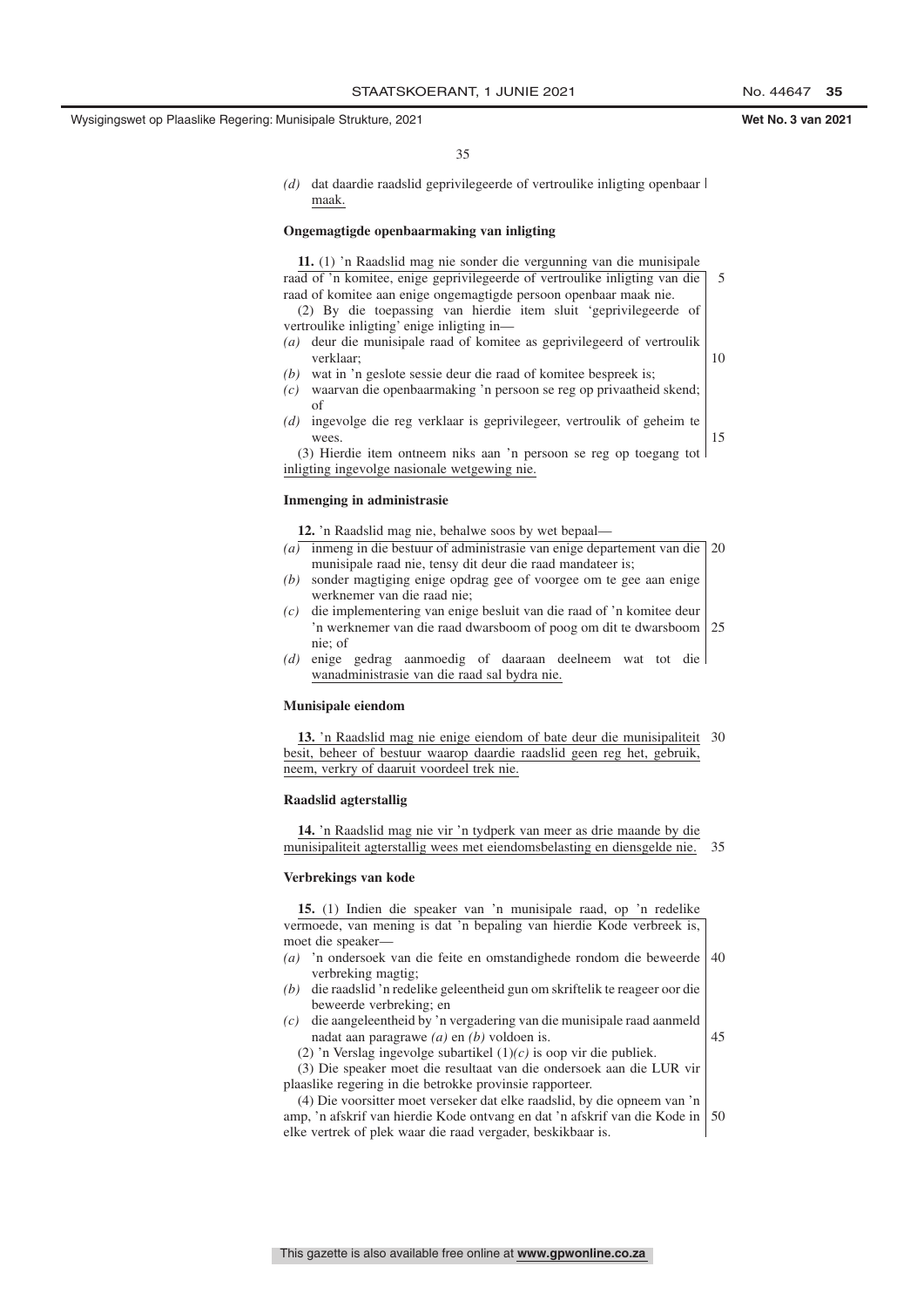36

(5) If the speaker of council is the alleged perpetrator, or the speaker refuses to authorise an investigation, the council must establish a special committee, as contemplated in Item  $16(1)(b)$ , to investigate and make a finding on any alleged breach of this Code.

### **Investigation of breach**

|                 | $(a)$ investigate and make a finding on any alleged breach of a provision of                                                                                                                |
|-----------------|---------------------------------------------------------------------------------------------------------------------------------------------------------------------------------------------|
|                 | this Code: or                                                                                                                                                                               |
| (b)             | establish a special committee-                                                                                                                                                              |
|                 | to investigate and make a finding on any alleged breach of this<br>(i)<br>Code; and                                                                                                         |
|                 | to make appropriate recommendations to the council.<br>(ii)                                                                                                                                 |
|                 | (2) If the council or a special committee finds that a councillor has                                                                                                                       |
|                 | breached a provision of this Code, the council may—                                                                                                                                         |
| (a)             | issue a formal warning to the councillor;                                                                                                                                                   |
| (b)             | reprimand the councillor;                                                                                                                                                                   |
| (c)             | request the MEC for local government in the province to suspend the                                                                                                                         |
|                 | councillor for a certain period;                                                                                                                                                            |
|                 | $(d)$ fine the councillor; or                                                                                                                                                               |
|                 | $(e)$ request the MEC to remove the councillor from office.                                                                                                                                 |
|                 | (3) The speaker must inform the MEC for local government in the                                                                                                                             |
|                 | province concerned within 14 days of the finding and sanction decided on                                                                                                                    |
| by the council. |                                                                                                                                                                                             |
|                 | $(4)$ (a) Any councillor who has been warned, reprimanded or fined in                                                                                                                       |
|                 | terms of paragraph $(a)$ , $(b)$ or $(d)$ of subitem $(2)$ may within 14 days of                                                                                                            |
|                 | having been notified of the decision of council appeal to the MEC for local                                                                                                                 |
|                 | government in writing setting out the reasons on which the appeal is based.                                                                                                                 |
|                 | $(b)$ A copy of the appeal must be provided to the council by the MEC.                                                                                                                      |
|                 | $(c)$ The council may within 14 days of receipt of the appeal referred to in                                                                                                                |
|                 | paragraph $(b)$ make any representation pertaining to the appeal to the MEC                                                                                                                 |
|                 | for local government in writing.                                                                                                                                                            |
|                 | $(d)$ The MEC for local government may, after having considered the                                                                                                                         |
|                 | appeal, confirm, set aside or vary the decision of the council and inform the                                                                                                               |
|                 | councillor and the council of the outcome of the appeal.                                                                                                                                    |
|                 | (5) The MEC for local government may appoint a person or a committee                                                                                                                        |
|                 | to investigate any alleged breach of a provision of this Code and to make a                                                                                                                 |
|                 | recommendation as to the appropriate sanction in terms of subitem (2) if a<br>municipal council does not conduct an investigation contemplated in                                           |
|                 | subitem (1) and the MEC for local government considers it necessary.                                                                                                                        |
|                 | (6) The Commissions Act, 1947 (Act No. 8 of 1947), or, where                                                                                                                                |
|                 | appropriate, applicable provincial legislation, may be applied to an                                                                                                                        |
|                 | investigation in terms of subitem (4).                                                                                                                                                      |
|                 | (7) If the MEC is of the opinion that the councillor has breached a                                                                                                                         |
|                 | provision of this Code, and that such contravention warrants a suspension                                                                                                                   |
|                 | or removal from office, the MEC may-                                                                                                                                                        |
| (a)             | suspend the councillor for a period and on conditions determined by                                                                                                                         |
|                 | the MEC; or<br>$(b)$ remove the councillor from office.                                                                                                                                     |
|                 |                                                                                                                                                                                             |
|                 | (8) Any investigation in terms of this item and any action by the MEC in<br>terms of subitem $(7)$ must be in accordance with section 3 of the Promotion $\vert 50 \rangle$                 |
|                 | of Administrative Justice Act, 2000 (Act No. 3 of 2000).                                                                                                                                    |
|                 |                                                                                                                                                                                             |
|                 | <b>Application of Code to traditional leaders</b>                                                                                                                                           |
|                 |                                                                                                                                                                                             |
|                 | <b>17.</b> (1) Items 1, 2, 6, 7, 10 <i>(b)</i> to <i>(d)</i> , 11, 12, 13, 15 and 16 <i>(1)</i> apply to a<br>traditional leader who participates or has participated in the proceedings of |
|                 | a municipal council in terms of section 81.                                                                                                                                                 |
|                 | (2) These items must be applied to the traditional leader in the same way                                                                                                                   |
|                 |                                                                                                                                                                                             |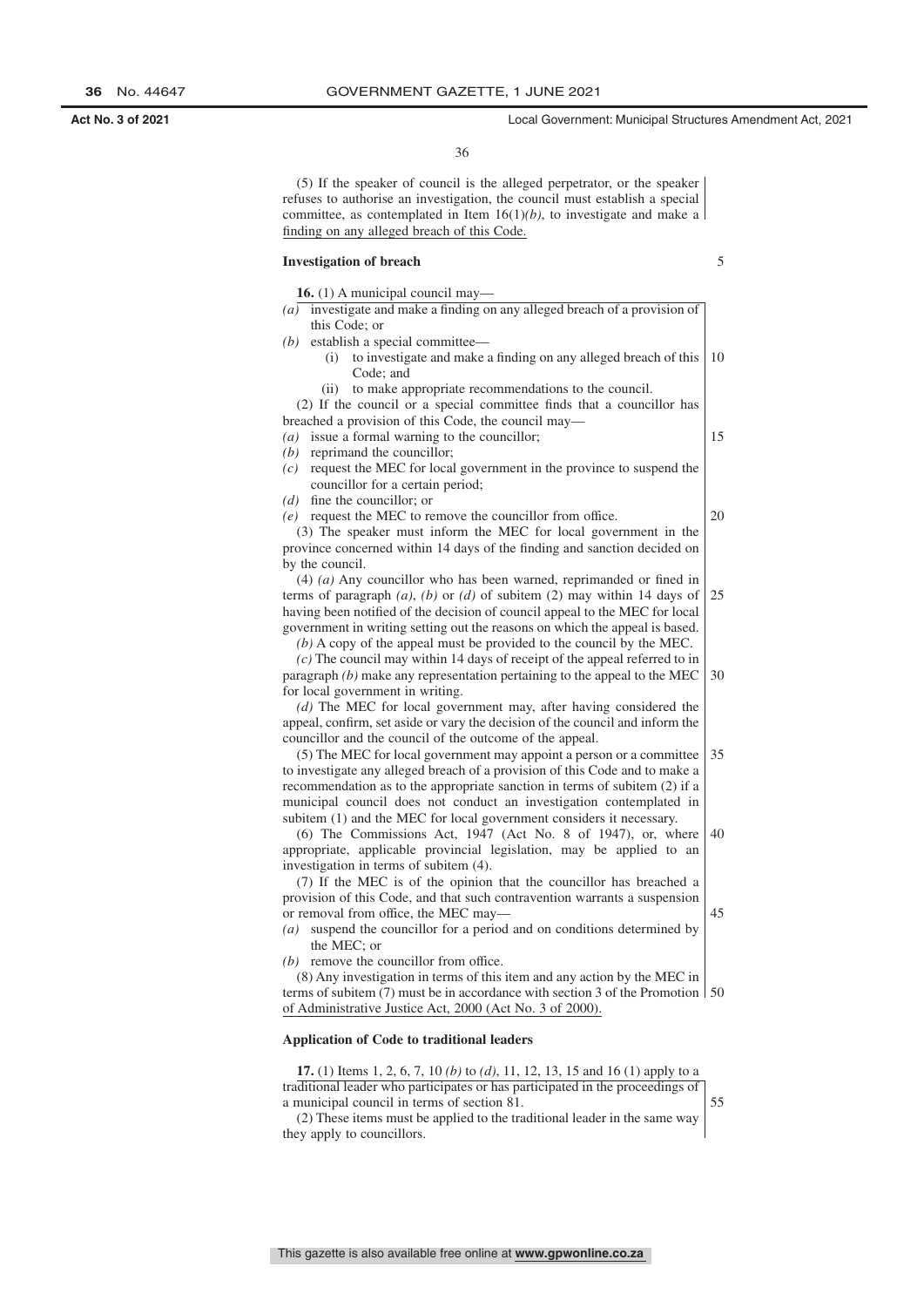37

(5) Indien die speaker van die raad die beweerde dader is, of die speaker weier om 'n ondersoek te magtig, moet die raad 'n spesiale komitee instel, soos in Item  $16(1)(b)$  beoog, om ondersoek in te stel en 'n beslissing te maak oor enige beweerde verbreking van hierdie Kode.

### **Ondersoek van verbreking**

5

| 16. (1) 'n Munisipale raad kan-                                                                                                              |    |  |  |
|----------------------------------------------------------------------------------------------------------------------------------------------|----|--|--|
| $(a)$ 'n beweerde verbreking van 'n bepaling van hierdie Kode ondersoek                                                                      |    |  |  |
| en daaroor beslis; of                                                                                                                        |    |  |  |
| $(b)$ 'n spesiale komitee instel—                                                                                                            |    |  |  |
| om ondersoek in te stel en 'n beslissing te maak oor enige<br>(i)                                                                            | 10 |  |  |
| beweerde verbreking van hierdie Kode; en                                                                                                     |    |  |  |
| om gepaste aanbevelings aan die raad te doen.<br>(i)                                                                                         |    |  |  |
| (2) Indien die raad of 'n spesiale komitee bevind dat 'n raadslid 'n                                                                         |    |  |  |
| bepaling van hierdie Kode verbreek het, kan die raad-                                                                                        |    |  |  |
| 'n formele waarskuwing aan die raadslid uitreik;<br>(a)                                                                                      | 15 |  |  |
| die raadslid teregwys;<br>(b)                                                                                                                |    |  |  |
| versoek dat die LUR vir plaaslike regering in die provinsie die raadslid<br>(c)                                                              |    |  |  |
| vir 'n sekere tydperk skors;                                                                                                                 |    |  |  |
| $(d)$ die raadslid beboet; of                                                                                                                | 20 |  |  |
| (e) versoek dat die LUR die raadslid uit die amp verwyder.<br>(3) Die speaker moet die LUR vir plaaslike regering in die betrokke            |    |  |  |
|                                                                                                                                              |    |  |  |
| provinsie binne 14 dae inlig oor die beslissing en die sanksie waarop die<br>raad besluit het.                                               |    |  |  |
| $(4)$ (a) Enige raadslid wat ingevolge paragraaf (a), (b) of (d) van subitem                                                                 |    |  |  |
| (2) gewaarsku, tereggewys of beboet is, kan binne 14 dae sedert                                                                              | 25 |  |  |
| kennisgewing van die besluit van die raad, skriftelik by die LUR vir                                                                         |    |  |  |
| plaaslike regering appèl aanteken en die redes waarop die appèl gegrond is,                                                                  |    |  |  |
| uiteensit.                                                                                                                                   |    |  |  |
| (b) Die LUR moet 'n afskrif van die appèl aan die raad voorsien.                                                                             |    |  |  |
| $(c)$ Die raad kan binne 14 dae van ontvangs van die appèl in paragraaf $(b)$                                                                | 30 |  |  |
| bedoel, enige vertoog rakende die appèl skriftelik aan die LUR vir plaaslike                                                                 |    |  |  |
| regering rig.                                                                                                                                |    |  |  |
| (d) Die LUR vir plaaslike regering kan, na oorweging van die appèl, die                                                                      |    |  |  |
| besluit van die raad bevestig, tersyde stel of verander en die raadslid en die                                                               |    |  |  |
| raad verwittig van die uitslag van die appèl.                                                                                                | 35 |  |  |
| (5) Die LUR vir plaaslike regering moet 'n persoon of 'n komitee aanstel                                                                     |    |  |  |
| om enige beweerde verbreking van 'n bepaling van hierdie Kode te                                                                             |    |  |  |
| ondersoek en om 'n aanbeveling aangaande die gepaste sanksie ingevolge                                                                       |    |  |  |
| subitem (2) te doen as 'n munisipale raad nie 'n ondersoek in subitem (1)                                                                    |    |  |  |
| beoog, doen nie en die LUR vir plaaslike regering dit nodig ag.                                                                              | 40 |  |  |
| (6) Die Kommissiewet, 1947 (Wet No. 8 van 1947), of, waar van                                                                                |    |  |  |
| toepassing, toepaslike provinsiale wetgewing, kan op 'n ondersoek                                                                            |    |  |  |
| ingevolge subitem (4) toegepas word.                                                                                                         |    |  |  |
| (7) Indien die LUR van mening is dat die raadslid 'n bepaling van hierdie                                                                    |    |  |  |
| Kode verbreek het en dat daardie oortreding 'n skorsing of ontheffing van                                                                    | 45 |  |  |
| amp regverdig, kan die LUR-                                                                                                                  |    |  |  |
| die raadslid vir 'n tydperk en op voorwaardes deur die LUR bepaal,<br>$\left( a\right)$                                                      |    |  |  |
| skors; of                                                                                                                                    |    |  |  |
| $(b)$ die raadslid uit die amp verwyder.                                                                                                     |    |  |  |
| (8) Enige ondersoek ingevolge hierdie item en enige aksie deur die LUR                                                                       | 50 |  |  |
| ingevolge subitem (7), moet ooreenkomstig artikel 3 van die 'Promotion of  <br>Administrative Justice Act, 2000' (Wet No. 3 van 2000), wees. |    |  |  |
|                                                                                                                                              |    |  |  |
| Toepassing van Kode op tradisionele leiers                                                                                                   |    |  |  |
| <b>17.</b> (1) Items 1, 2, 6, 7, 10(b) tot (d), 11, 12, 13, 15 en 16(1) is van                                                               |    |  |  |
| toepassing op 'n tradisionele leier wat ingevolge artikel 81 aan die                                                                         | 55 |  |  |
| verrigtinge van 'n munisipale raad deelneem.                                                                                                 |    |  |  |
| (2) Hierdie items moet op die tradisionele leier toegepas word op                                                                            |    |  |  |
| dieselfde wyse as wat dit op raadslede van toepassing is.                                                                                    |    |  |  |
|                                                                                                                                              |    |  |  |

### This gazette is also available free online at **www.gpwonline.co.za**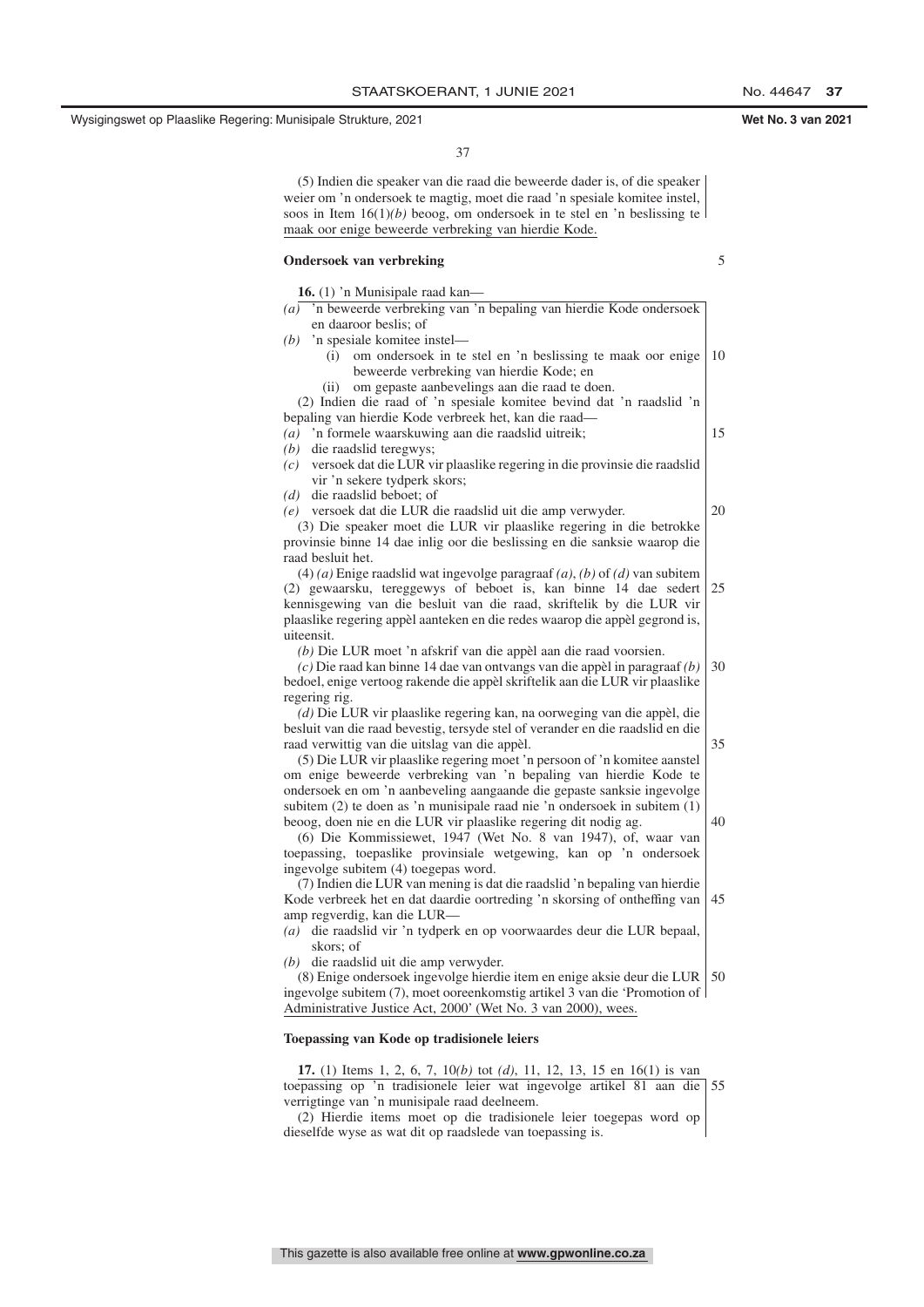(3) If a municipal council or a special committee in terms of item 16(1) finds that a traditional leader has breached a provision of this Code, the council may—

- *(a)* issue a formal warning to the traditional leader; or
- *(b)* request the MEC for local government in the province to suspend or cancel the traditional leader's right to participate in the proceedings of the council. 5

(4) The MEC for local government may appoint a person or a committee to investigate any alleged breach of a provision of this Code and to make a recommendation on whether the right of the traditional leader to participate in the proceedings of the municipal council should be suspended or cancelled. 10

(5) The Commissions Act, 1947 (Act No. 8 of 1947), may be applied to an investigation in terms of subitem (4).

(6) If the MEC is of the opinion that the traditional leader has breached a provision of this Code, and that such breach warrants a suspension or cancellation of the traditional leader's right to participate in the council's proceedings, the MEC may— 15

- *(a)* suspend that right for a period and on conditions determined by the MEC; or 20
- *(b)* cancel that right.

(7) Any investigation in terms of this item and any action by the MEC in terms of subitem (6) must be in accordance with the rules of natural justice.

(8) The suspension or cancellation of a traditional leader's right to participate in the proceedings of a council does not affect that traditional 25 leader's right to address the council in terms of section 81(3).''.

### **Repeal of laws**

**37.** Section 19, section 54 and Schedule 1 to the Local Government: Municipal Systems Act, 2000 (Act No. 32 of 2000), are hereby repealed.

#### **Transitional arrangements**

**38.** A municipality with a plenary executive system immediately before the commencement of this Act, will continue to exist as a municipality with a plenary executive system until the date of the first local government election after commencement of this Act.

#### **Short title and commencement**

**39.** This Act is called the Local Government: Municipal Structures Amendment Act, 2021, and comes into operation on a date to be determined by the President by proclamation in the *Gazette*.

30